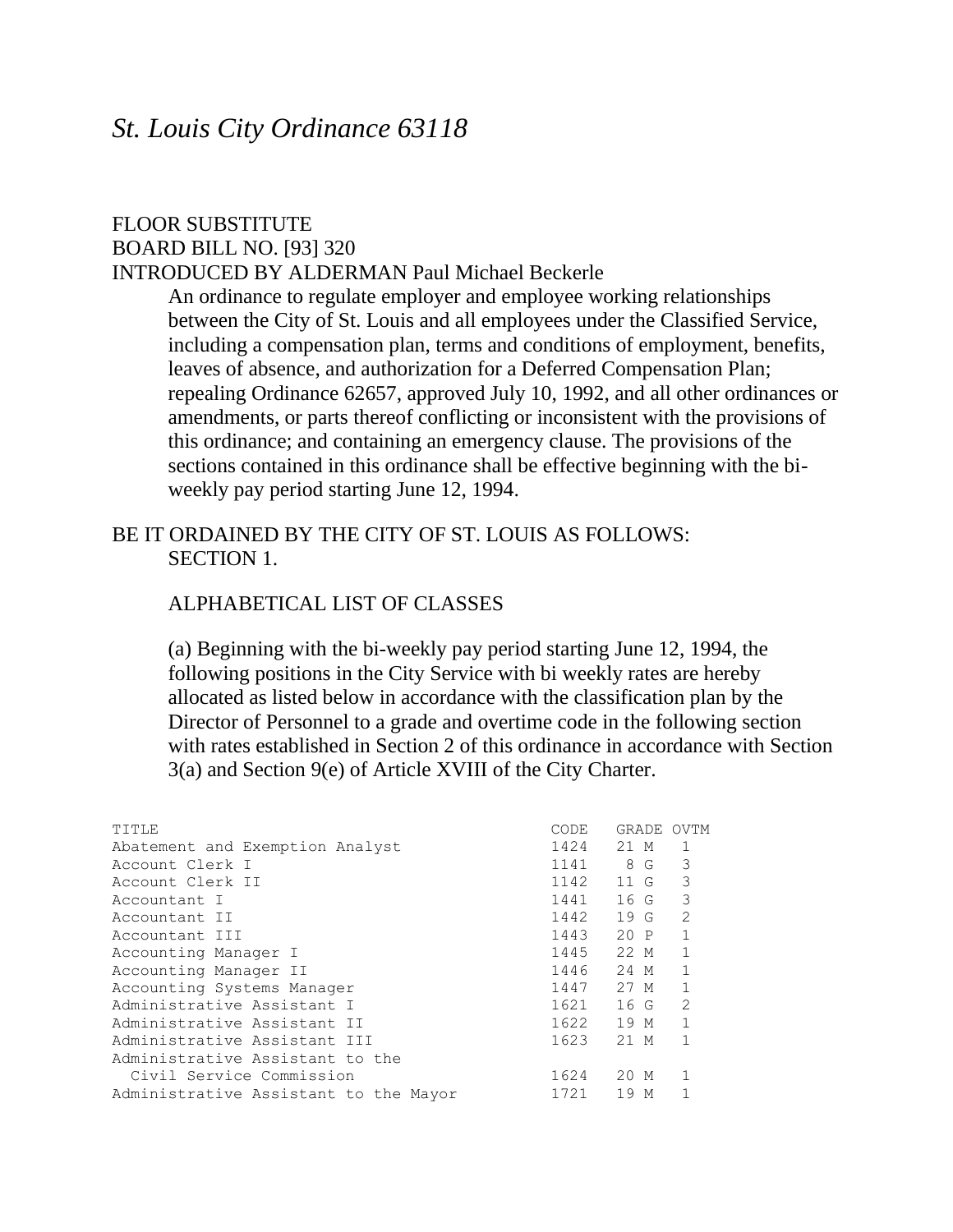| Administrative Secretary<br>Aide to the Comptroller<br>3 |                       | 1137 14 G         | 2              | 1491 7 G |
|----------------------------------------------------------|-----------------------|-------------------|----------------|----------|
| Aide to the Mayor I                                      | 1711                  | 7 G               | $\mathfrak{Z}$ |          |
| Aide to the Mayor II                                     | 1712                  | 9 G               | 3              |          |
| Air Pollution Commissioner                               | 3929                  | 29 M              | $\mathbf 1$    |          |
| Air Pollution Inspection Supervisor                      | 3925                  | 19 M              | $\mathbf 1$    |          |
| Air Pollution Inspector I                                | 3921                  | 14 G              | 3              |          |
| Air Pollution Inspector II                               | 3922                  | 16 G              | 3              |          |
| Air Pollution Monitoring Manager                         | 3927                  | 23 M              | 1              |          |
| Air Pollution Specialist                                 | 3926                  | 18 P              | $\overline{2}$ |          |
| Airfield Administrator                                   |                       | 24 M              | $\mathbf{1}$   |          |
| Airfield Maintenance Foreman                             | 1648<br>3322          | 17 G              | 3              |          |
| Airfield Maintenance Supervisor                          | 1642                  | 21 G              | $\mathbf{2}$   |          |
| Airfield Maintenance Worker                              | 3324                  | 14 T              | 3              |          |
| Airfield Operations Specialist                           | 1641                  | 16 G              | $\overline{2}$ |          |
| Airport Building Maintenance Manager                     | 1646                  | 24 M              | $\mathbf 1$    |          |
| Airport Building Maintenance Supervisor                  | 1684                  | 20 G              | 2              |          |
| Airport Communications Center Supervisor                 | 1647                  | 19 G              | $\overline{2}$ |          |
| Airport Engineering Contracts Manager                    | 1637                  | 27 M              | $\mathbf{1}$   |          |
| Airport Environmental Assistant                          |                       | 12 G              | 3              |          |
| Airport Fiscal Officer                                   | 3951<br>1686          | 26 M              | $\mathbf{1}$   |          |
| Airport Government Affairs Officer                       | 1643                  | 20 M              | $\mathbf{1}$   |          |
| Airport Police Bureau Commander                          |                       | 2148              | 21 M           | 1        |
| Airport Police Chief                                     | 2147                  | 24 M              | 1              |          |
| Airport Police Officer                                   | 2141                  | 15 P              | 3              |          |
| Airport Police Supervisor I                              | 2144                  | 17 P              | 3              |          |
|                                                          | 2145                  | 19 P              | $\overline{2}$ |          |
| Airport Police Supervisor II                             | 1683                  | 21 M              | $\mathbf{1}$   |          |
| Airport Power Plant Manager                              |                       | 10 G              | 3              |          |
| Airport Traffic Officer<br>Animal Control Officer I      | 2172 10 G<br>2111 8 G |                   | 3              |          |
| Animal Control Officer II                                | 2112                  | 10G               | 3              |          |
| Animal Control Supervisor                                | 2116                  | 14 G              | 3              |          |
| Application Analyst I                                    | 1373                  | 19 G              | $\mathbf{2}$   |          |
| Application Analyst II                                   | 1374                  | 21 G              | $\overline{2}$ |          |
| Application Analyst III                                  | 1375                  | 23 P              | $\mathbf 1$    |          |
| Architect I                                              |                       |                   | $\overline{2}$ |          |
| Architect II                                             | 4432                  | 4431 16 P<br>19 P | $\mathbf{1}$   |          |
| Architect III                                            | 4433                  | 22 P              | $\mathbf{1}$   |          |
| Architectural Manager                                    | 4435                  | 25 M              | $1\,$          |          |
| Assessor                                                 | 1439                  | 30 M              | 1              |          |
| Asset Manager                                            | 1485                  | 28 M              | $\mathbf{1}$   |          |
| Assistant Airport Manager                                | 1649                  | 24 M              | 1              |          |
| Assistant Airport Police Chief                           | 2146                  | 22 M              | $\mathbf{1}$   |          |
| Assistant Automotive Mechanic                            | 3261                  | 11 G              | 3              |          |
| Assistant Director of Airports                           | 1657                  | 28 M              | $\mathbf{1}$   |          |
| Assistant Director of Health and Hospitals               | 5585                  | 29 M              | $1\,$          |          |
| Assistant Water Distribution Superintendent              | 3534                  | 20 M              | $\mathbf{1}$   |          |
| Attorney I                                               | 2361                  | 21 P              | $\mathbf{1}$   |          |
| Attorney II                                              | 2362                  | 26 P              | $\mathbf{1}$   |          |
| Attorney III                                             | 2363                  | 28 P              | $\mathbf{1}$   |          |
| Attorney IV                                              | 2367                  | 30 P              | $\mathbf{1}$   |          |
| Attorney Manager                                         | 2364                  | 30 M              | $\mathbf 1$    |          |
| Audit and Fiscal Executive                               | 1478                  | 29 M              | 1              |          |
| Audit Manager                                            | 1475                  | 23 M              | $\mathbf 1$    |          |
| Auditor I                                                | 1471                  | 17 G              | $\overline{c}$ |          |
| Auditor II                                               | 1472                  | 20G               | $\overline{c}$ |          |
|                                                          |                       |                   |                |          |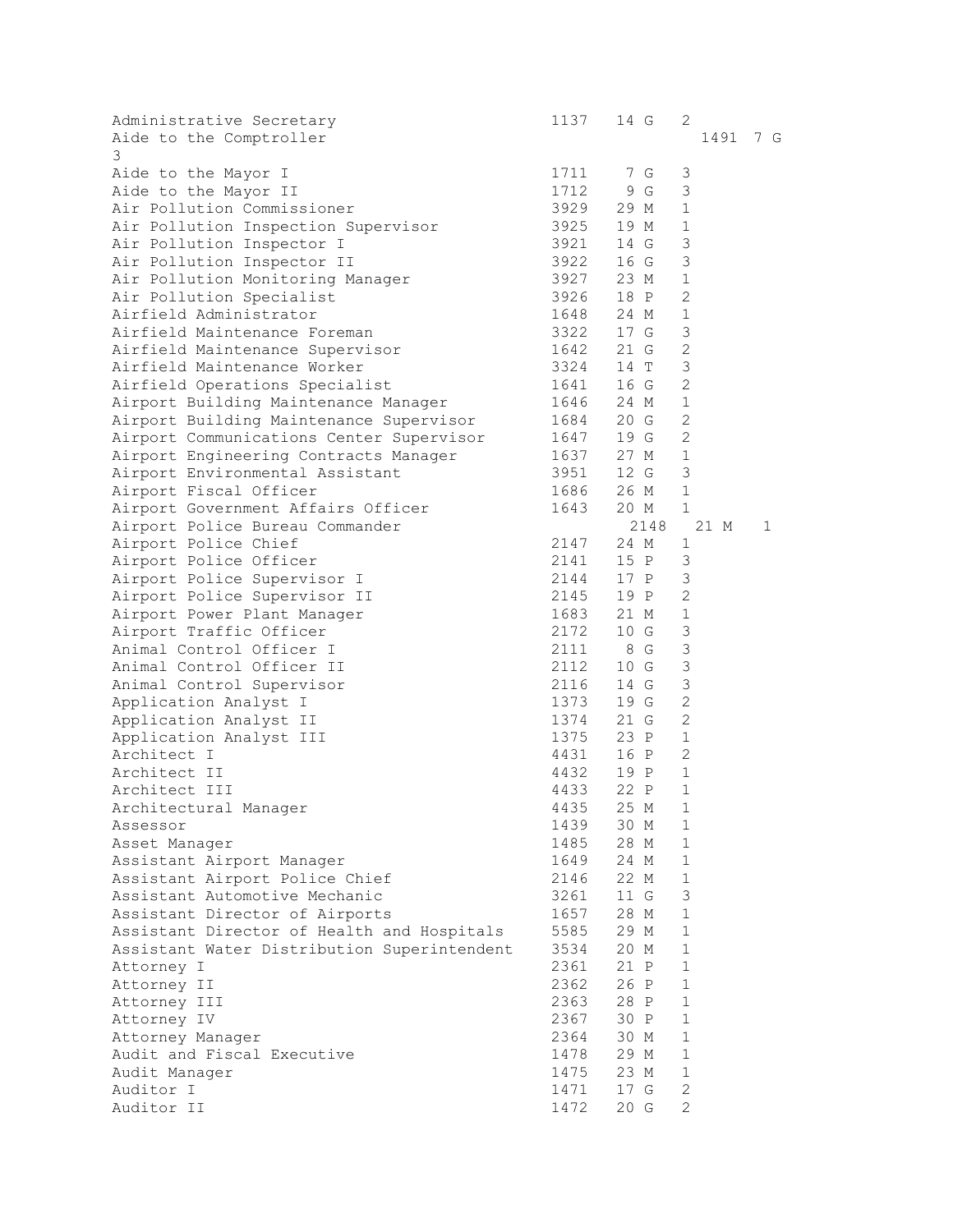| Auditor III                                                                       | 1473 | 23 P                                | $\mathbf 1$    |
|-----------------------------------------------------------------------------------|------|-------------------------------------|----------------|
| Auto Body Specialist                                                              |      | $3288$ $16$ T<br>3263 $16$ T        | 3              |
| Automotive Mechanic                                                               |      |                                     | $\mathfrak{Z}$ |
| Automotive Parts Specialist                                                       |      | 3287 12 G                           | 3              |
| Automotive Service Worker                                                         |      | 3262 10 G                           | 3              |
| Automotive Services Manager I                                                     |      | 3273 23 M                           | $\mathbf{1}$   |
| Automotive Services Manager II                                                    |      | 3275 24 M                           | $\mathbf{1}$   |
| Automotive Services Supervisor                                                    |      | 3272 21 G                           | $\mathbf{2}$   |
| Automotive Shop Foreman                                                           |      | 3267 19 T                           | $\mathsf 3$    |
| Autopsy Technician                                                                |      | 5412 8 G<br>1633 19 G               | $\mathsf 3$    |
| Aviation Planner I                                                                |      |                                     | $\mathfrak{Z}$ |
| Aviation Planner II                                                               |      | $1634$ 23 P                         | $\mathbf 1$    |
| Aviation Properties Manager                                                       |      | 1644 27 M                           | $\mathbf{1}$   |
| Aviation Properties Specialist I                                                  |      | 1681 18 G                           | $\mathbf{2}$   |
| Aviation Properties Specialist II                                                 |      | 1682 23 P                           | $\mathbf{1}$   |
| Battalion Fire Chief                                                              |      | 2227 27 F                           | 1              |
| Blacksmith                                                                        |      | 3231 17 T                           | 3              |
| Budget and Management Analyst I                                                   |      | 1461 16 G<br>1462 19 G<br>1463 21 P | $\mathbf{2}$   |
| Budget and Management Analyst II                                                  |      |                                     | $\overline{2}$ |
| Budget and Management Analyst III                                                 |      |                                     | $\mathbf{1}$   |
| Budget Director                                                                   |      | 1468 31 M                           | $\mathbf{1}$   |
| Budget Manager                                                                    |      | 1464 24 M                           | $\mathbf{1}$   |
| Building Commissioner                                                             |      | 3869 30 M                           | $\mathbf{1}$   |
| Building Inspection Manager                                                       |      | 3862 25 M                           | $\mathbf{1}$   |
| Building Inspection Supervisor I                                                  |      | 3855 17 G                           | 3              |
| Building Inspection Supervisor II                                                 |      | 3856 19 M                           | $\mathbf 1$    |
| Building Inspector I                                                              |      | 3851 13 G                           | 3              |
|                                                                                   |      | 15 G                                | $\mathsf 3$    |
| Building Inspector II 3852<br>Building Maintenance and Operations Supervisor 3753 |      | 20 G                                | $\overline{c}$ |
| Building Maintenance Worker                                                       | 3411 | 12 G                                | $\mathsf 3$    |
| Buyer I                                                                           | 1222 | 16 G                                | $\mathbf{2}$   |
| Buyer II                                                                          |      | 1223 20 G                           | $\mathbf{2}$   |
| Cable Communications Manager                                                      |      | 1811 25 M                           | $\mathbf{1}$   |
| Cable Compliance Specialist                                                       |      | 1831 18 G                           | 2              |
| Cable Inspector I                                                                 |      | 1824 13 G                           | $\mathfrak{Z}$ |
| Cable Inspector II                                                                |      | 1825 15 G<br>1813 23 M<br>3211 17 T | $\mathfrak{Z}$ |
| Cable Regulatory Administrator                                                    |      |                                     | $\mathbf{1}$   |
| Carpenter                                                                         |      |                                     | $\mathfrak{Z}$ |
| Carpenter Foreman                                                                 |      | 3213 20 T                           | $\mathcal{S}$  |
| Cementer                                                                          |      | 3283 15 T                           | 3              |
| Chauffeur                                                                         | 3341 | 6 G                                 | 3              |
| Chemical Engineer I                                                               | 4251 | 21 P                                | $\overline{c}$ |
| Chemical Engineer II                                                              | 4252 | 22 P                                | $\mathbf{1}$   |
| Chemical Engineer III                                                             | 4253 | 24 P                                | $\mathbf{1}$   |
| Chemist I                                                                         | 5451 | 16 P                                | $\mathbf{2}$   |
| Chemist II                                                                        | 5452 | 19 P                                | $\mathbf{2}$   |
| Chemistry Supervisor                                                              | 5453 | 20 P                                | $\mathbf{1}$   |
| Chief Agronomist                                                                  | 3639 | 23 M                                | $\mathbf{1}$   |
| Chief Health Fiscal Officer                                                       | 1481 | 28 M                                | $\mathbf{1}$   |
| Chief Health Planning Officer                                                     | 5584 | 27 M                                | $\mathbf{1}$   |
| Chief Horticulturist                                                              | 3638 | 26 M                                | $\mathbf 1$    |
| Chief of Maternal and Child Health Services                                       | 5684 | 25 M                                | $\mathbf{1}$   |
| Chief Parole and Probation Officer                                                | 2327 | 21 M                                | $\mathbf 1$    |
| City Counselor                                                                    | 2368 | 34 M                                | 1              |
| City Court Administrator                                                          | 1676 | 23 M                                | $\mathbf{1}$   |
| City Court Judge                                                                  | 2369 | 27 P                                | 1              |
| City Marshal                                                                      | 2129 | 21 M                                | $\mathbf{1}$   |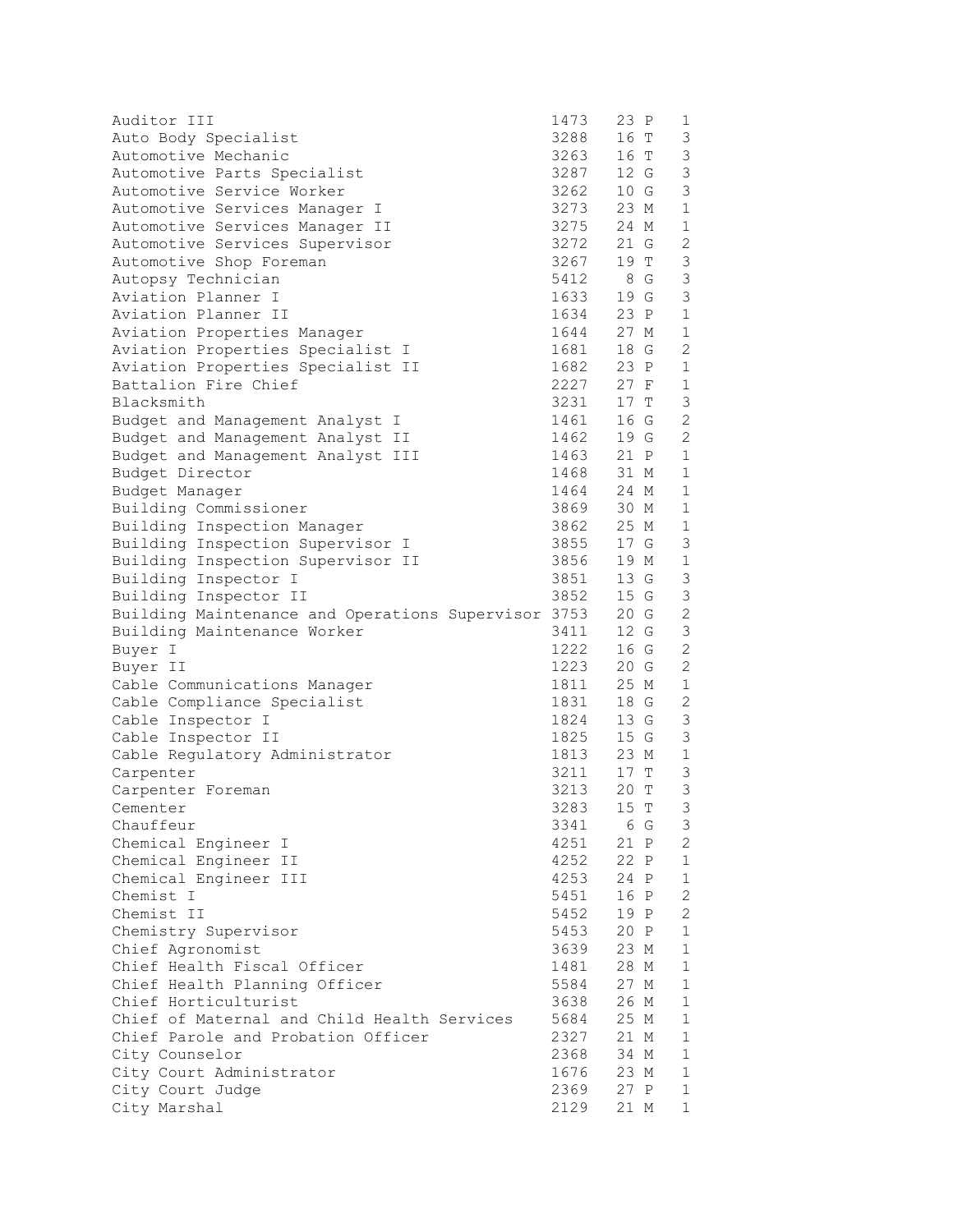| City Materials Manager                      |              | 1227                                | 24 M           | 1 |
|---------------------------------------------|--------------|-------------------------------------|----------------|---|
| City Planning Executive                     | 4143         | 29 M                                | 1              |   |
| City Press Liaison                          | 1619         | 24 P                                | $\mathbf{1}$   |   |
| Civil Engineer I                            |              | 4241 20 P                           | 2              |   |
| Civil Engineer II                           |              | 4242 22 P                           | $\mathbf{1}$   |   |
| Civil Engineer III                          |              | 4243 24 P                           | $\mathbf{1}$   |   |
| Claims Investigator                         |              | 3551 15 G                           | $\overline{c}$ |   |
| Clerical Aide                               | 1111         | 3 G                                 | 3              |   |
| Clerk I                                     | 1112         | 5 G                                 | $\mathfrak{Z}$ |   |
| Clerk II                                    | 1113         | 7 G                                 | $\mathfrak{Z}$ |   |
| Clerk III                                   | 1114         | 10 G                                | $\mathfrak{Z}$ |   |
| Clerk IV                                    | 1115         | 13 G                                | 3              |   |
| Commercial and Industrial Development       |              |                                     |                |   |
| Specialist                                  | 1685         | 24 M                                | 1              |   |
| Commissioner of Corrections                 | 2349 29 M    |                                     | $\mathbf{1}$   |   |
| Commissioner of Equipment Services          |              | 3277 29 M                           | $\mathbf{1}$   |   |
| Commissioner of Facilities Management       | 3755<br>3644 | 29 M                                | $\mathbf{1}$   |   |
| Commissioner of Forestry                    |              | 29 M                                | $\mathbf{1}$   |   |
| Commissioner of Parks                       |              | $3646$ 29 M                         | $\mathbf{1}$   |   |
| Commissioner of Recreation                  | 7137         | 28 M                                | $\mathbf{1}$   |   |
| Commissioner on Heritage and Urban Design   | 1674         | 27 M                                | $\mathbf{1}$   |   |
| Commissioner on the Disabled                | 6163         | 26 M                                | $\mathbf{1}$   |   |
| Community Development Planner I             | 4113         | 16 G                                | 2              |   |
| Community Development Planner II            | 4114         | 19 G                                | $\overline{2}$ |   |
| Community Development Planner III           | 4115         | 21 P                                | $\mathbf{1}$   |   |
| Community Development Planning Supervisor   | 4117         | 24 M                                | $\mathbf{1}$   |   |
| Community Development Research Analyst      | 4184<br>4123 | 21 P                                | $\mathbf{1}$   |   |
| Community Development Specialist I          |              | 16 G                                | 2              |   |
| Community Development Specialist II         | 4124         | 19 G                                | 2              |   |
| Community Development Specialist III        | 4126         | 21 P                                | $\mathbf{1}$   |   |
| Community Development Supervisor            | 4127         | 24 M                                | 1              |   |
| Community Program Aide                      |              | 6171 9 G                            | 3              |   |
| Community Relations Manager                 |              | 1726 25 M                           | $\mathbf{1}$   |   |
| Comptroller                                 | 1489 2 E     |                                     | $\mathbf{1}$   |   |
| Computer Operations Manager                 |              | 1361 23 M<br>1327 17 M<br>1323 11 G | $\mathbf{1}$   |   |
| Computer Operations Supervisor              |              |                                     | $\mathbf{1}$   |   |
| Computer Operator I                         |              |                                     | $\mathfrak{Z}$ |   |
| Computer Operator II                        | 1324         | 13 G                                | $\mathcal{S}$  |   |
| Computer Operator III                       | 1325         | 16 G                                | 3              |   |
| Computer Programmer I                       | 1331         | 16 G                                | 3              |   |
| Computer Programmer II                      | 1332         | 18 G                                | 3              |   |
| Computer Programmer III                     | 1333         | 20 P                                | 2              |   |
| Computer Programmer Supervisor              | 1335         | 22 M                                | $\mathbf{1}$   |   |
| Computerized Graphics Typesetter            | 1158         | 13 G                                | 3              |   |
| ConServ Program Manager                     | 3876         | 27 M                                | $\mathbf{1}$   |   |
| Construction and Maintenance Manager        | 3618         | 26 M                                | $\mathbf{1}$   |   |
| Construction and Maintenance Superintendent | 3759         | 24 M                                | $\mathbf 1$    |   |
| Construction Equipment Foreman              | 3335         | 20 T                                | 3              |   |
| Construction Equipment Operator I           | 3332         | 16 T                                | $\mathsf 3$    |   |
| Construction Equipment Operator II          | 3333         | 17 T                                | 3              |   |
| Correctional Chief of Security              | 2338         | 19 M                                | $1\,$          |   |
| Correctional Counselor                      | 2333         | 12 G                                | $\mathsf 3$    |   |
| Correctional Investigator                   | 2357         | 16 G                                | $\sqrt{2}$     |   |
| Correctional Officer I                      | 2331         | 11 G                                | $\mathsf 3$    |   |
| Correctional Officer II                     | 2332         | 13 G                                | 3              |   |
| Correctional Program Manager                | 2343         | 23 M                                | $\mathbf{1}$   |   |
| Correctional Shift Supervisor               | 2335         | 16 G                                | 3              |   |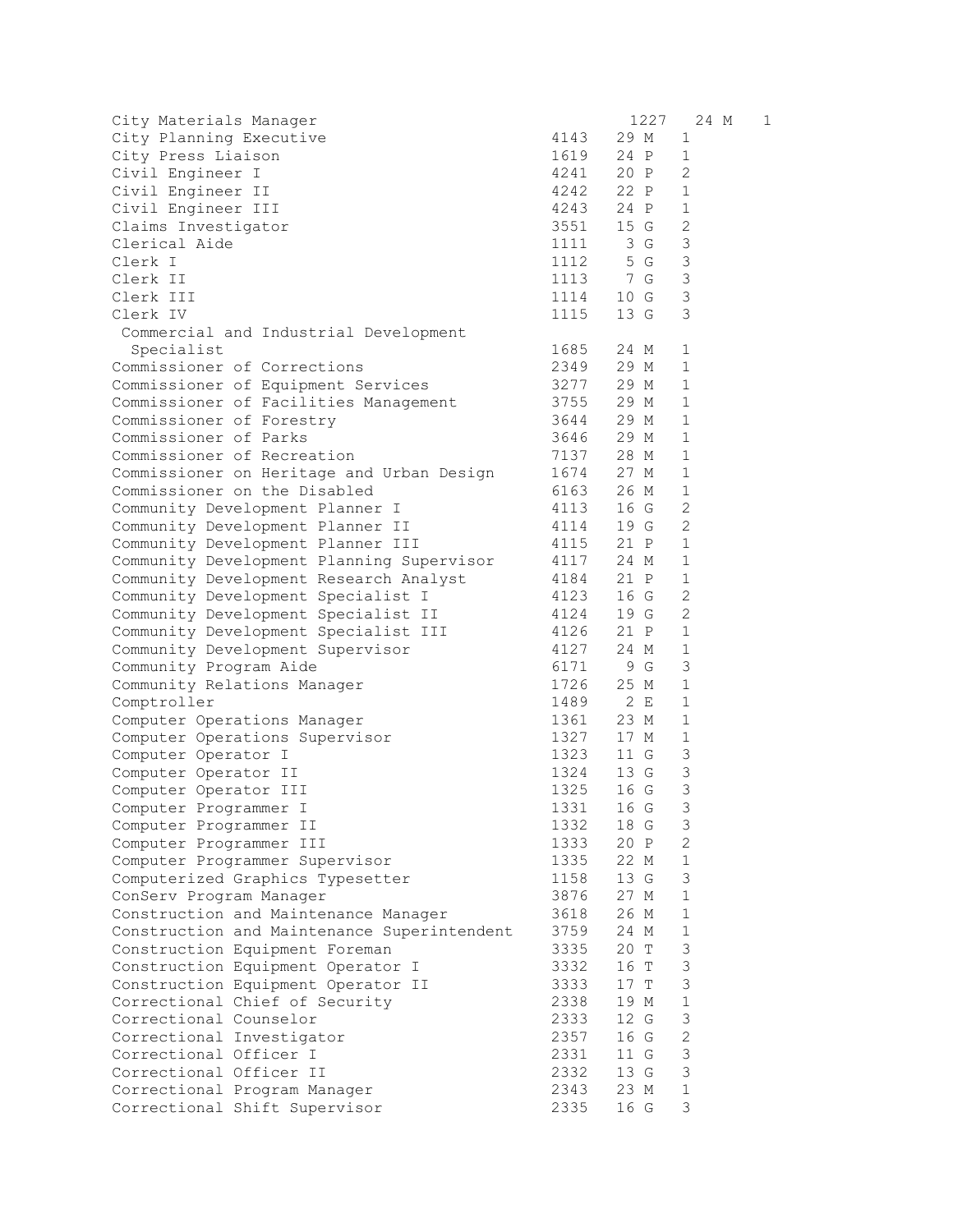| Correctional Superintendent                | 2347                  | 28 M      | 1              |              |
|--------------------------------------------|-----------------------|-----------|----------------|--------------|
| Correctional Work Programs Supervisor      |                       | 2341 16 G | $\mathbf{2}$   |              |
| Court Cashier                              |                       | 1182 6 G  | $\mathfrak{Z}$ |              |
| Court Cashier Supervisor                   |                       | 1184 9 G  | $\mathfrak{Z}$ |              |
| Custodian                                  |                       | 3711 4 G  | $\mathsf 3$    |              |
| Customer Service Representative            | 1116                  | 9 G       | 3              |              |
| Dairy Sanitarian                           |                       | 5636 16 G | 3              |              |
| Data Entry Operator I                      | 1311                  | 6 G       | $\mathfrak{Z}$ |              |
| Data Entry Operator II                     |                       |           | $\mathsf 3$    |              |
| Data Entry Supervisor                      | 1312 8 G<br>1315 11 G |           | $\mathsf 3$    |              |
| Data Processing Manager                    |                       | 1362 27 M | $\mathbf{1}$   |              |
| Data Processing Technician                 |                       | 1321 7 G  | 3              |              |
| Decorative Painter                         |                       | 3241 17 T | 3              |              |
| Deputy Assessor                            |                       | 1435 27 M | $\mathbf 1$    |              |
| Deputy Budget Director                     |                       | 1467 27 M | $\mathbf 1$    |              |
| Deputy City Counselor                      |                       | 2366 31 M | $\mathbf{1}$   |              |
| Deputy Clerk of City Courts                |                       | 1675 19 M | $\mathbf{1}$   |              |
| Deputy Comptroller                         |                       | 1488 31 M | $\mathbf{1}$   |              |
| Deputy Director of Airports                | 1656                  | 30 M      | $\mathbf{1}$   |              |
| Deputy Director of Emergency Management    |                       | 2167 18 M | $\mathbf 1$    |              |
| Deputy Director of Human Relations         |                       | 6138 24 M | $\mathbf 1$    |              |
| Deputy Director of Personnel               |                       | 1528 30 M | $\mathbf{1}$   |              |
| Deputy Fire Chief                          |                       | 2231 28 F | 1              |              |
| Deputy Health Commissioner                 |                       | 5687 28 M | 1              |              |
| Deputy Laboratory Director                 |                       | 5674 24 M | $\mathbf{1}$   |              |
| Deputy Marshal I                           |                       | 2121 8 G  | 3              |              |
| Deputy Marshal II                          | 2122                  | 15 G      | 3              |              |
| Deputy Street Commissioner                 |                       |           | 3134 26 M      | $\mathbf{1}$ |
| Deputy Supply Commissioner                 | 1228                  | 25 M      | $\mathbf{1}$   |              |
| Director of Airports                       |                       | 1658 34 M | $\mathbf 1$    |              |
| Director of Community Development          |                       | 4145 32 M | 1              |              |
| Director of Employment and Training        |                       | 6229 29 M | $\mathbf 1$    |              |
| Director of Health and Hospitals           |                       | 5589 33 M | 1              |              |
| Director of Human Relations                |                       | 6139 27 M | $\mathbf 1$    |              |
| Director of Human Services                 |                       | 6169 31 M | $\mathbf{1}$   |              |
| Director of Parks, Recreation and Forestry | 3649                  | 31 M      | $\mathbf{1}$   |              |
| Director of Personnel                      | 1529                  | 34 M      | $\mathbf{1}$   |              |
| Director of Public Safety                  |                       | 2179 32 M | $\mathbf 1$    |              |
| Director of Public Utilities               | 4349                  | 32 M      | $\mathbf{1}$   |              |
| Director of Streets                        | 3139                  | 32 M      | $\mathbf{1}$   |              |
| Dispatcher                                 | 1185                  | 7 G       | 3              |              |
| Drafter I                                  | 4421                  | 10 G      | 3              |              |
| Drafter II                                 | 4422                  | 16 G      | $\mathsf 3$    |              |
| Drafting Supervisor                        | 4425                  | 18 G      | 3              |              |
| Duplicating Equipment Operator             | 1152                  | 11 G      | $\mathsf 3$    |              |
| Duplicating Operations Manager             | 1157                  | 21 M      | $\mathbf 1$    |              |
| Electrical Engineer I                      | 4261                  | 21 P      | $\overline{c}$ |              |
| Electrical Engineer II                     | 4262                  | 22 P      | $\mathbf 1$    |              |
| Electrical Engineer III                    | 4263                  | 24 P      | $\mathbf 1$    |              |
| Electrical Inspection Supervisor           | 3815                  | 20 M      | 1              |              |
| Electrical Inspector I                     | 3811                  | $17$ T    | 3              |              |
| Electrical Inspector II                    | 3812                  | 19 T      | 3              |              |
| Electrical Supervisor                      | 3226                  | 22 G      | $\mathbf 2$    |              |
| Electrician                                | 3223                  | 17T       | $\mathsf 3$    |              |
| Electrician Foreman                        | 3225                  | 20 T      | $\mathsf 3$    |              |
| Electronic Chemical Analysis Technician    | 5483                  | 15 G      | $\mathsf 3$    |              |
| Electronic Instrument Technician           | 3285                  | 17 T      | 3              |              |
|                                            |                       |           |                |              |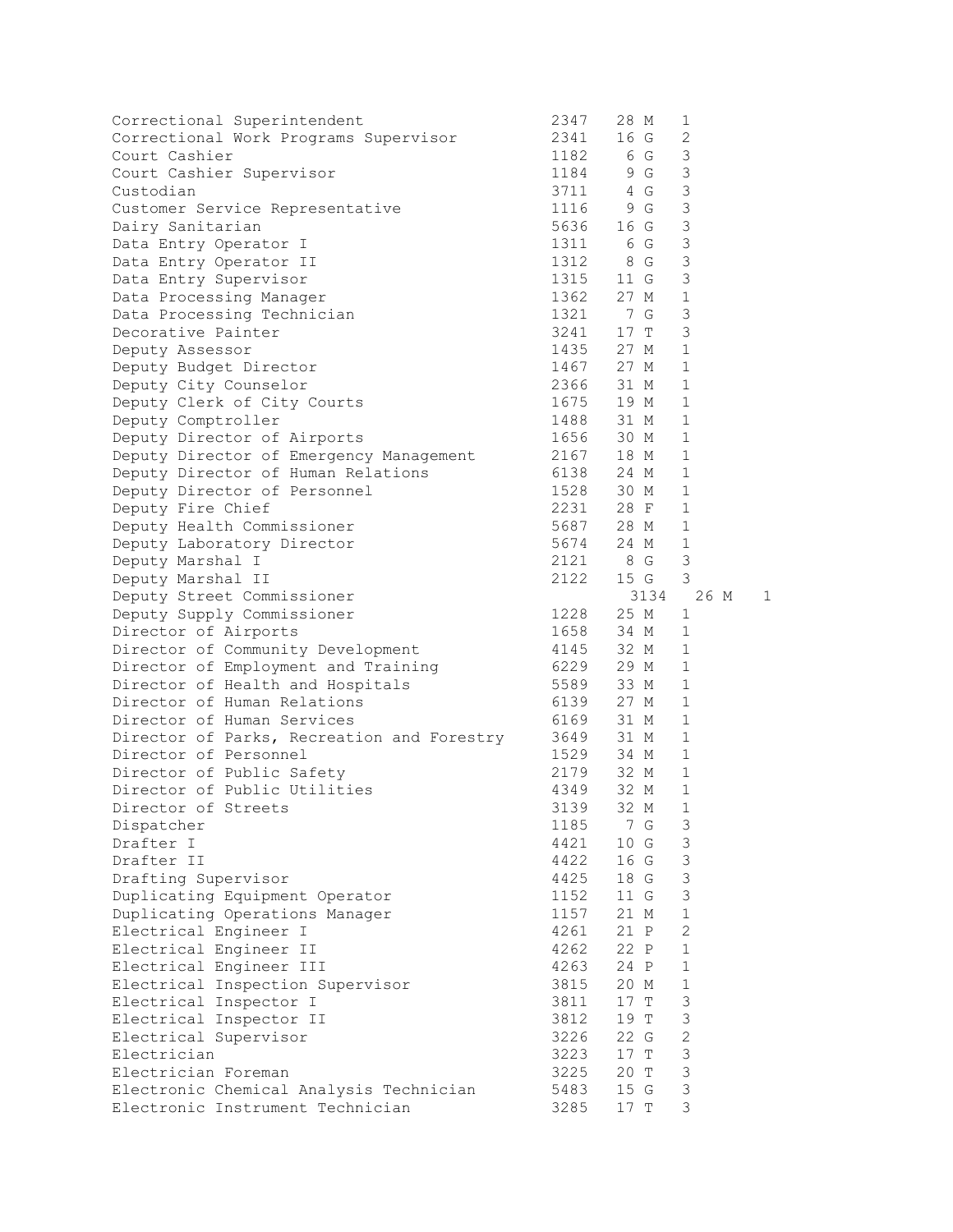| Electronic Instrument Technician Supervisor | 3286 | 19 T | 3              |
|---------------------------------------------|------|------|----------------|
| Elevator Inspector I                        | 3831 | 16 T | 3              |
| Elevator Inspector II                       | 3832 | 18 T | 3              |
| Emergency Management Director               | 2168 | 22 M | $\mathbf 1$    |
| Emergency Medical Billing Supervisor        | 5726 | 19 M | $\mathbf 1$    |
| Emergency Medical Communication Supervisor  | 5723 | 16 G | $\overline{2}$ |
| Emergency Medical Inventory Supervisor      | 5722 | 14 G | 3              |
| Emergency Medical Service Chief             | 5727 | 25 M | $\mathbf 1$    |
| Emergency Medical Service Deputy Chief      | 5725 | 21 M | $\mathbf{1}$   |
| Emergency Medical Service Supervisor        | 5724 | 19 G | 3              |
| Emergency Medical Services Dispatcher       | 5711 | 11 G | 3              |
| Emergency Medical Services Lead Dispatcher  | 5713 | 12 G | 3              |
| Emergency Medical Technician                | 5714 | 13 G | 3              |
| Emergency Medical Technician Crew Chief     | 5715 | 14 G | 3              |
| Emergency Medical Training Specialist       | 5712 | 19 G | $\overline{2}$ |
| Employment and Training Executive           | 6223 | 27 M | $\mathbf 1$    |
| Employment and Training Manager             | 6218 | 25 M | 1              |
| Employment and Training Representative      | 6211 | 12 G | 3              |
| Employment and Training Specialist I        | 6213 | 16 G | $\mathbf{2}$   |
| Employment and Training Specialist II       | 6214 | 19 G | $\overline{2}$ |
| Employment and Training Specialist III      | 6215 | 21 P | $\mathbf 1$    |
| Engineering Aide I                          | 4221 | 6 G  | 3              |
| Engineering Aide II                         | 4222 | 9 G  | 3              |
| Engineering Aide III                        | 4223 | 14 G | 3              |
| Engineering Executive                       | 4316 | 29 M | 1              |
| Engineering Manager I                       | 4312 | 26 M | 1              |
| Engineering Manager II                      | 4313 | 28 M | $\mathbf{1}$   |
| Engineering Technician I                    | 4224 | 18 G | 3              |
| Engineering Technician II                   | 4225 | 20 G | 3              |
| Environmental Court Coordinator             | 3881 | 21 M | $\mathbf 1$    |
| Environmental Health Officer I              | 5622 | 13 G | 3              |
| Environmental Health Officer II             | 5623 | 16 G | 3              |
| Environmental Sanitation Specialist         | 5628 | 14 G | 3              |
| Equipment Operator                          | 3321 | 11 G | 3              |
| Excise Commissioner                         | 3949 | 27 M | 1              |
| Executive Assistant I                       | 1628 | 23 M | $\mathbf 1$    |
| Executive Assistant II                      | 1629 | 26 M | $\mathbf{1}$   |
| Executive Assistant to the Comptroller      | 1483 | 26 M | $\mathbf 1$    |
| Executive Assistant to the Mayor            | 1725 | 30 M | $\mathbf 1$    |
| Executive Director for Development          | 1728 | 35 M | $\mathbf{1}$   |
| Executive Director for Operations           | 1736 | 35 M | 1              |
| Executive Secretary to the Mayor            | 1727 | 33 M | $\mathbf{1}$   |
| Field Inspection Manager                    | 3916 | 19 M | 1              |
| Field Inspection Supervisor                 | 3914 | 16 G | $\mathfrak{Z}$ |
| Field Inspector                             | 3911 | 10 G | 3              |
| Financial Analyst                           | 1756 | 21 P | $\mathbf 1$    |
| Fire Alarm Manager                          | 2216 | 24 F | $\mathbf{1}$   |
| Fire Captain                                | 2226 | 22 F | $\mathfrak{Z}$ |
| Fire Chief                                  | 2239 | 33 F | $\mathbf 1$    |
| Fire Equipment Dispatcher                   | 2212 | 17 F | 3              |
| Fire Lieutenant                             | 2225 | 21 F | $\mathfrak{Z}$ |
| Fire Private                                | 2222 | 17 F | 3              |
| Fiscal Executive                            | 1486 | 30 M | 1              |
| Fiscal Manager                              | 1448 | 28 M | 1              |
| Food Establishment Sanitarian               | 5631 | 15 G | $\mathfrak{Z}$ |
| Forest Park Manager                         | 3643 | 26 M | $\mathbf{1}$   |
| Forestry Foreman I                          | 3623 | 14 G | 3              |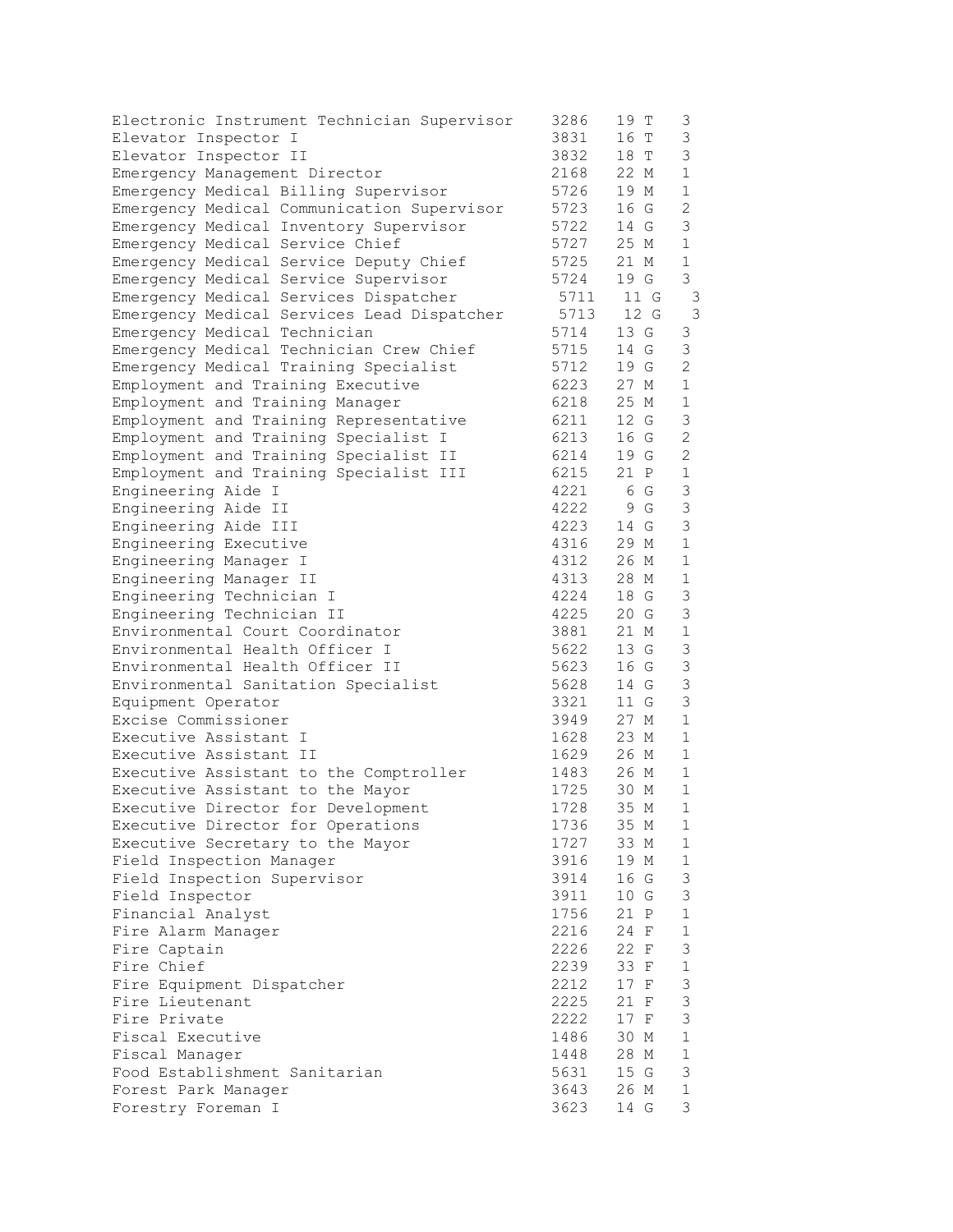| Forestry Foreman II<br>Gardener<br>Graphic Artist<br>Graphic Arts Photographer<br>Graphic Design Supervisor<br>Graphic Designer<br>Hazardous Materials Information Officer<br>Health Commissioner<br>Health Planning Executive<br>Health Service Manager I<br>Health Service Manager II<br>Health Service Executive<br>Heavy Equipment Mechanic<br>Heavy Equipment Operator I<br>Heavy Equipment Operator II<br>Historic Preservation Planner I<br>Historic Preservation Planner II<br>Homeless Services Coordinator                                                                                                                                                                                     | 3624<br>3631<br>4181<br>1159<br>4183<br>4182<br>1616<br>5688<br>5586<br>5681<br>5682<br>5583<br>3326<br>4192<br>6179                                 | 17 G<br>11 G<br>14 G<br>12 G<br>22 P<br>18 G<br>21 G<br>31 M<br>30 M<br>24 M<br>26 M<br>25 M<br>3265 17 T<br>3325 13 G<br>14 G<br>16 G<br>4193 19 P<br>21 M                                                                                 | $\mathfrak{Z}$<br>$\mathsf 3$<br>3<br>3<br>$\mathbf{1}$<br>3<br>$\overline{2}$<br>$\mathbf{1}$<br>$\mathbf{1}$<br>$\mathbf{1}$<br>$\mathbf{1}$<br>$\mathbf{1}$<br>3<br>3<br>3<br>$\overline{2}$<br>$\mathbf{1}$<br>$\mathbf{1}$                                                                        |      |
|----------------------------------------------------------------------------------------------------------------------------------------------------------------------------------------------------------------------------------------------------------------------------------------------------------------------------------------------------------------------------------------------------------------------------------------------------------------------------------------------------------------------------------------------------------------------------------------------------------------------------------------------------------------------------------------------------------|------------------------------------------------------------------------------------------------------------------------------------------------------|---------------------------------------------------------------------------------------------------------------------------------------------------------------------------------------------------------------------------------------------|--------------------------------------------------------------------------------------------------------------------------------------------------------------------------------------------------------------------------------------------------------------------------------------------------------|------|
| Horticulturist                                                                                                                                                                                                                                                                                                                                                                                                                                                                                                                                                                                                                                                                                           |                                                                                                                                                      |                                                                                                                                                                                                                                             | 3637                                                                                                                                                                                                                                                                                                   | 19 P |
| $\mathbf{1}$<br>House Parent<br>Housekeeping Manager<br>Housekeeping Supervisor I<br>Housekeeping Supervisor II<br>Housing Development Analyst<br>Human Relations Specialist I<br>Human Relations Specialist II<br>Human Relations Supervisor<br>Information Specialist<br>Information Systems Manager<br>Interpreter for the Deaf<br>Inventory Control Technician I<br>Inventory Control Technician II<br>Inventory Supervisor<br>Ironworker<br>Kennel Worker I<br>Kennel Worker II<br>Labor Foreman I<br>Labor Foreman II<br>Labor Supervisor<br>Laboratory Aide<br>Laboratory Assistant<br>Laboratory Director<br>Laboratory Technician I<br>Laboratory Technician II<br>Laborer<br>Landscape Manager | 2311<br>3719<br>3715<br>3717<br>4125<br>6131<br>6132<br>6135<br>1611<br>1212<br>1213<br>3232<br>2115<br>3125<br>3128<br>5675<br>5424<br>5425<br>3111 | 9 G<br>20 G<br>11 G<br>16 G<br>20 G<br>16 G<br>19 G<br>21 M<br>16 G<br>1367 30 M<br>6174 14 G<br>1211 8 G<br>10 G<br>16 G<br>16 T<br>$2114$ 6 G<br>7 G<br>3121 15 G<br>17 G<br>20 G<br>5421 4 G<br>5422 6 G<br>28 M<br>11 G<br>13 G<br>10 G | 3<br>2<br>$\mathfrak{Z}$<br>3<br>$\overline{c}$<br>$\overline{c}$<br>$\overline{2}$<br>$\mathbf{1}$<br>$\overline{c}$<br>$\mathbf{1}$<br>3<br>3<br>3<br>3<br>$\mathfrak{Z}$<br>$\mathfrak{Z}$<br>3<br>$\mathcal{S}$<br>3<br>$\overline{2}$<br>3<br>3<br>$\mathbf 1$<br>3<br>$\mathcal{S}$<br>3<br>3635 | 22 M |
| $\mathbf{1}$<br>Lead Airfield Maintenance Worker                                                                                                                                                                                                                                                                                                                                                                                                                                                                                                                                                                                                                                                         | 3327                                                                                                                                                 | 15 T                                                                                                                                                                                                                                        | 3                                                                                                                                                                                                                                                                                                      |      |
| Lead Automotive Mechanic<br>Lead Carpenter<br>3                                                                                                                                                                                                                                                                                                                                                                                                                                                                                                                                                                                                                                                          | 3266                                                                                                                                                 | 18 T                                                                                                                                                                                                                                        | 3<br>3212                                                                                                                                                                                                                                                                                              | 18 T |
| Lead Custodian<br>Lead Electrician<br>Lead Mechanical Maintenance Worker                                                                                                                                                                                                                                                                                                                                                                                                                                                                                                                                                                                                                                 | 3712<br>3224<br>3414                                                                                                                                 | 6 G<br>19 T<br>18 T                                                                                                                                                                                                                         | 3<br>3<br>3                                                                                                                                                                                                                                                                                            |      |
| Lead Painter<br>3                                                                                                                                                                                                                                                                                                                                                                                                                                                                                                                                                                                                                                                                                        |                                                                                                                                                      |                                                                                                                                                                                                                                             | 3243                                                                                                                                                                                                                                                                                                   | 18 T |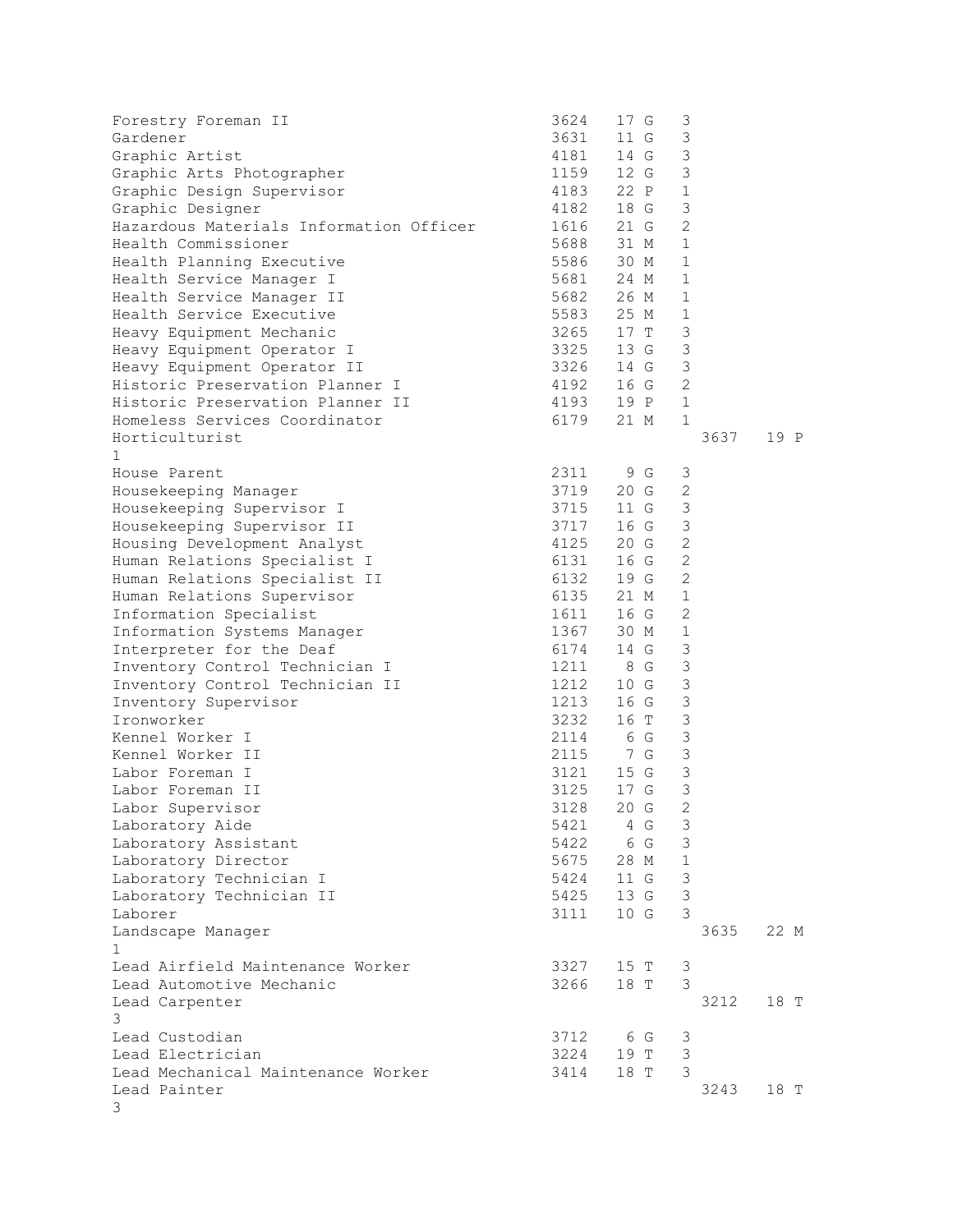Lead Utility Worker 3118 12 G 3 Lead Water Plant Maintenance Mechanic 3542 19 T 3 Lead Water Treatment Plant Operator 3516 18 T 3 Legal Investigations Supervisor 2352 19 G 2 Legal Investigator 2351 16 G 2 Legal Secretary 1134 13 G 3 Licensed Practical Nurse 1988 1991 11 G 3 Liquor Control Officer I 3941 13 G 3 Liquor Control Officer II 3942 15 G 3 Local Government Access Manager 1812 23 M 1 Machine Shop Foreman 3238 19 T 3 Machinist 3233 17 T 3 Magnetic Tape Librarian 1322 9 G 3 Maintenance Foreman 3415 19 T 3 Manager of Research and Information 1364 27 M 1<br>Market Master 18 M 1 Market Master 3757 18 M 1 Materials Manager 1226 22 M 1 Mayor 1739 3 E 1 Mechanical Engineer I and 4271 21 P 2 Mechanical Engineer II and 4272 22 P 1 Mechanical Engineer III 4273 25 P 1 Mechanical Equipment Inspection Supervisor 3845 20 M 1 Mechanical Equipment Inspector I 3841 17 T 3 Mechanical Equipment Inspector II 3842 19 T 3 Mechanical Maintenance Worker 3413 16 T 3 Medical Record Administrator 6513 15 G 2 Medical Technologist I 5461 16 G 3 Medical Technologist II 5462 17 G 3 Medical Technology Supervisor 5463 21 M 1 Medicolegal Investigation Supervisor 2355 19 M 1 Messenger/Mail Clerk 1181 3 G 3 Messenger/Mail Clerk<br>
Microcomputer Clerk I 1123 9 G 3 Microcomputer Clerk II 1124 12 G 3 Microfilm Supervisor 1187 16 G 2 Morgue Attendant 1999 and 1999 and 1999 and 1999 and 1999 and 1999 and 1999 and 1999 and 1999 and 1999 and 19 Municipal Garage Manager 3269 19 M 1 Neighborhood Development Specialist 3871 16 G 2 Neighborhood Development Supervisor 3873 22 M 1 Neighborhood Planning and Enforcement Specialist 3872 19 G 2 Nurse Practitioner I 5131 23 P 1<br>Nurse Practitioner II 5132 24 P 1 Nurse Practitioner II 5132 24 P 1 Nutrition Program Coordinator 6172 19 G 2 Painter 3242 17 T 3 Painter Foreman 3245 20 T 3 Paralegal Assistant 15 C 2365 15 G 3 Paramedic 5717 16 G 3 Paramedic Crew Chief 5718 17 G 3<br>
Park Facilities Superintendent 5718 17 G 3<br>
Park Maintenance Manager 5619 24 M 1 Park Facilities Superintendent 3617 24 M 1 Park Maintenance Manager 3619 24 M 1 Park Supervisor I 3612 13 G 3 Park Supervisor II 3613 17 G 3 Parkkeeper 3611 12 G 3 Parole and Probation Officer<br>
Paving Machine Assistant<br>
Pediatric Nurse Practitioner<br>
Pediatric Nurse Practitioner<br>
5133 23 P 1 Paving Machine Assistant Pediatric Nurse Practitioner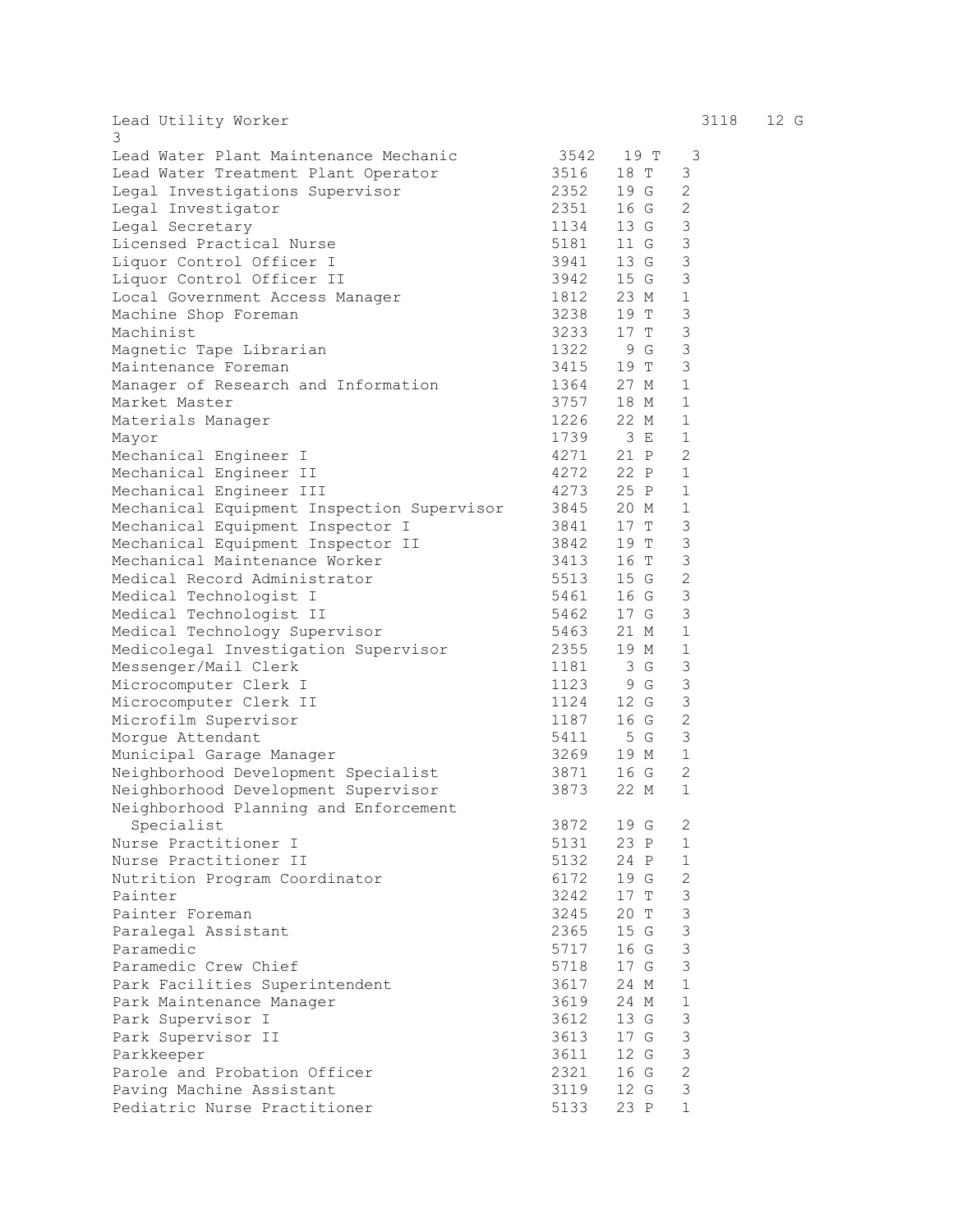| Personal Property Appraisal Manager    | 1415      | 21 M                   | 1              |      |
|----------------------------------------|-----------|------------------------|----------------|------|
| Personal Property Appraiser I          |           | 1411 11 G              | $\mathfrak{Z}$ |      |
| Personal Property Appraiser II         |           | 1412 13 G              | $\mathsf 3$    |      |
| Personal Property Appraiser III        |           | 1413 16 G              | 3              |      |
| Personnel Analyst I                    |           | 1513 16 G              | $\mathbf{2}$   |      |
| Personnel Analyst II                   |           | 1514 19 G              | 2              |      |
| Personnel Analyst III                  |           | 1515 21 P              | 1              |      |
| Personnel Analyst IV                   |           | 1516 23 P              | $\mathbf{1}$   |      |
| Personnel Assistant                    |           |                        | 3              |      |
| Personnel Manager I                    |           | 1511 10 G<br>1523 24 M | $\mathbf{1}$   |      |
| Personnel Manager II                   |           | 1525 27 M              | $\mathbf{1}$   |      |
| Pest Control Worker I                  |           | 5698 8 G               | 3              |      |
| Pest Control Worker II                 |           | 5699 9 G               | 3              |      |
| Physician                              |           | 5553 32 P              | 1              |      |
| Physician Manager                      |           | 5563 33 M              | $\mathbf{1}$   |      |
| Physician's Assistant I                |           | 5551 22 P              | $\mathbf{1}$   |      |
| Physician's Assistant II               |           |                        | $\mathbf{1}$   |      |
| Plan Examiner                          |           | 5554 23 P              | $\mathfrak{Z}$ |      |
|                                        |           | 4226 16 G<br>3511 13 T | $\mathfrak{Z}$ |      |
| Plant Operations Assistant             |           | $3251$ $17$ T          | $\mathfrak{Z}$ |      |
| Plumber                                |           | 3253 20 T              | 3              |      |
| Plumber Foreman                        |           |                        |                |      |
| Plumbing Inspection Supervisor         |           | 3824 20 M              | $\mathbf{1}$   |      |
| Plumbing Inspector I                   |           | 3821 17 T              | $\mathsf 3$    |      |
| Plumbing Inspector II                  | 3822 19 T |                        | 3              |      |
| Policy Analyst                         |           | 1753 23 P              | $\mathbf{1}$   |      |
| Pre Press Services Supervisor          | 1154 15 G |                        | $\overline{2}$ |      |
| President, Board of Aldermen           |           | 1748 1 E<br>4339 34 M  | $\mathbf{1}$   |      |
| President, Board of Public Service     |           |                        | $\mathbf{1}$   |      |
| Press and Bindery Services Supervisor  |           | $1155$ $15 G$          | 2              |      |
| Press Secretary to the Comptroller     |           | 1617 22 P              | $\mathbf{1}$   |      |
| Probationary Fire Equipment Dispatcher |           | 2211 14 F              | 3              |      |
| Probationary Fire Private              |           | 2221 14 F              | $\mathfrak{Z}$ |      |
| Program Aide I                         | 7311 1 G  |                        | $\mathsf 3$    |      |
| Program Aide II                        |           | 7312 1 G               | $\mathfrak{Z}$ |      |
| Program Aide III                       | 7313 1 G  |                        | $\mathfrak{Z}$ |      |
| Program Executive                      |           | 1695 26 M<br>1693 21 M | $\mathbf{1}$   |      |
| Program Manager I                      |           |                        | $\mathbf{1}$   |      |
| Program Manager II                     |           | 1694 23 M              | $\mathbf{1}$   |      |
| Program Specialist I                   |           | 1696 13 G              | 3              |      |
| Program Specialist II                  |           | 1691 15 G              | 2              |      |
| Program Supervisor                     | 1692      | 18 M                   | 1              |      |
| Psychologist                           | 6178      | 22 P                   | 1              |      |
| Public Health Educator                 | 5695      | 20 P                   | 1              |      |
| Public Health Nurse I                  | 5651      | 19 G                   | $\mathsf 3$    |      |
| Public Health Nurse II                 | 5653      | 21 G                   | $\mathsf 3$    |      |
| Public Health Nursing Supervisor       | 5655      | 21 M                   | $\mathbf{1}$   |      |
| Public Health Program Administrator    | 5692      | 19 M                   | $1\,$          |      |
| Public Health Program Representative   | 5693      | 16 G                   | 3              |      |
| Public Health Program Supervisor       | 5694      | 16 G                   | 2              |      |
| Public Health Specialist               |           |                        | 5691           | 18 G |
| 3                                      |           |                        |                |      |
| Public Information Officer I           | 1614      | 17 G                   | 2              |      |
| Public Information Officer II          | 1615      | 20 P                   | 1              |      |
| Real Estate Property Specialist        | 1662      | 16 G                   | $\mathbf{2}$   |      |
| Real Estate Property Supervisor        | 1665      | 21 M                   | $\mathbf{1}$   |      |
| Real Estate Records Manager            | 1426      | 20 M                   | $\mathbf 1$    |      |
| Real Property Appraisal Manager        | 1429      | 24 M                   | $\mathbf{1}$   |      |
|                                        |           |                        |                |      |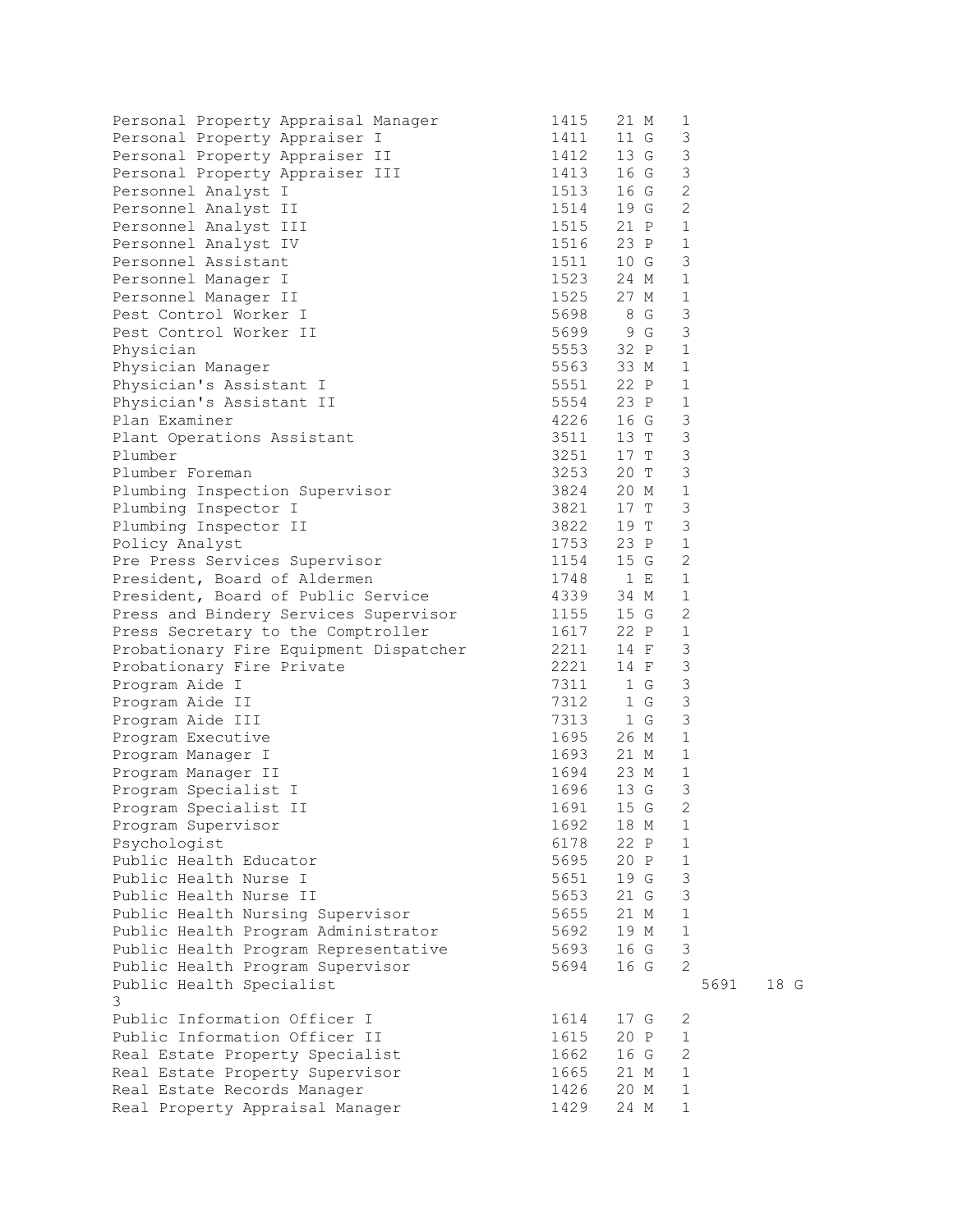| Real Property Appraisal Supervisor            | 1428 | 21 M      | 1              |
|-----------------------------------------------|------|-----------|----------------|
| Real Property Appraiser I                     | 1421 | 15 G      | 2              |
| Real Property Appraiser II                    | 1422 | 19 G      | 2              |
| Receptionist to the Mayor                     | 1171 | 8 G       | 3              |
| Recreation Area Manager                       | 7135 | 23 M      | $\mathbf{1}$   |
| Recreation Assistant                          | 7116 | 5 G       | 3              |
| Recreation Coordinator I                      | 7138 | 14 G      | $\mathfrak{Z}$ |
| Recreation Coordinator II                     | 7139 | 18 G      | $\overline{2}$ |
| Recreation Leader                             | 7117 | 7 G       | 3              |
| Recreation Program Manager                    | 7136 | 26 M      | $\mathbf{1}$   |
| Refrigeration Equipment Specialist            | 3421 | 17 T      | $\mathfrak{Z}$ |
| Refrigeration Foreman                         | 3425 | 19 T      | 3              |
| Refuse Collector                              | 3113 | 10 G      | 3              |
| Refuse Commissioner                           | 3135 | 29 M      | $\mathbf{1}$   |
| Refuse Superintendent                         | 3131 | 24 M      | $\mathbf{1}$   |
| Register                                      | 1667 | 17 M      | $\mathbf{1}$   |
| Registered Land Surveyor                      | 4229 | 19 G      | $\mathbf{2}$   |
| Registered Nurse I                            | 5121 | 18 G      | $\mathfrak{Z}$ |
| Registered Nurse II                           | 5122 | 19 G      | 3              |
| Safety Manager                                | 1533 | 23 M      | $\mathbf{1}$   |
| Safety Officer I                              | 1531 | 17 G      | 2              |
| Safety Officer II                             | 1532 | 19 G      | $\mathbf{2}$   |
| Sanitarian I                                  | 5632 | 10 G      | 3              |
| Sanitarian II                                 | 5634 | 13 G      | $\mathfrak{Z}$ |
| Sanitarian Supervisor I                       | 5637 | 18 G      | 2              |
| Sanitarian Supervisor II                      | 5638 | 21 M      | $\mathbf{1}$   |
| School Crossing Guard                         | 2171 | 3 G       | $\mathfrak{Z}$ |
| School Health Service Manager                 | 5685 | 23 M      | $\mathbf{1}$   |
| Secretary and Stenographer to the Comptroller | 1173 | 15 G      | 2              |
| Secretary and Stenographer to the Mayor       | 1175 | 15 G      | 2              |
| Secretary to the Board of Estimate and        |      |           |                |
| Apportionment                                 | 1177 | 15 G      | 2              |
| Secretary I                                   | 1131 | 9 G       | 3              |
| Secretary II                                  | 1132 | 11 G      | $\mathfrak{Z}$ |
| Secretary III                                 | 1133 | 13 G      | $\mathfrak{Z}$ |
| Secretary, Board of Public Service            | 1671 | 17 M      | $\mathbf{1}$   |
| Security Manager I                            | 2137 | 14 G      | 2              |
| Security Manager II                           | 2138 | 17 M      | 1              |
| Security Officer                              |      | 2131 8 G  | 3              |
| Security Supervisor                           |      | 2135 11 G | 3              |
| Senior Engineering Executive                  | 4318 | 30 M      | 1              |
| Senior Fire Equipment Dispatcher              | 2215 | 22 F      | 3              |
| Sheet Metal Worker                            | 3235 | 16 T      | 3              |
| Small Computer System Coordinator             | 1328 | 15 G      | $\overline{2}$ |
| Small Computer System Manager                 | 1368 | 25 M      | $\mathbf{1}$   |
| Social Worker I                               | 6141 | 16 G      | 3              |
| Social Worker II                              | 6142 | 19 G      | 3              |
| Special Assistant for Development             | 1724 | 27 M      | $\mathbf 1$    |
| Special Assistant to the Comptroller          | 1482 | 24 M      | $\mathbf{1}$   |
| Special Assistant to the Mayor                | 1723 | 27 M      | 1              |
| Special Assistant to the Water Commissioner   | 3538 | 26 M      | $\mathbf{1}$   |
| Specialist on Aging I                         | 6121 | 16 G      | 3              |
| Specialist on Aging II                        | 6122 | 19 G      | $\overline{2}$ |
| Stationary Engineer                           | 3423 | 17 T      | 3              |
| Street and Traffic Inspector                  | 3954 | 12 G      | $\mathfrak{Z}$ |
| Street Commissioner                           | 3137 | 29 M      | $\mathbf{1}$   |
| Street Construction Foreman                   | 3123 | 17 G      | 3              |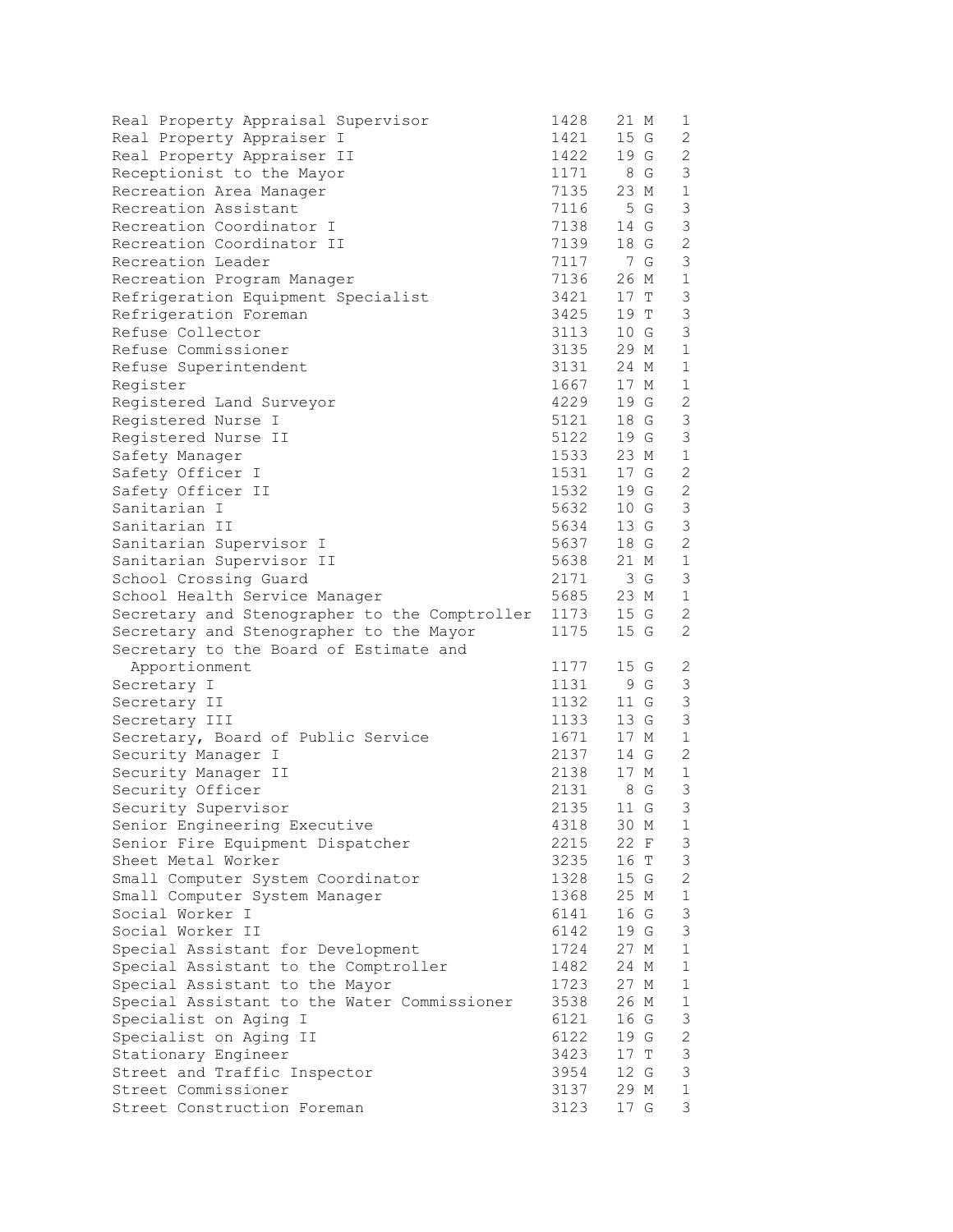| Street Lighting Superintendent             | 3229                                | 24 M      | 1              |   |
|--------------------------------------------|-------------------------------------|-----------|----------------|---|
| Street Maintenance Superintendent          | 3132                                | 25 M      | $\mathbf 1$    |   |
| Superintendent of Soldiers' Memorial       | 3756                                | 19 M      | 1              |   |
| Supervising Gardener                       | 3633                                | 13 G      | 3              |   |
| Supervising Stationary Engineer I          | 3427                                | 20 T      | 3              |   |
| Supervising Stationary Engineer II         | 3428                                | 21 G      | 3              |   |
| Supply Commissioner                        | 1229                                | 28 M      | $\mathbf 1$    |   |
| Surveyor                                   | 4228                                | 17 G      | 3              |   |
| Systems Analyst I                          | 1351                                | 21 G      | 3              |   |
| Systems Analyst II                         |                                     | 24 G      | 3              |   |
| Systems Analyst III                        | 1352<br>1353                        | 25 P      | $\mathbf{1}$   |   |
| Systems Analyst IV                         | 1354                                | 27 P      | $\mathbf 1$    |   |
| Systems Development Manager                | 1366 28 M                           |           | $\mathbf{1}$   |   |
| Systems Programmer I                       | 1341 22 G                           |           | 3              |   |
| Systems Programmer II                      |                                     | 1342 24 G | 3              |   |
| Systems Programmer III                     |                                     |           | $\mathbf 1$    |   |
|                                            |                                     | 1343 25 P |                |   |
| Technical Support Manager                  | 1363                                | 28 M      | $\mathbf{1}$   |   |
| Telecommunications Maintenance Supervisor  |                                     | 1854 17 G | -3             |   |
| Telecommunications Manager                 | 1851<br>1853                        | 23 M      | $\mathbf 1$    |   |
| Telecommunications Specialist              |                                     | 19 G      | 3              |   |
| Telecommunications Supervisor              | 2164                                | 14 G      | 3              |   |
| Telecommunications Technician              |                                     | 1855      | 14 G           | 3 |
| Telecommunicator I                         | 2161                                | 10 G      | 3              |   |
| Telecommunicator II                        | 2162                                | 12 G      | 3              |   |
| Telephone Operation Supervisor             | 1165 7 G                            |           | 3              |   |
| Telephone Operator                         | 1161                                | 5 G       | 3              |   |
| Television Program Development Specialist  | 1821                                | 19 G      | 3              |   |
| Toll Collection Supervisor                 | 1189                                | 12 G      | 3              |   |
| Toll Collector                             | 1188 6 G                            |           | $\mathsf 3$    |   |
| Tow Service Foreman                        | 3313                                | 14 G      | 3              |   |
| Tow Service Manager                        | 3317                                | 23 M      | $\mathbf 1$    |   |
| Tow Truck Operator                         | 3311                                | 12 G      | 3              |   |
| Trades Helper                              | 3281                                | 12 T      | 3              |   |
| Traffic Control Superintendent             | 3438                                | 24 M      | $\mathbf 1$    |   |
| Traffic Engineer I                         | 4281 20 P                           |           | $\overline{2}$ |   |
| Traffic Engineer II                        | 4282 22 P<br>4283 24 P<br>6175 16 G |           | $\mathbf{1}$   |   |
| Traffic Engineer III                       |                                     | 24 P      | $\mathbf{1}$   |   |
| Training Specialist I                      |                                     |           | $\overline{2}$ |   |
| Training Specialist II                     | 6176                                | 19 G      | $\overline{2}$ |   |
| Transportation and Traffic Administrator   | 4287                                | 29 M      | 1              |   |
| Transportation and Traffic Program Officer | 2175                                | 17 G      | 2              |   |
| Tree Trimmer                               | 3621                                | 11 G      | 3              |   |
| Truck Tire Service Worker                  | 3264                                | 11 G      | 3              |   |
| Typist Clerk I                             | 1121                                | 6 G       | 3              |   |
| Typist Clerk II                            | 1122                                | 8 G       | 3              |   |
| Urban Forester I                           | 3652                                | 16 G      | $\mathsf 3$    |   |
| Urban Forester II                          | 3653                                | 19 G      | $\mathbf{2}$   |   |
| Urban Forestry Assistant                   | 3651                                | 11 G      | 3              |   |
| Urban Forestry Superintendent              | 3656                                | 23 M      | $\mathbf 1$    |   |
| Utility Worker                             | 3117                                | 11 G      | 3              |   |
| Vector Control Supervisor                  | 5696                                | 16 G      | 3              |   |
| Veterans' Affairs Officer                  | 6177                                | 19 M      | $\mathbf 1$    |   |
| Veterinarian                               | 2119                                | 24 P      | $\mathbf 1$    |   |
|                                            | 2118                                | 12 G      | 3              |   |
| Veterinary Technician                      |                                     |           | $\overline{c}$ |   |
| Video Engineer                             | 1823                                | 19 G      |                |   |
| Video Production Assistant                 | 1822                                | 15 G      | 3              |   |
| Water Commissioner                         | 4329                                | 30 M      | $\mathbf 1$    |   |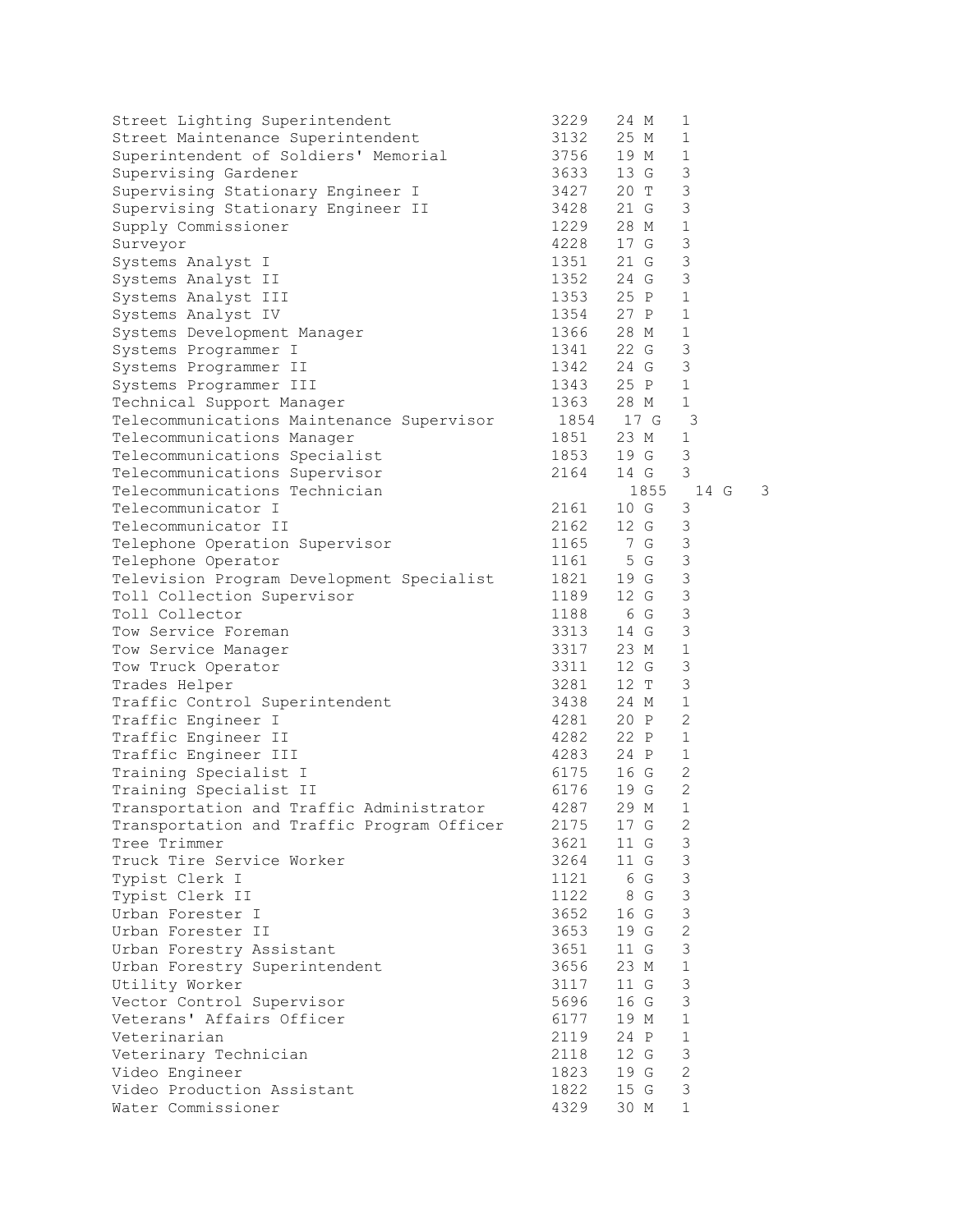| Water Distribution Superintendent    |      | 3535 | 24 M         | $\mathbf{1}$ |         |
|--------------------------------------|------|------|--------------|--------------|---------|
| Water Meter and Tap Supervisor       |      | 3526 | 20 M         | $\mathbf{1}$ |         |
| Water Meter Repair Foreman           |      | 3525 | 17 G         | 3            |         |
| Water Meter Repair Worker            |      | 3523 | 14 G         | 3            |         |
| Water Plant Maintenance Foreman      |      |      | 3543         | 20 T         | 3       |
| Water Plant Maintenance Manager      |      | 3531 | 23 M         | $\mathbf{1}$ |         |
| Water Plant Maintenance Mechanic     |      |      | 3541         | 17 T         | 3 Water |
| Plant Manager                        | 3532 | 24 M | $\mathbf{1}$ |              |         |
| Water Production Engineer            |      | 3537 | 26 M         | 1            |         |
| Water Service and Assessment Manager |      | 3539 | 26 M         | $\mathbf{1}$ |         |
| Water Service Supervisor             |      | 3522 | 15 G         | 3            |         |
| Water Service Worker                 |      | 3521 | 12 G 3       |              |         |
| Water System Inspector               |      | 3514 | 14 G         | 3            |         |
| Water System Maintenance Foreman     |      | 3517 | 17 G         | 3            |         |
| Water System Maintenance Worker      |      | 3512 | 14 G         | 3            |         |
| Water Treatment Plant Operator       |      | 3515 | 16 T         | 3            |         |
| Water Treatment Plant Supervisor     |      | 3518 | 20 T         | 3            |         |
| X Ray Technician                     |      | 5441 | 11 G         | 3            |         |
| Zoning Administrator                 |      | 4165 | 24 M         | $\mathbf{1}$ |         |
| Zoning Inspector I                   |      | 4163 | 13 G         | 3            |         |
| Zoning Inspector II                  |      | 4164 | 15 G         | 3            |         |
| Zoning Specialist                    |      | 4162 | 17 G         | 3            |         |
|                                      |      |      |              |              |         |

#### (b) ELECTED OFFICIAL STAFF POSITIONS

The following non competitive staff positions appointed by the President, Board of Aldermen are hereby allocated as listed below by the Director of Personnel to a grade with rates as established in Section 2 of this ordinance in accordance with Section 3(a) and Section 9(e) of Article XVIII of the City Charter.

| TITLE                                         | CODE | GRADE |
|-----------------------------------------------|------|-------|
| Secretary to the President, Board of Aldermen | 1741 | 15G   |
| Administrative Aide to the President, Board   |      |       |
| of Aldermen                                   | 1743 | 1 9 M |
| Administrative Assistant to the President,    |      |       |
| Board of Aldermen                             | 1745 | 23M   |
| Special Assistant to the President,           |      |       |
| Board of Aldermen                             | 1746 | 27M   |

#### SECTION 2.

#### OFFICIAL PAY SCHEDULE FOR CLASSIFICATION GRADES

The Civil Service Commission, in accordance with Section 7(b)(1) of Article XVIII of the City Charter, recommended pay schedules for all pay grades denoted in Section 1(a) of the classification plan prepared and adopted by the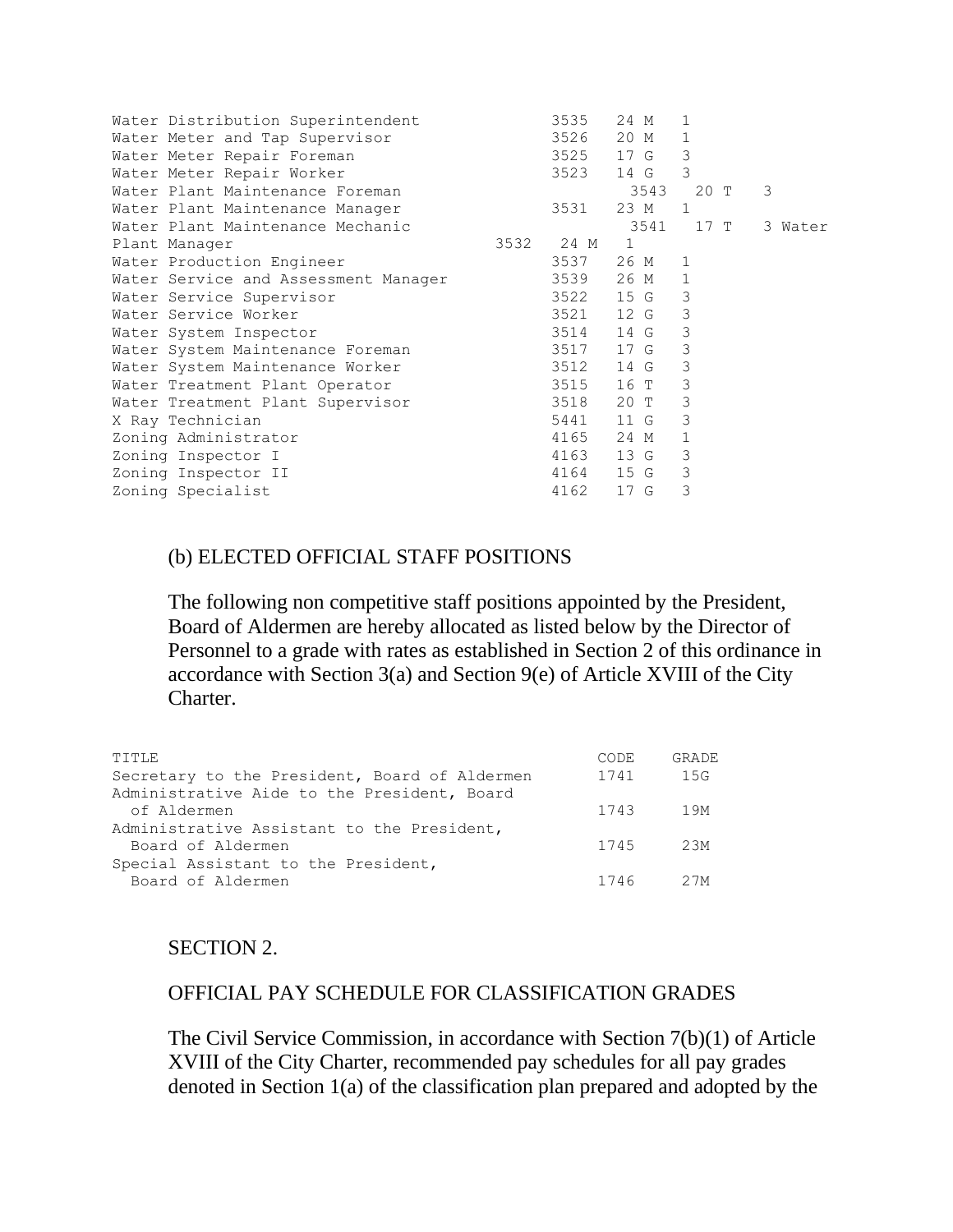Department of Personnel. The official pay schedules and their corresponding salary ranges as hereby adopted in this Section 2 are as follows: (a) - General Schedule, (b) - Trades Schedule, (c) - Management Schedule, (d) - Professional Schedule, (e) - Fire Department Schedule, and (f) - Elected Official Schedule.

## (a) GENERAL PAY SCHEDULE:

(1) The following bi weekly pay schedule for all pay grades denoted with the suffix "G" shall become effective beginning with the bi-weekly pay period starting June 12, 1994:

| MINIMUM |      |             |        |              |      |        | MAXIMUM |       |  |
|---------|------|-------------|--------|--------------|------|--------|---------|-------|--|
| GRADE   |      | Lower Third | ♦<br>♦ | Middle Third |      | ♦<br>♦ | Upper   | Third |  |
| 1G      | 486  | 542         | ♦<br>♦ | 543          | 598  | �<br>♦ | 599     | 654   |  |
| 2G      | 508  | 566         | ♦      | 567          | 625  | ♦      | 626     | 683   |  |
| 3G      | 531  | 592         | ♦      | 593          | 653  | ♦      | 654     | 714   |  |
| 4G      | 556  | 620         | ♦      | 621          | 684  | ♦      | 685     | 748   |  |
| 5G      | 582  | 649         | ♦      | 650          | 716  | ♦      | 717     | 783   |  |
| 6G      | 608  | 678         | ♦      | 679          | 747  | ♦      | 748     | 817   |  |
| 7G      | 637  | 710         | ♦      | 711          | 784  | ♦      | 785     | 857   |  |
| 8G      | 667  | 743         | ♦      | 744          | 820  | ♦      | 821     | 896   |  |
| 9G      | 699  | 780         | ♦      | 781          | 861  | ♦      | 862     | 942   |  |
| 10G     | 732  | 816         | ♦      | 817          | 901  | ♦      | 902     | 985   |  |
| 11G     | 766  | 854         | ♦      | 855          | 941  | ♦      | 942     | 1029  |  |
| 12G     | 802  | 895         | ♦      | 896          | 988  | ♦      | 989     | 1081  |  |
| 13G     | 841  | 937         | ♦      | 938          | 1034 | ♦      | 1035    | 1130  |  |
| 14G     | 880  | 981         | ♦      | 982          | 1081 | ♦      | 1082    | 1182  |  |
| 15G     | 923  | 1029        | ♦      | 1030         | 1135 | ♦      | 1136    | 1241  |  |
| 16G     | 967  | 1078        | ♦      | 1079         | 1189 | ♦      | 1190    | 1300  |  |
| 17G     | 1013 | 1129        | ♦      | 1130         | 1246 | ♦      | 1247    | 1362  |  |
| 18G     | 1063 | 1185        | ♦      | 1186         | 1308 | ♦      | 1309    | 1430  |  |
| 19G     | 1113 | 1241        | ♦      | 1242         | 1370 | ♦      | 1371    | 1498  |  |
| 20G     | 1168 | 1302        | ♦      | 1303         | 1437 | ♦      | 1438    | 1571  |  |
| 21G     | 1223 | 1364        | ♦      | 1365         | 1504 | ♦      | 1505    | 1645  |  |
| 22G     | 1283 | 1430        | ♦      | 1431         | 1578 | ♦      | 1579    | 1725  |  |
| 23G     | 1345 | 1500        | ♦      | 1501         | 1655 | ♦      | 1656    | 1810  |  |
| 24G     | 1411 | 1574        | ♦      | 1575         | 1736 | ♦      | 1737    | 1899  |  |
| 25G     | 1479 | 1649        | ♦      | 1650         | 1819 | ♦      | 1820    | 1989  |  |
| 26G     | 1551 | 1729        | ♦      | 1730         | 1908 | ♦      | 1909    | 2086  |  |
| 27G     | 1626 | 1813        | ♦      | 1814         | 1999 | ♦      | 2000    | 2186  |  |
| 28G     | 1706 | 1902        | ♦      | 1903         | 2098 | ♦      | 2099    | 2294  |  |
| 29G     | 1789 | 1995        | ♦      | 1996         | 2200 | ♦      | 2201    | 2406  |  |
| 30G     | 1877 | 2093        | ♦      | 2094         | 2309 | ♦      | 2310    | 2525  |  |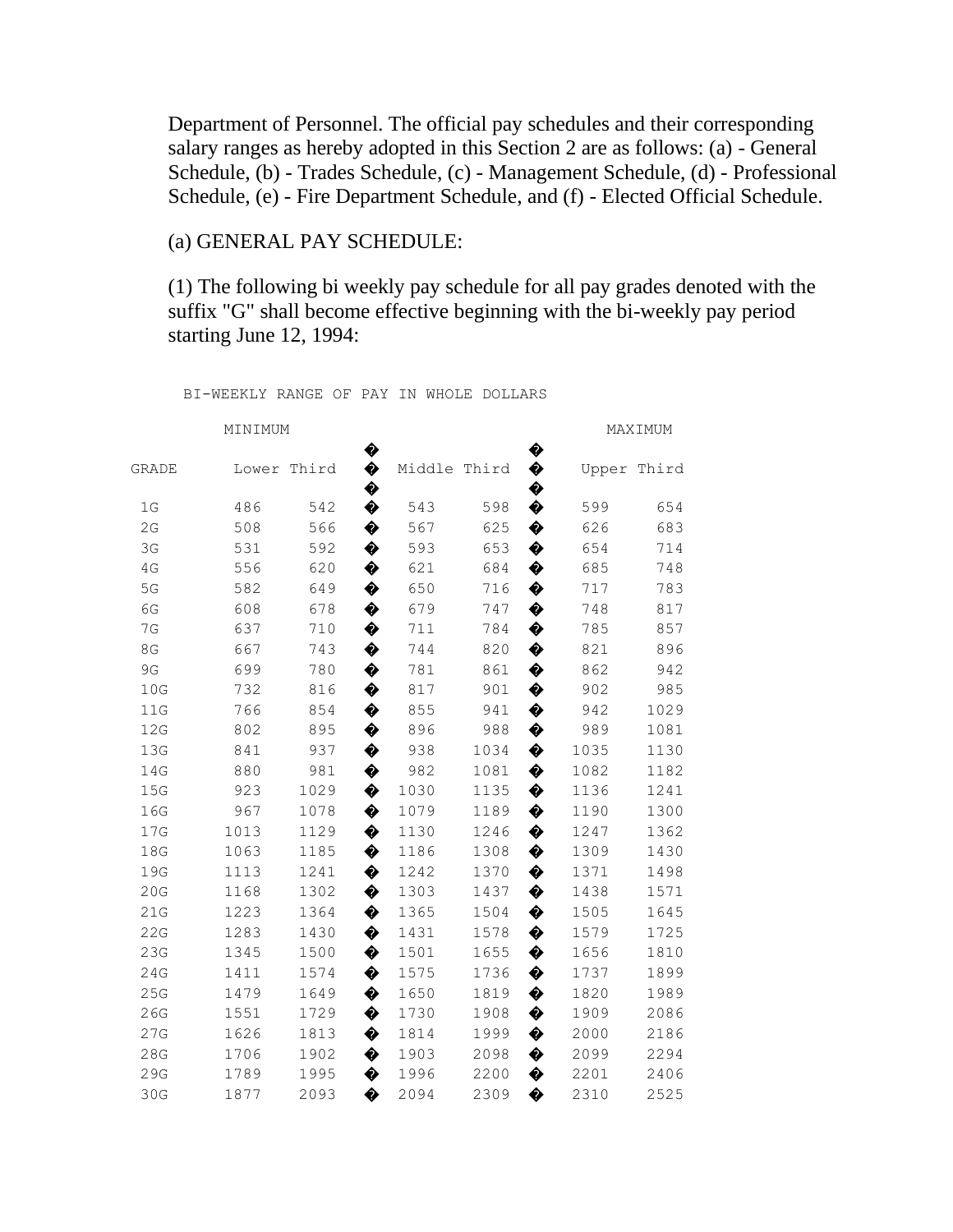| 31G | 1969 | 2195 $\bullet$ 2196            |  |  | $2422$ $\bullet$ 2423 | 2648 |
|-----|------|--------------------------------|--|--|-----------------------|------|
| 32G | 2066 | 2304 2305                      |  |  | $2541$ $\bullet$ 2542 | 2779 |
| 33G | 2167 | 2417 $\bullet$ 2418            |  |  | $2667$ $\bullet$ 2668 | 2917 |
| 34G | 2274 | 2536 $\bullet$ 2537            |  |  | $2797$ $\bullet$ 2798 | 3059 |
| 35G | 2384 | 2658 $\bullet$ 2659            |  |  | 2933 2934             | 3207 |
| 36G |      | $2502$ $2791$ $\bullet$ $2792$ |  |  | 3079 $\bullet$ 3080   | 3368 |

(2) The following bi weekly pay schedule for all pay grades denoted with the suffix "G" shall become effective beginning with the bi weekly pay period starting June 25, 1995:

| MINIMUM |       |   |        |      |              | MAXIMUM |       |  |  |
|---------|-------|---|--------|------|--------------|---------|-------|--|--|
| Lower   | Third | ♦ |        |      | ♦            | Upper   | Third |  |  |
| 493     | 550   | ♦ | 551    | 607  | ♦            | 608     | 664   |  |  |
| 516     | 575   | ♦ | 576    | 634  | ♦            | 635     | 693   |  |  |
| 539     | 601   | ♦ | 602    | 664  | ♦            | 665     | 726   |  |  |
| 564     | 629   | ♦ | 630    | 695  | ♦            | 696     | 760   |  |  |
| 591     | 659   | ♦ | 660    | 727  | ♦            | 728     | 795   |  |  |
| 617     | 688   | ♦ | 689    | 759  | ♦            | 760     | 830   |  |  |
| 647     | 721   | ♦ | 722    | 796  | ♦            | 797     | 870   |  |  |
| 677     | 755   | ♦ | 756    | 834  | ♦            | 835     | 912   |  |  |
| 709     | 791   | ♦ | 792    | 874  | ♦            | 875     | 956   |  |  |
| 743     | 829   | ♦ | 830    | 914  | ♦            | 915     | 1000  |  |  |
| 777     | 867   | ♦ | 868    | 957  | ♦            | 958     | 1047  |  |  |
| 814     | 908   | ♦ | 909    | 1003 | ♦            | 1004    | 1097  |  |  |
| 854     | 953   | ♦ | 954    | 1052 | ♦            | 1053    | 1151  |  |  |
| 893     | 996   | ♦ | 997    | 1098 | ♦            | 1099    | 1201  |  |  |
| 937     | 1045  | ♦ | 1046   | 1153 | ♦            | 1154    | 1261  |  |  |
| 982     | 1095  | ♦ | 1096   | 1208 | ♦            | 1209    | 1321  |  |  |
| 1028    | 1146  | ♦ | 1147   | 1265 | ♦            | 1266    | 1383  |  |  |
| 1079    | 1203  | ♦ | 1204   | 1328 | ♦            | 1329    | 1452  |  |  |
| 1130    | 1260  | ♦ | 1261   | 1390 | ♦            | 1391    | 1520  |  |  |
| 1186    | 1322  | ♦ | 1323   | 1459 | ♦            | 1460    | 1595  |  |  |
| 1241    | 1384  | ♦ | 1385   | 1527 | ♦            | 1528    | 1670  |  |  |
| 1302    | 1452  | ♦ | 1453   | 1602 | ♦            | 1603    | 1752  |  |  |
| 1365    | 1522  | ♦ | 1523   | 1680 | ♦            | 1681    | 1837  |  |  |
| 1432    | 1597  | ♦ | 1598   | 1762 | ♦            | 1763    | 1927  |  |  |
| 1501    | 1674  | ♦ | 1675   | 1846 | ♦            | 1847    | 2019  |  |  |
| 1574    | 1755  | ♦ | 1756   | 1936 | ♦            | 1937    | 2117  |  |  |
| 1650    | 1840  | ♦ | 1841   | 2029 | ♦            | 2030    | 2219  |  |  |
| 1732    | 1931  | ♦ | 1932   | 2131 | ♦            | 2132    | 2330  |  |  |
| 1816    | 2025  | ♦ | 2026   | 2234 | ♦            | 2235    | 2443  |  |  |
| 1905    | 2124  | ♦ | 2125   | 2344 | ♦            | 2345    | 2563  |  |  |
|         |       |   | �<br>♦ |      | Middle Third | ♦<br>♦  |       |  |  |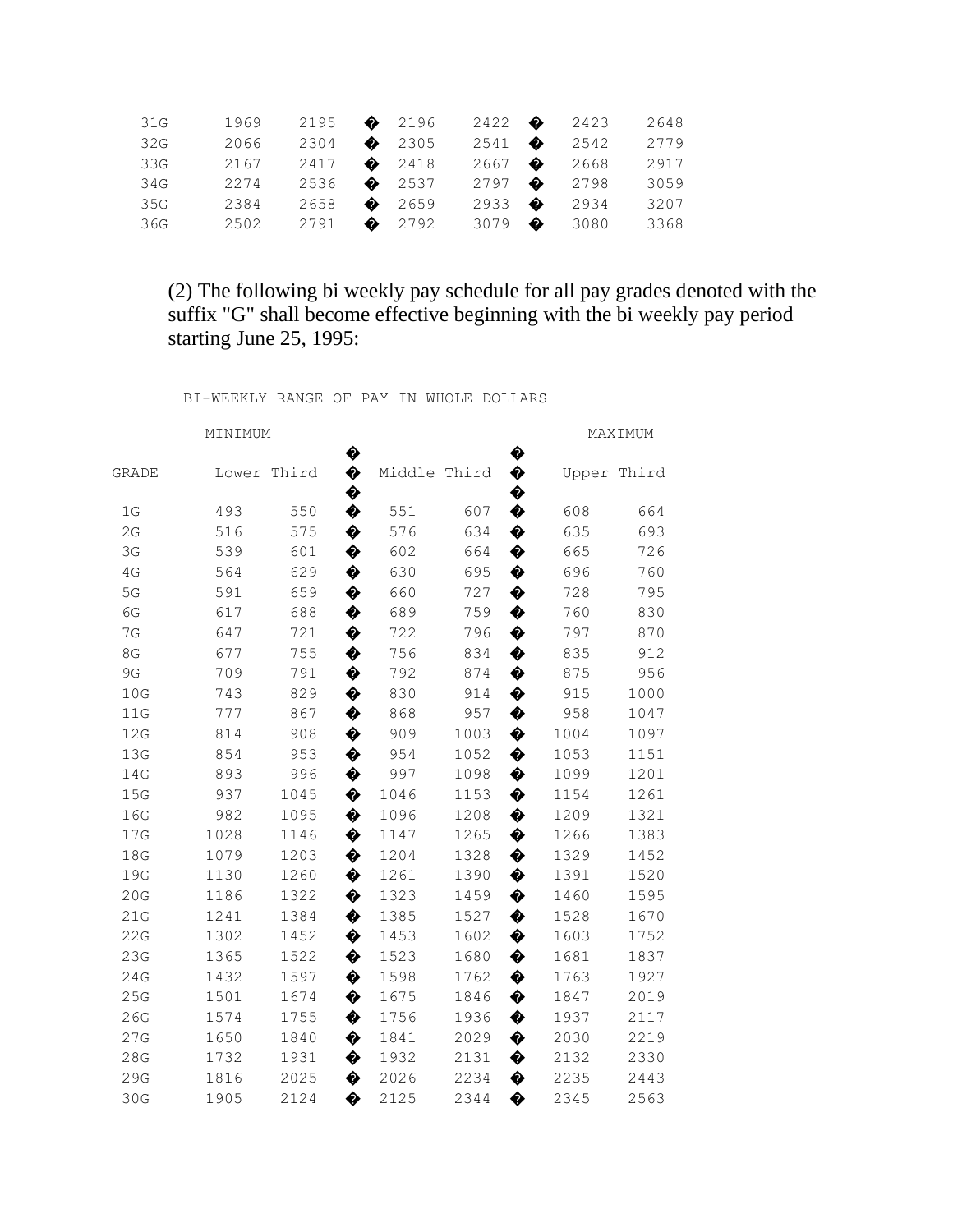| 31G | 1999                     | 2229 2230             |  |  | 2459 2460               | 2689 |
|-----|--------------------------|-----------------------|--|--|-------------------------|------|
| 32G | 2097                     | 2339 2340             |  |  | 2580 $\bullet$ 2581     | 2822 |
| 33G | 2200                     | 2454 2455             |  |  | $2707$ $\bullet$ 2708   | 2961 |
| 34G | 2308                     | $2574$ $\bullet$ 2575 |  |  | 2839 2840               | 3105 |
| 35G | 2420                     | 2699 $\bullet$ 2700   |  |  | $2979$ $\bullet$ 2980   | 3258 |
| 36G | 2540 2833 $\bullet$ 2834 |                       |  |  | $3126$ $\bullet$ $3127$ | 3419 |

#### (b) TRADES PAY SCHEDULE:

(1) The following bi weekly pay schedule for all pay grades denoted with the suffix "T" shall become effective beginning with the bi-weekly pay period starting June 12, 1994:

BI-WEEKLY RANGE OF PAY IN WHOLE DOLLARS

|      |       |                  |        |       |        | MAXIMUM |       |       |             |  |
|------|-------|------------------|--------|-------|--------|---------|-------|-------|-------------|--|
|      | Third | ♦                |        | Third | ♦      |         | Third | ♦     | 75%         |  |
| 773  | 832   | ♦                | 833    | 892   | ♦      | 893     | 951   | ♦     | 900         |  |
| 810  | 872   | ♦                | 873    | 934   | ♦      | 935     | 996   | �     | 943         |  |
| 849  | 914   | ♦                | 915    | 979   | ♦      | 980     | 1044  | ♦     | 989         |  |
| 890  | 958   | �                | 959    | 1027  | ♦      | 1028    | 1095  |       | 1037        |  |
| 932  | 1004  | ♦                | 1005   | 1075  | ♦      | 1076    | 1147  | �     | 1085        |  |
| 976  | 1051  | ♦                | 1052   | 1125  | ♦      | 1126    | 1200  | �     | 1137        |  |
| 1024 | 1103  | ♦                | 1104   | 1183  | ♦      | 1184    | 1262  | �     | 1191        |  |
| 1073 | 1155  | ♦                | 1156   | 1236  | ♦      | 1237    | 1318  | �     | 1249        |  |
| 1125 | 1211  | ♦                | 1212   | 1298  | ♦      | 1299    | 1384  | ♠     | 1309        |  |
| 1179 | 1269  | ♦                | 1270   | 1360  | ♦      | 1361    | 1450  | ♦     | 1373        |  |
| 1236 | 1331  | ♦                | 1332   | 1425  | ♦      | 1426    | 1520  | �     | 1439        |  |
| 1295 | 1394  | ♦                | 1395   | 1493  | ♦      | 1494    | 1592  | ଈ     | 1510        |  |
|      |       | MINIMUM<br>Lower | ♦<br>� |       | Middle | ♦<br>♦  |       | Upper | �<br>♦<br>♦ |  |

(2) The following bi weekly pay schedule for all pay grades denoted with the suffix "T" shall become effective beginning with the bi weekly pay period starting June 25, 1995:

|       | MINIMUM     |     |   |              |      |             |      |                        |   |      |
|-------|-------------|-----|---|--------------|------|-------------|------|------------------------|---|------|
| GRADE | Lower Third |     | ♦ | Middle Third |      | ❸<br>♦<br>€ |      | Upper Third $\bigcirc$ |   | 75%  |
| 11T   | 785         | 852 | ♠ | 853          | 918  | �           | 919  | 985                    | � | 914  |
| 12T   | 822         | 892 | � | 893          | 961  | �           | 962  | 1031                   | ♠ | 957  |
| 1.3T  | 862         | 935 | � | 936          | 1007 | �           | 1008 | 1080                   |   | 1004 |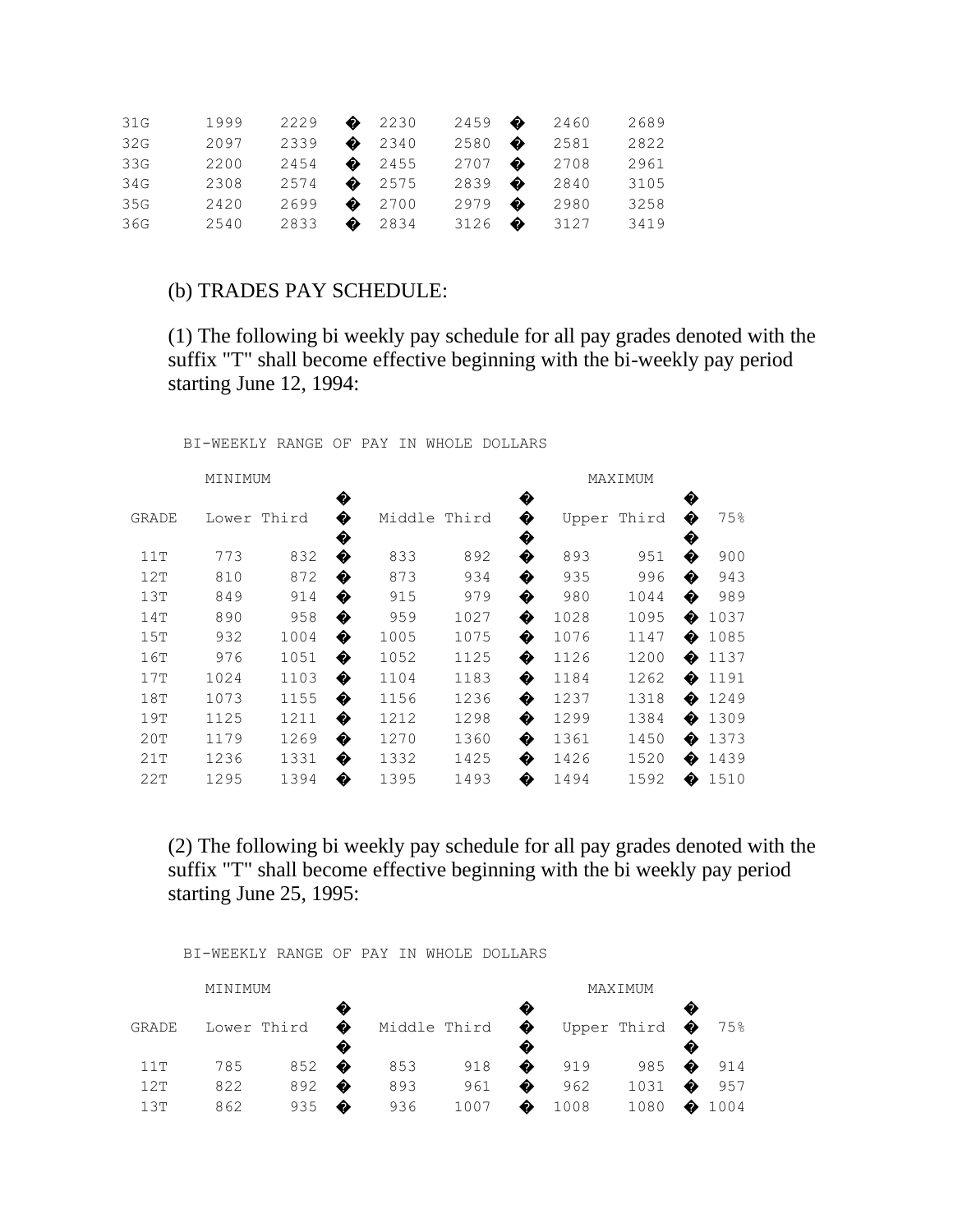| 14T | 903  | 979            | 980  | 1055 $\bullet$ 1056 |                | 1131 $\bullet$ 1053 |  |
|-----|------|----------------|------|---------------------|----------------|---------------------|--|
| 15T | 946  | 1025 $\bullet$ | 1026 | 1105 $\bullet$ 1106 |                | 1184 $\bullet$ 1101 |  |
| 16T | 991  | 1073 $\bullet$ | 1074 | 1156 $\bullet$ 1157 |                | 1238 $\bullet$ 1154 |  |
| 17T | 1039 | 1126 $\bullet$ | 1127 | 1214 $\bullet$ 1215 |                | 1301 $\bullet$ 1209 |  |
| 18T | 1089 | 1179 $\bullet$ | 1180 | 1268 $\bullet$ 1269 |                | 1358 $\bullet$ 1268 |  |
| 19T | 1142 | 1236 $\bullet$ | 1237 | 1331 $\bullet$ 1332 |                | 1425 $\bullet$ 1329 |  |
| 20T | 1197 | 1295 $\bullet$ | 1296 | 1394                | $\bullet$ 1395 | 1492 $\bullet$ 1394 |  |
| 21T | 1255 | 1358 $\bullet$ | 1359 | 1460 $\bullet$ 1461 |                | 1563 $\bullet$ 1461 |  |
| 22T | 1314 | 1421 $\bullet$ | 1422 | 1529 $\bullet$ 1530 |                | 1636 $\bullet$ 1533 |  |

#### (c) MANAGEMENT PAY SCHEDULE:

(1) The following bi weekly pay schedule for all pay grades denoted with the suffix "M" shall become effective beginning with the bi-weekly pay period starting June 12, 1994:

| MINIMUM |       |       |        |              |      |        | MAXIMUM |       |  |
|---------|-------|-------|--------|--------------|------|--------|---------|-------|--|
| GRADE   | Lower | Third | ♦<br>♦ | Middle Third |      | ♦<br>♦ | Upper   | Third |  |
| 16M     | 967   | 1123  | ♦<br>♦ | 1124         | 1280 | ♦<br>♦ | 1281    | 1436  |  |
| 17M     | 1013  | 1177  | ♦      | 1178         | 1340 | ♦      | 1341    | 1504  |  |
| 18M     | 1063  | 1235  | ♦      | 1236         | 1407 | ♦      | 1408    | 1579  |  |
| 19M     | 1113  | 1293  | ♦      | 1294         | 1474 | ♦      | 1475    | 1654  |  |
| 20M     | 1168  | 1357  | ♦      | 1358         | 1545 | ♦      | 1546    | 1734  |  |
| 21M     | 1223  | 1421  | ♦      | 1422         | 1618 | ♦      | 1619    | 1816  |  |
| 22M     | 1283  | 1490  | ♦      | 1491         | 1698 | ♦      | 1699    | 1905  |  |
| 23M     | 1345  | 1563  | ♦      | 1564         | 1781 | ♦      | 1782    | 1999  |  |
| 24M     | 1411  | 1640  | ♦      | 1641         | 1868 | ♦      | 1869    | 2097  |  |
| 25M     | 1479  | 1719  | ♦      | 1720         | 1960 | ♦      | 1961    | 2200  |  |
| 26M     | 1551  | 1803  | ♦      | 1804         | 2055 | ♦      | 2056    | 2307  |  |
| 27M     | 1626  | 1891  | ♦      | 1892         | 2156 | ♦      | 2157    | 2421  |  |
| 28M     | 1706  | 1984  | ♦      | 1985         | 2263 | ♦      | 2264    | 2541  |  |
| 29M     | 1789  | 2081  | ♦      | 2082         | 2372 | ♦      | 2373    | 2664  |  |
| 30M     | 1877  | 2183  | ♦      | 2184         | 2490 | ♦      | 2491    | 2796  |  |
| 31M     | 1969  | 2291  | ♦      | 2292         | 2612 | ♦      | 2613    | 2934  |  |
| 32M     | 2066  | 2403  | ♦      | 2404         | 2741 | ♦      | 2742    | 3078  |  |
| 33M     | 2167  | 2522  | ♦      | 2523         | 2877 | ♦      | 2878    | 3232  |  |
| 34M     | 2274  | 2646  | ♦      | 2647         | 3019 | ♦      | 3020    | 3391  |  |
| 35M     | 2384  | 2775  | ♦      | 2776         | 3167 | ♦      | 3168    | 3558  |  |
| 36M     | 2502  | 2913  | ♦      | 2914         | 3323 | ♦      | 3324    | 3734  |  |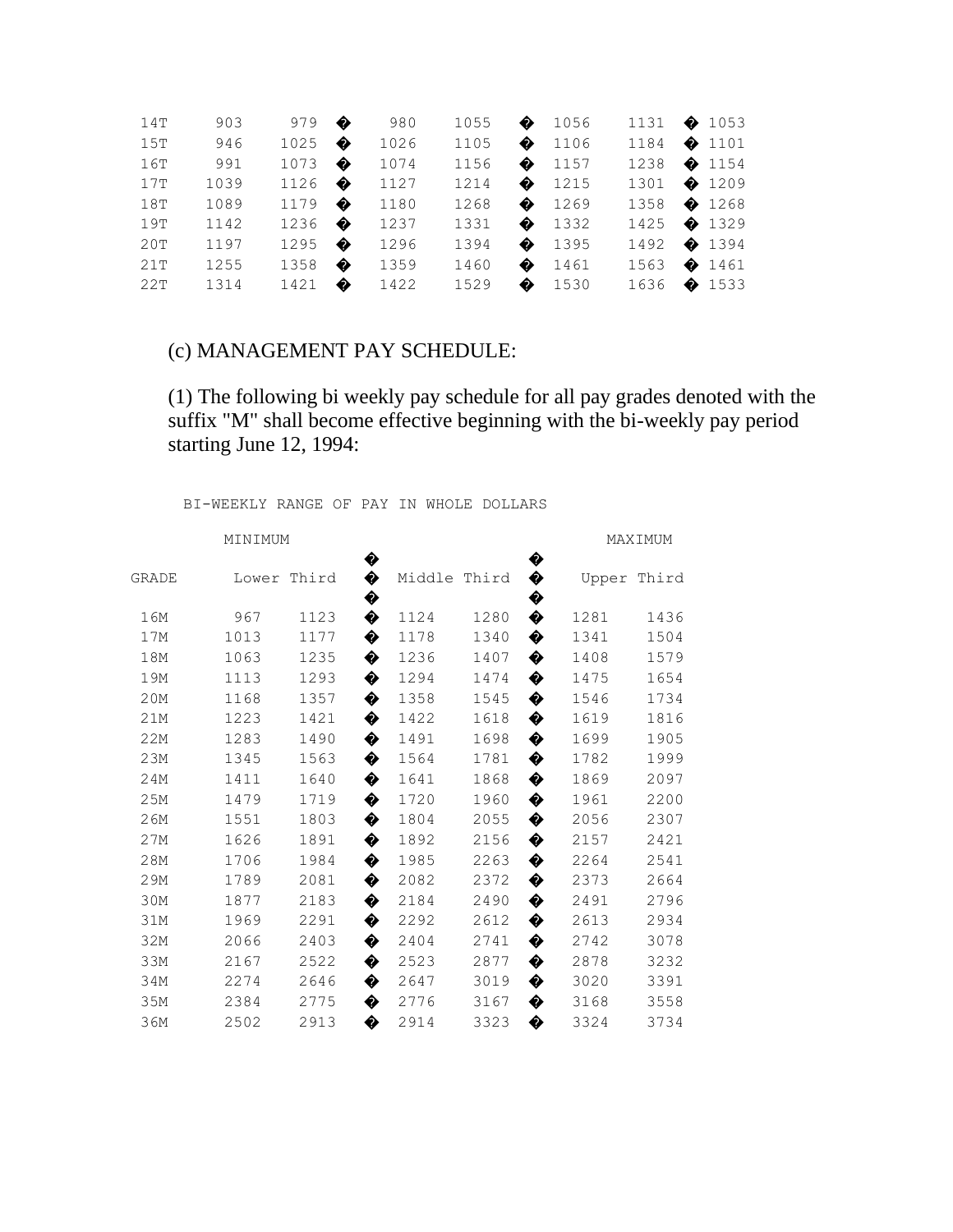(2) The following bi weekly pay schedule for all pay grades denoted with the suffix "M" shall become effective beginning with the bi weekly pay period starting June 25, 1995:

BI-WEEKLY RANGE OF PAY IN WHOLE DOLLARS

| MINIMUM |       |       |        |              |      |        |       | MAXIMUM |
|---------|-------|-------|--------|--------------|------|--------|-------|---------|
| GRADE   | Lower | Third | ♦<br>♦ | Middle Third |      | ♦<br>♦ | Upper | Third   |
| 16M     | 982   | 1141  | ♦<br>♦ | 1142         | 1299 | ♦<br>♦ | 1300  | 1458    |
| 17M     | 1028  | 1194  | ♦      | 1195         | 1361 | ♦      | 1362  | 1527    |
| 18M     | 1079  | 1254  | ♦      | 1255         | 1428 | ♦      | 1429  | 1603    |
| 19M     | 1130  | 1313  | ♦      | 1314         | 1496 | ♦      | 1497  | 1679    |
| 20M     | 1186  | 1377  | ♦      | 1378         | 1569 | ♦      | 1570  | 1760    |
| 21M     | 1241  | 1442  | ♦      | 1443         | 1642 | ♦      | 1643  | 1843    |
| 22M     | 1302  | 1513  | ♦      | 1514         | 1724 | ♦      | 1725  | 1935    |
| 23M     | 1365  | 1586  | ♦      | 1587         | 1808 | ♦      | 1809  | 2029    |
| 24M     | 1432  | 1664  | ♦      | 1665         | 1896 | ♦      | 1897  | 2128    |
| 25M     | 1501  | 1745  | ♦      | 1746         | 1989 | ♦      | 1990  | 2233    |
| 26M     | 1574  | 1830  | ♦      | 1831         | 2086 | ♦      | 2087  | 2342    |
| 27M     | 1650  | 1919  | ♦      | 1920         | 2188 | ♦      | 2189  | 2457    |
| 28M     | 1732  | 2014  | ♦      | 2015         | 2297 | ♦      | 2298  | 2579    |
| 29M     | 1816  | 2112  | ♦      | 2113         | 2408 | ♦      | 2409  | 2704    |
| 30M     | 1905  | 2216  | ♦      | 2217         | 2527 | ♦      | 2528  | 2838    |
| 31M     | 1999  | 2325  | ♦      | 2326         | 2652 | ♦      | 2653  | 2978    |
| 32M     | 2097  | 2439  | ♦      | 2440         | 2782 | ♦      | 2783  | 3124    |
| 33M     | 2200  | 2560  | ♦      | 2561         | 2920 | ♦      | 2921  | 3280    |
| 34M     | 2308  | 2686  | ♦      | 2687         | 3064 | ♦      | 3065  | 3442    |
| 35M     | 2420  | 2817  | ♦      | 2818         | 3214 | ♦      | 3215  | 3611    |
| 36M     | 2540  | 2957  | �      | 2958         | 3373 | ♦      | 3374  | 3790    |

## (d) PROFESSIONAL PAY SCHEDULE:

(1) The following bi weekly pay schedule for all pay grades denoted with the suffix "P" shall become effective beginning with the bi-weekly pay period starting June 12, 1994:

|       | MINIMUM |             |   |                |                  |   |      | MAXIMUM     |
|-------|---------|-------------|---|----------------|------------------|---|------|-------------|
| GRADE |         | Lower Third |   |                | A Middle Third O |   |      | Upper Third |
| 15P   | 923     | 1072        |   | $\bullet$ 1073 | 1221             | ♠ | 1222 | 1370        |
| 16P   | 967     | 1123        | ♠ | 1124           | 1280             | ♠ | 1281 | 1436        |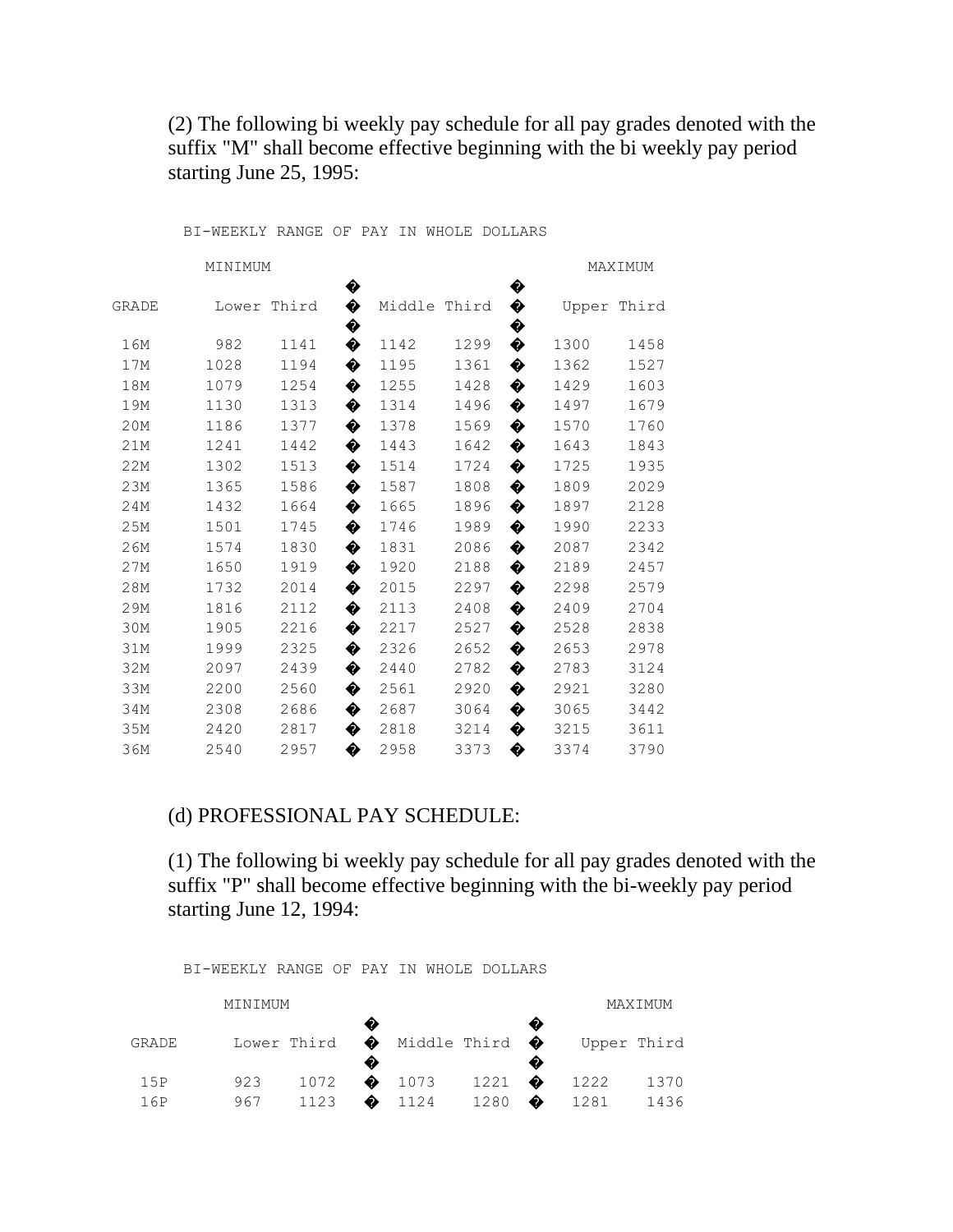| 17P | 1013 | 1177 | 1178<br>✿ | 1340 | �<br>1341 | 1504 |
|-----|------|------|-----------|------|-----------|------|
| 18P | 1063 | 1235 | ♦<br>1236 | 1407 | ♦<br>1408 | 1579 |
| 19P | 1113 | 1293 | ♦<br>1294 | 1474 | ♦<br>1475 | 1654 |
| 20P | 1168 | 1357 | ♦<br>1358 | 1545 | ♦<br>1546 | 1734 |
| 21P | 1223 | 1421 | 1422<br>� | 1618 | 1619<br>� | 1816 |
| 22P | 1283 | 1490 | ♦<br>1491 | 1698 | 1699<br>♦ | 1905 |
| 23P | 1345 | 1563 | ♦<br>1564 | 1781 | ♦<br>1782 | 1999 |
| 24P | 1411 | 1640 | �<br>1641 | 1868 | ♦<br>1869 | 2097 |
| 25P | 1479 | 1719 | 1720<br>� | 1960 | ♦<br>1961 | 2200 |
| 26P | 1551 | 1803 | ♦<br>1804 | 2055 | ♦<br>2056 | 2307 |
| 27P | 1626 | 1891 | ♦<br>1892 | 2156 | ♦<br>2157 | 2421 |
| 28P | 1706 | 1984 | ♦<br>1985 | 2263 | ♦<br>2264 | 2541 |
| 29P | 1789 | 2081 | �<br>2082 | 2372 | ♦<br>2373 | 2664 |
| 30P | 1877 | 2183 | 2184<br>� | 2490 | �<br>2491 | 2796 |
| 31P | 1969 | 2291 | �<br>2292 | 2612 | ♦<br>2613 | 2934 |
| 32P | 2066 | 2403 | ♦<br>2404 | 2741 | ♦<br>2742 | 3078 |
| 33P | 2167 | 2522 | �<br>2523 | 2877 | ♦<br>2878 | 3232 |
| 34P | 2274 | 2646 | ♦<br>2647 | 3019 | ♦<br>3020 | 3391 |
| 35P | 2384 | 2775 | 2776<br>� | 3167 | ♦<br>3168 | 3558 |
| 36P | 2502 | 2913 | ♦<br>2914 | 3323 | ♦<br>3324 | 3734 |

(2) The following bi weekly pay schedule for all pay grades denoted with the suffix "P" shall become effective beginning with the bi weekly pay period starting June 25, 1995:

| MINIMUM |      |             |             |        |       |             | MAXIMUM |             |  |
|---------|------|-------------|-------------|--------|-------|-------------|---------|-------------|--|
| GRADE   |      | Lower Third | ♦<br>♦<br>� | Middle | Third | �<br>♦<br>� |         | Upper Third |  |
| 15P     | 937  | 1089        | ♦           | 1090   | 1240  | ♦           | 1241    | 1392        |  |
| 16P     | 982  | 1141        | ♦           | 1142   | 1299  | ♦           | 1300    | 1458        |  |
| 17P     | 1028 | 1194        | ♦           | 1195   | 1361  | ♦           | 1362    | 1527        |  |
| 18P     | 1079 | 1254        | ♦           | 1255   | 1428  | ♦           | 1429    | 1603        |  |
| 19P     | 1130 | 1313        | ♦           | 1314   | 1496  | �           | 1497    | 1679        |  |
| 20P     | 1186 | 1377        | ♦           | 1378   | 1569  | �           | 1570    | 1760        |  |
| 21P     | 1241 | 1442        | ♦           | 1443   | 1642  | �           | 1643    | 1843        |  |
| 22P     | 1302 | 1513        | ♦           | 1514   | 1724  | �           | 1725    | 1935        |  |
| 23P     | 1365 | 1586        | ♦           | 1587   | 1808  | ♦           | 1809    | 2029        |  |
| 24P     | 1432 | 1664        | ♦           | 1665   | 1896  | �           | 1897    | 2128        |  |
| 25P     | 1501 | 1745        | ♦           | 1746   | 1989  | �           | 1990    | 2233        |  |
| 26P     | 1574 | 1830        | ♦           | 1831   | 2086  | �           | 2087    | 2342        |  |
| 27P     | 1650 | 1919        | �           | 1920   | 2188  | �           | 2189    | 2457        |  |
| 28P     | 1732 | 2014        | �           | 2015   | 2297  | �           | 2298    | 2579        |  |
| 29P     | 1816 | 2112        | �           | 2113   | 2408  | �           | 2409    | 2704        |  |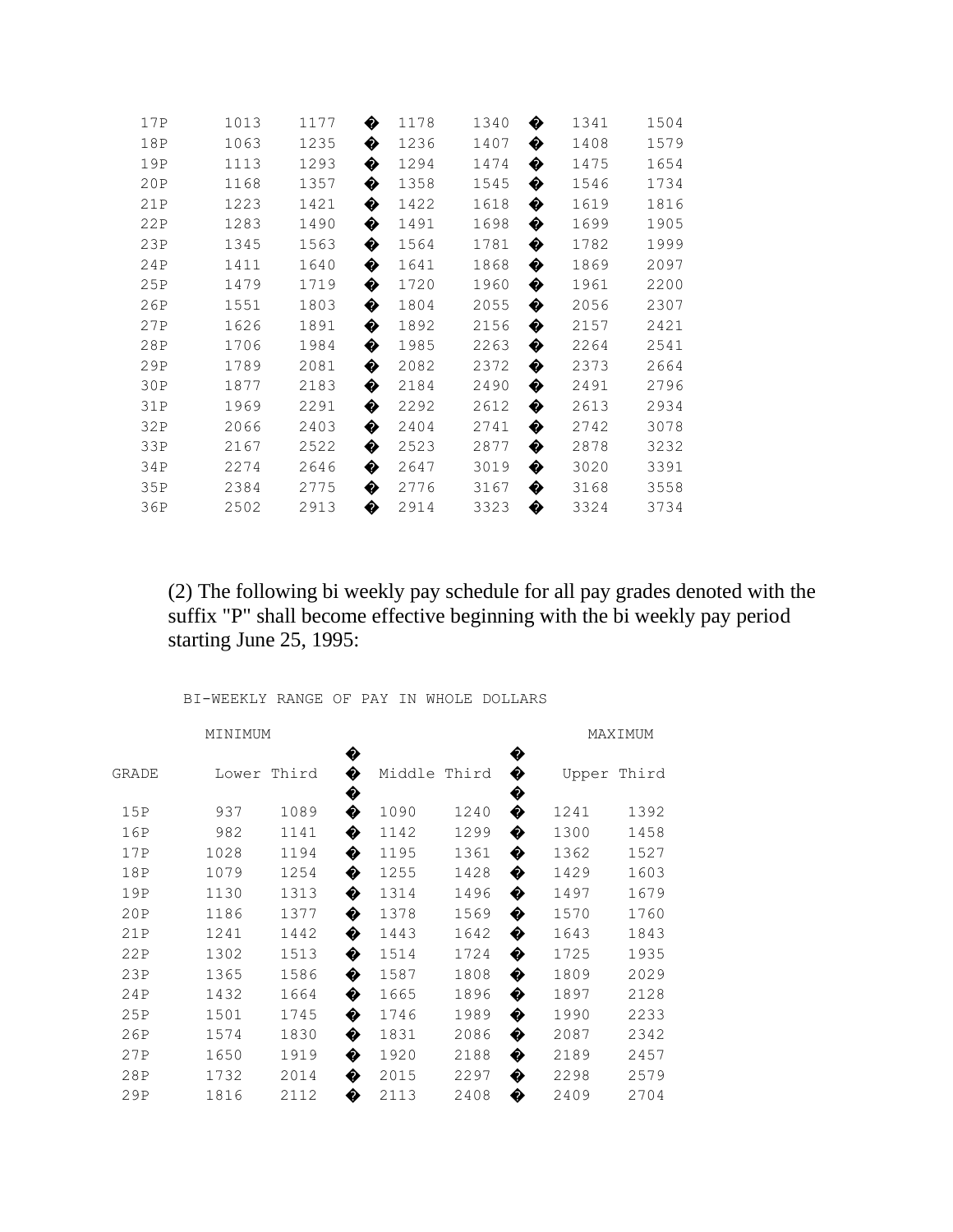| 30P | 1905 | 2216 | $\bullet$ 2217 | $2527$ $\bullet$ |   | 2528 | 2838 |
|-----|------|------|----------------|------------------|---|------|------|
| 31P | 1999 | 2325 | 2326           | $2652$ $\bullet$ |   | 2653 | 2978 |
| 32P | 2097 | 2439 | 2440           | $2782$ $\bullet$ |   | 2783 | 3124 |
| 33P | 2200 | 2560 | $\bullet$ 2561 | $2920$ $\bullet$ |   | 2921 | 3280 |
| 34P | 2308 | 2686 | 2687           | 3064             | ♠ | 3065 | 3442 |
| 35P | 2420 | 2817 | $\bullet$ 2818 | 3214 $\bullet$   |   | 3215 | 3611 |
| 36P | 2540 | 2957 | 2958           | 3373 $\bullet$   |   | 3374 | 3790 |

#### (e) FIRE DEPARTMENT PAY SCHEDULE:

(1) The following bi-weekly pay schedule for all pay grades denoted by the suffix "F" shall become effective beginning with the bi-weekly pay period starting June 12, 1994, except as otherwise provided in Section 9(c) of this ordinance. The Director of Personnel shall establish such regulations and procedures as are necessary to place the Fire Department Pay Schedule in effect.

|                |                   | CAPTAIN           |            |            |      |
|----------------|-------------------|-------------------|------------|------------|------|
|                | FIRE PRIVATE      | SENIOR FIRE       | FIRE       |            |      |
|                | FIRE EQUIPMENT    | EQUIPMENT         | ALARM      | BATTALION  |      |
| DEPUTY         |                   |                   |            |            |      |
|                | <b>DISPATCHER</b> | <b>DISPATCHER</b> | MANAGER    | FIRE CHIEF | FIRE |
| CHIEF          | FIRE CHIEF        |                   |            |            |      |
| YRS OF         | 14F (0 yrs)       |                   |            |            |      |
| SERV           | 17F               | 22F               | 24F        | 27F        |      |
| 28F            | 33F               |                   |            |            |      |
| $* 0$          | \$998.25          |                   |            |            |      |
| $\mathbf{1}$   | \$1,064.08        | \$1,663.47        | \$1,821.61 | \$2,003.25 |      |
| \$2,059.80     | \$2,546.94        |                   |            |            |      |
| 2              | \$1,100.57        | \$1,668.31        | \$1,826.46 | \$2,008.09 |      |
| \$2,064.63     | \$2,556.65        |                   |            |            |      |
| 3              | \$1,168.27        | \$1,673.19        | \$1,831.33 | \$2,012.96 |      |
| \$2,069.50     | \$2,566.36        |                   |            |            |      |
| 4              | \$1,201.84        | \$1,678.02        | \$1,836.21 | \$2,017.84 |      |
| \$2,074.39     | \$2,576.06        |                   |            |            |      |
| 5 <sup>5</sup> | \$1,245.37        | \$1,682.90        | \$1,841.04 | \$2,022.71 |      |
| \$2,079.22     | \$2,585.80        |                   |            |            |      |
| 6              | \$1,288.90        | \$1,687.73        | \$1,845.91 | \$2,027.54 |      |
| \$2,084.09     | \$2,595.52        |                   |            |            |      |
| 7              | \$1,294.25        | \$1,692.60        | \$1,850.74 | \$2,032.42 |      |
| \$2,088.93     | \$2,605.22        |                   |            |            |      |
| 8              | \$1,299.01        | \$1,697.48        | \$1,855.61 | \$2,037.25 |      |
| \$2,093.80     | \$2,614.93        |                   |            |            |      |
| 9              | \$1,303.81        | \$1,702.35        | \$1,860.45 | \$2,042.13 |      |
| \$2,098.63     | \$2,624.65        |                   |            |            |      |
| 10             | \$1,308.65        | \$1,707.19        | \$1,865.33 | \$2,046.96 |      |
| \$2,103.51     | \$2,634.35        |                   |            |            |      |

BI WEEKLY RATES OF PAY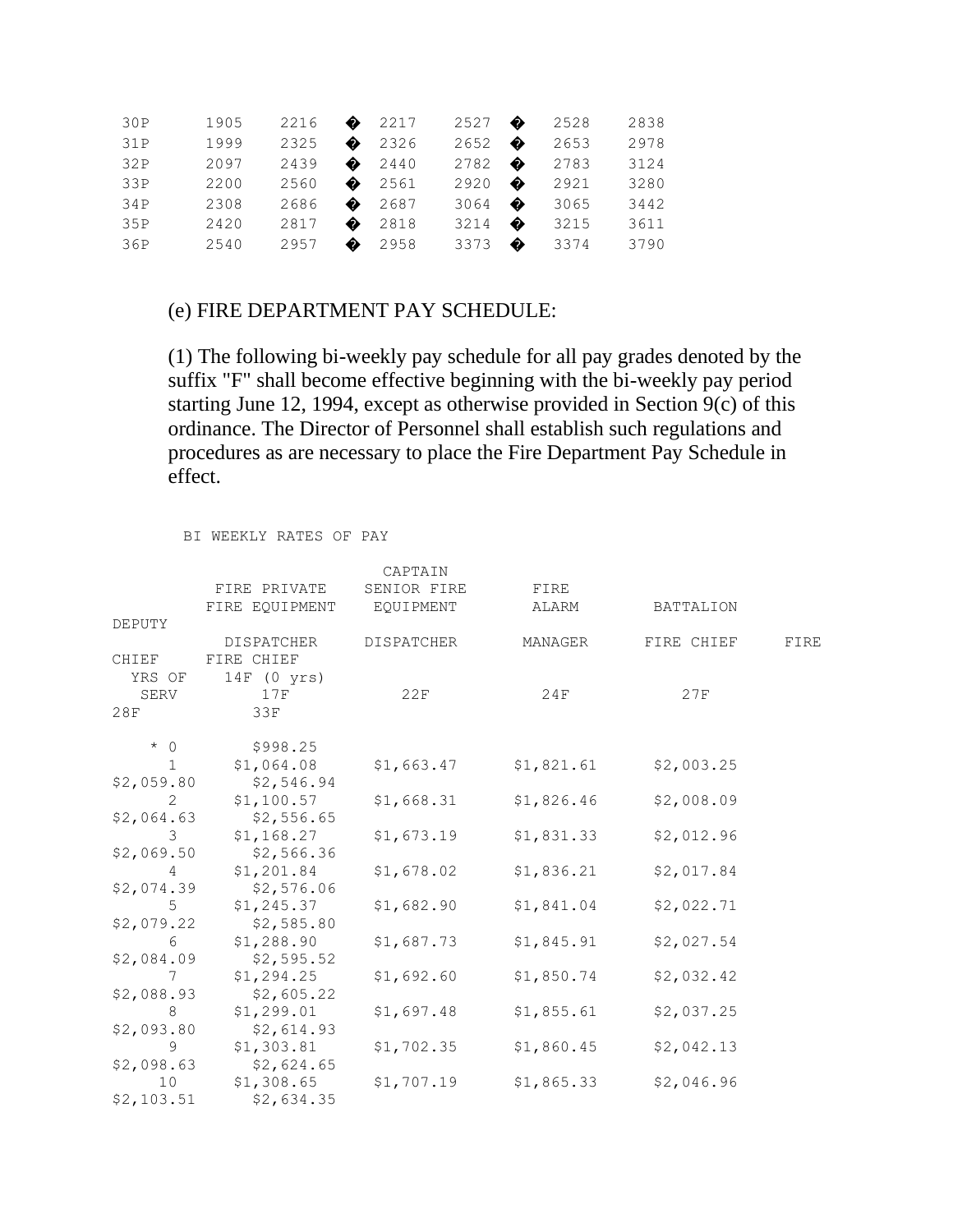| 11<br>\$2,108.38  | \$1,324.04<br>\$2,644.05 | \$1,712.06 | \$1,870.20 | \$2,051.84  |
|-------------------|--------------------------|------------|------------|-------------|
| 12                | \$1,328.84               | \$1,716.93 | \$1,875.07 | \$2,056.71  |
| \$2,113.21<br>13  | \$2,653.80<br>\$1,333.60 | \$1,721.81 | \$1,879.94 | \$2,061.55  |
| \$2,187.27<br>14  | \$2,663.51<br>\$1,338.40 | \$1,726.68 | \$1,884.77 | \$2,066.42  |
| \$2,192.11<br>15  | \$2,673.26<br>\$1,343.20 | \$1,731.51 | \$1,889.66 | \$2,071.29  |
| \$2,197.02        | \$2,682.97               |            |            |             |
| 16<br>\$2, 201.85 | \$1,347.96<br>\$2,692.67 | \$1,736.38 | \$1,894.49 | \$2,076.16  |
| 17<br>\$2,206.72  | \$1,352.80<br>\$2,702.43 | \$1,741.25 | \$1,899.40 | \$2,081.03  |
| 18<br>\$2,211.55  | \$1,357.56<br>\$2,712.13 | \$1,746.13 | \$1,906.30 | \$2,085.87  |
| 19                | \$1,362.37               | \$1,751.02 | \$1,909.11 | \$2,090.74  |
| \$2,216.43<br>20  | \$2,721.92<br>\$1,367.22 | \$1,755.85 | \$1,913.99 | \$2,095.62  |
| \$2,221.31<br>21  | \$2,731.62<br>\$1,372.09 | \$1,760.72 | \$1,918.82 | \$2,100.50  |
| \$2,226.19<br>22  | \$2,741.33<br>\$1,376.96 | \$1,765.59 | \$1,923.73 | \$2,105.33  |
| \$2,231.06        | \$2,751.05               |            |            |             |
| 23<br>\$2,235.89  | \$1,381.83<br>\$2,760.79 | \$1,770.46 | \$1,928.56 | \$2,110.21  |
| 24<br>\$2,240.81  | \$1,386.70<br>\$2,770.49 | \$1,775.34 | \$1,933.43 | \$2,115.04  |
| 25<br>\$2,245.64  | \$1,391.53<br>\$2,780.24 | \$1,780.17 | \$1,938.30 | \$2, 119.95 |
| 26<br>\$2,250.51  | \$1,396.41<br>\$2,789.99 | \$1,785.04 | \$1,943.18 | \$2,124.82  |
| 27                | \$1,401.33               | \$1,789.91 | \$1,948.06 | \$2,129.65  |
| \$2,255.38<br>28  | \$2,799.75<br>\$1,406.16 | \$1,794.79 | \$1,952.90 | \$2,134.52  |
| \$2,260.21<br>29  | \$2,809.45<br>\$1,411.04 | \$1,799.63 | \$1,957.77 | \$2,139.41  |
| \$2, 265.12<br>30 | \$2,819.15<br>\$1,415.87 | \$1,804.51 | \$1,962.60 | \$2,144.28  |
| \$2,269.97        | \$2,828.90               |            |            |             |

NOTE: All rates are based on a 52-hour average work week, 104 hours biweekly

\* Those at "0" Years of Service are Probationary Fire Privates and Probationary Fire Equipment Dispatchers

(2) The following bi-weekly pay schedule for all pay grades denoted by the suffix "F" shall become effective beginning with the bi-weekly pay period starting June 25, 1995, except as otherwise provided in Section 9(c) of this ordinance. The Director of Personnel shall establish such regulations and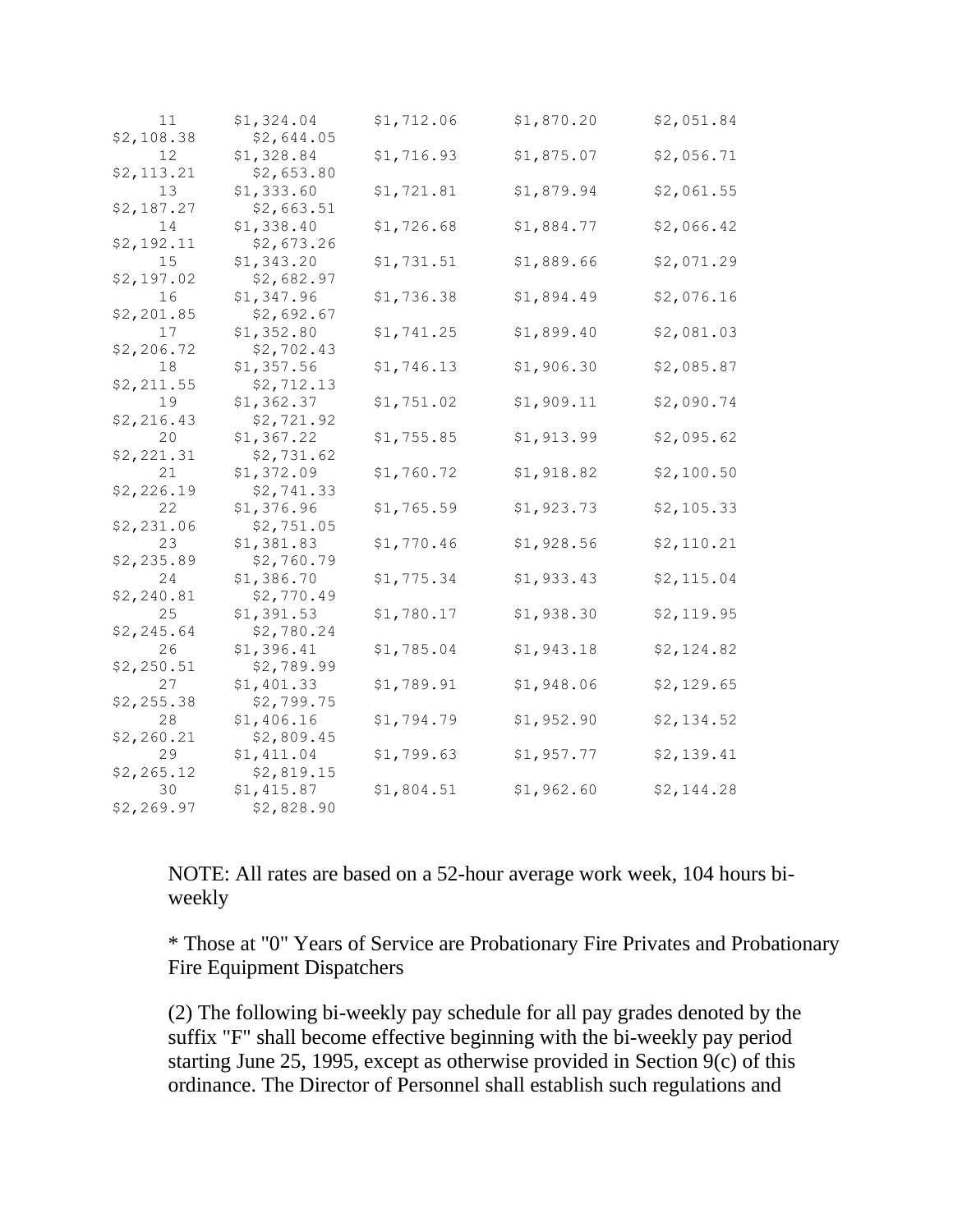procedures as are necessary to place the Fire Department Pay Schedule in effect.

BI WEEKLY RATES OF PAY

|                  |                          | CAPTAIN     |            |            |      |
|------------------|--------------------------|-------------|------------|------------|------|
|                  | FIRE PRIVATE             | SENIOR FIRE | FIRE       |            |      |
|                  | FIRE EQUIPMENT           | EQUIPMENT   | ALARM      | BATTALION  |      |
| DEPUTY           |                          |             |            |            |      |
|                  | DISPATCHER               | DISPATCHER  | MANAGER    | FIRE CHIEF | FIRE |
| CHIEF            | FIRE CHIEF               |             |            |            |      |
| YRS OF           | $14F$ (0 yrs)            |             |            |            |      |
| SERV             | 17F                      | 22F         | 24F        | 27F        |      |
| 28F              | 33F                      |             |            |            |      |
|                  |                          |             |            |            |      |
| $*$ 0            | \$1,013.22               |             |            |            |      |
| $\mathbf{1}$     | \$1,080.04               | \$1,688.42  | \$1,848.93 | \$2,033.30 |      |
| \$2,090.70       | \$2,585.14               |             |            |            |      |
| $\mathbf{2}^-$   | \$1,117.08               | \$1,693.33  | \$1,853.86 | \$2,038.21 |      |
| \$2,095.60       | \$2,595.00               |             |            |            |      |
| 3 <sup>7</sup>   | \$1,185.79               | \$1,698.29  | \$1,858.80 | \$2,043.15 |      |
| \$2,100.54       | \$2,604.86               |             |            |            |      |
| $4\overline{ }$  | \$1,219.87               | \$1,703.19  | \$1,863.75 | \$2,048.11 |      |
| \$2,105.51       | \$2,614.70               |             |            |            |      |
| 5                | \$1,264.05               | \$1,708.14  | \$1,868.66 | \$2,053.05 |      |
| \$2,110.41       | \$2,624.59               |             |            |            |      |
| 6                | \$1,308.23               | \$1,713.05  | \$1,873.60 | \$2,057.95 |      |
| \$2, 115.35      | \$2,634.45               |             |            |            |      |
| 7                | \$1,313.66               | \$1,717.99  | \$1,878.50 | \$2,062.91 |      |
| \$2,120.26       | \$2,644.30               |             |            |            |      |
| 8                | \$1,318.50               | \$1,722.94  | \$1,883.44 | \$2,067.81 |      |
| \$2,125.21       | \$2,654.15               |             |            |            |      |
| 9                | \$1,323.37               | \$1,727.89  | \$1,888.36 | \$2,072.76 |      |
| \$2,130.11       | \$2,664.02               |             |            |            |      |
| 10 <sup>°</sup>  | \$1,328.28               | \$1,732.80  | \$1,893.31 | \$2,077.66 |      |
| \$2,135.06       | \$2,673.87               |             |            |            |      |
|                  |                          | \$1,737.74  | \$1,898.25 | \$2,082.62 |      |
| 11<br>\$2,140.01 | \$1,343.90<br>\$2,683.71 |             |            |            |      |
|                  |                          | \$1,742.68  | \$1,903.20 | \$2,087.56 |      |
| 12<br>\$2,144.91 | \$1,348.77<br>\$2,693.61 |             |            |            |      |
| 13               | \$1,353.60               | \$1,747.64  | \$1,908.14 | \$2,092.47 |      |
|                  | \$2,703.46               |             |            |            |      |
| \$2,220.08       |                          |             |            |            |      |
| 14               | \$1,358.48               | \$1,752.58  | \$1,913.04 | \$2,097.42 |      |
| \$2,224.99       | \$2,713.36               |             |            |            |      |
| 15               | \$1,363.35               | \$1,757.48  | \$1,918.00 | \$2,102.36 |      |
| \$2,229.98       | \$2,723.21               |             |            |            |      |
| 16               | \$1,368.18               | \$1,762.43  | \$1,922.91 | \$2,107.30 |      |
| \$2,234.88       | \$2,733.06               |             |            |            |      |
| 17               | \$1,373.09               | \$1,767.37  | \$1,927.89 | \$2,112.25 |      |
| \$2,239.82       | \$2,742.97               |             |            |            |      |
| 18               | \$1,377.92               | \$1,772.32  | \$1,934.89 | \$2,117.16 |      |
| \$2,244.72       | \$2,752.81               |             |            |            |      |
| 19               | \$1,382.81               | \$1,777.29  | \$1,937.75 | \$2,122.10 |      |
| \$2,249.68       | \$2,762.75               |             |            |            |      |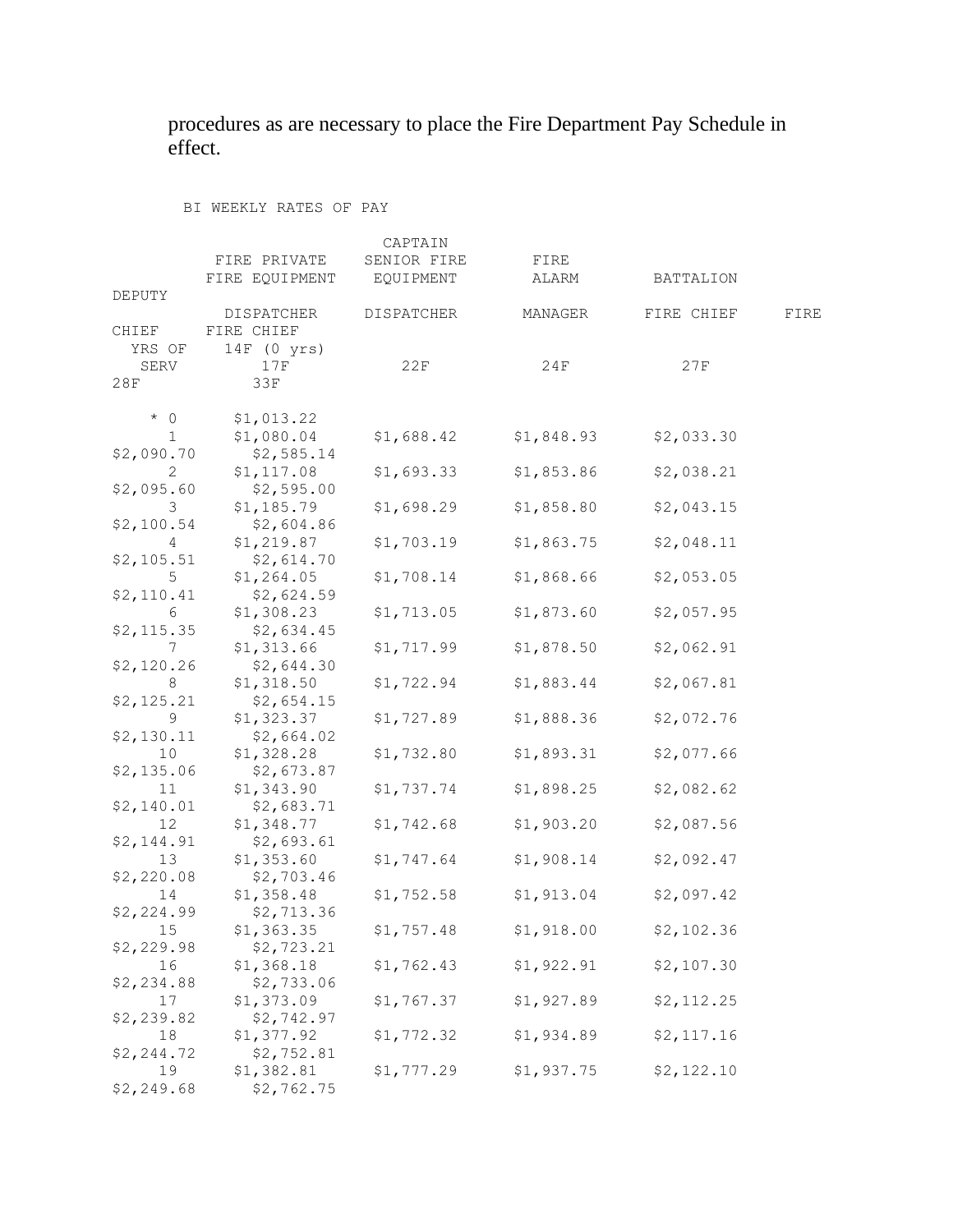| 20          | \$1,387.73 | \$1,782.19 | \$1,942.70 | \$2, 127.05 |
|-------------|------------|------------|------------|-------------|
| \$2,254.63  | \$2,772.59 |            |            |             |
| 21          | \$1,392.67 | \$1,787.13 | \$1,947.60 | \$2,132.01  |
| \$2,259.58  | \$2,782.45 |            |            |             |
| 22          | \$1,397.61 | \$1,792.07 | \$1,952.59 | \$2,136.91  |
| \$2, 264.53 | \$2,792.32 |            |            |             |
| 23          | \$1,402.56 | \$1,797.02 | \$1,957.49 | \$2,141.86  |
| \$2,269.43  | \$2,802.20 |            |            |             |
| 24          | \$1,407.50 | \$1,801.97 | \$1,962.43 | \$2,146.77  |
| \$2, 274.42 | \$2,812.05 |            |            |             |
| 25          | \$1,412.40 | \$1,806.87 | \$1,967.37 | \$2,151.75  |
| \$2,279.32  | \$2,821.94 |            |            |             |
| 26          | \$1,417.36 | \$1,811.82 | \$1,972.33 | \$2,156.69  |
| \$2,284.27  | \$2,831.84 |            |            |             |
| 27          | \$1,422.35 | \$1,816.76 | \$1,977.28 | \$2,161.59  |
| \$2,289.21  | \$2,841.75 |            |            |             |
| 28          | \$1,427.25 | \$1,821.71 | \$1,982.19 | \$2,166.54  |
| \$2,294.11  | \$2,851.59 |            |            |             |
| 29          | \$1,432.21 | \$1,826.62 | \$1,987.14 | \$2,171.50  |
| \$2,299.10  | \$2,861.44 |            |            |             |
| 30          | \$1,437.11 | \$1,831.58 | \$1,992.04 | \$2,176.44  |
| \$2,304.02  | \$2,871.33 |            |            |             |

NOTE: All rates are based on a 52-hour average work week, 104 hours biweekly

\* Those at "0" Years of Service are Probationary Fire Privates and Probationary Fire Equipment Dispatchers

## (f) ELECTED OFFICIAL PAY SCHEDULE:

(1) The following bi-weekly pay schedule for each Executive pay grade, denoted by the suffix "E," is currently in effect and extends through the term of office for each elected official:

|      | <b>GRADE</b> | BI-WEEKLY RATE |  |
|------|--------------|----------------|--|
| 1 F. | \$1935       |                |  |
| 2E   | 2789         |                |  |
| 3E   | 3471         |                |  |
|      |              |                |  |

(2) The following bi-weekly pay schedule for each Executive pay grade, denoted by the suffix "E," shall become effective beginning with any term of office starting in 1995:

| GRADE |      | RI-WEEKLY RATE |  |
|-------|------|----------------|--|
|       | ぐつらつ |                |  |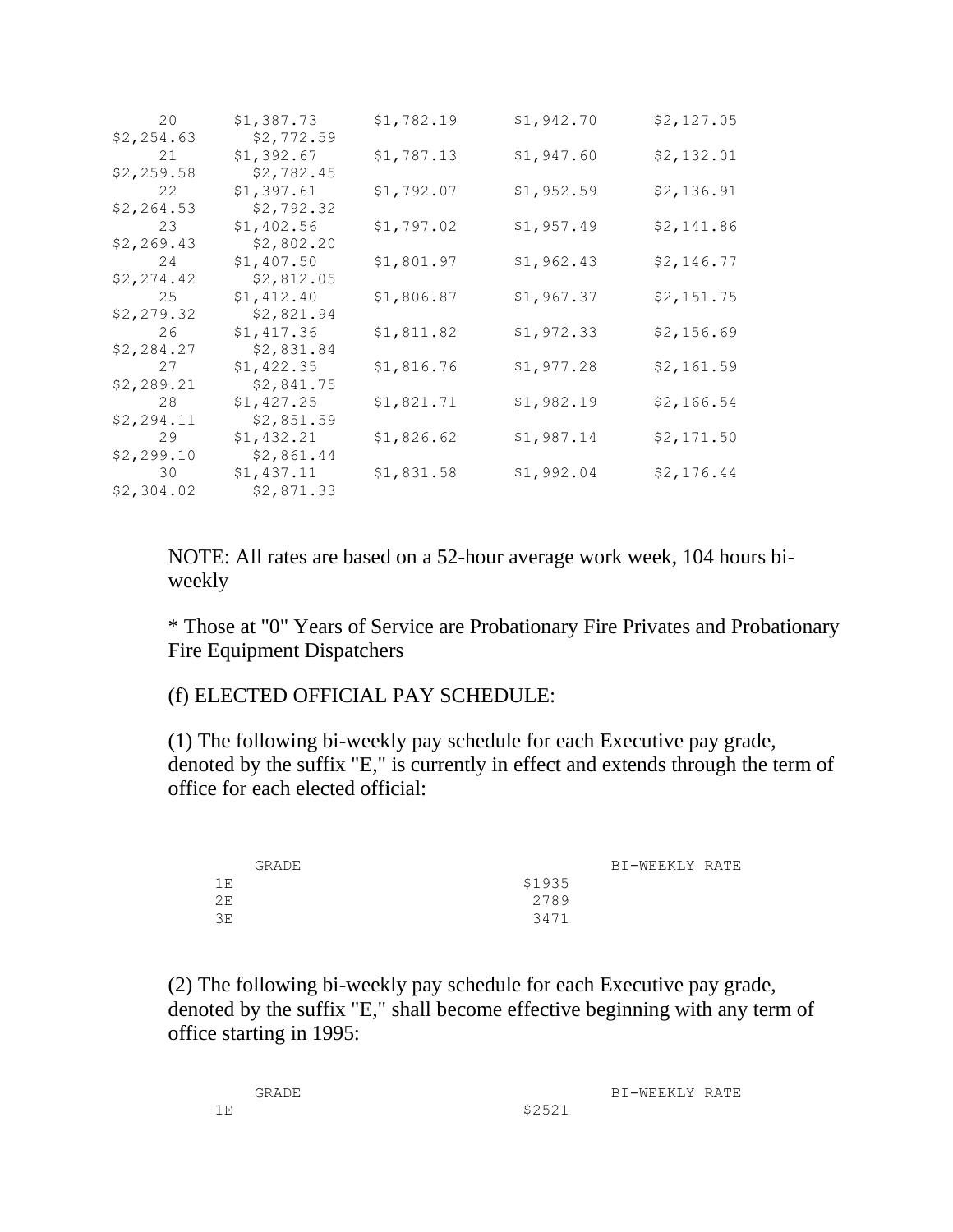| 2E | 3062 |
|----|------|
| 3E | 3602 |

(3) The salary of an elected official shall not be increased during the term of office.

(g) SHIFT DIFFERENTIAL: Shift differential compensation shall be paid for certain work assignments. The Director of Personnel shall determine the work assignments or activity performed for which shift differential compensation will be paid. The assignment or removal of an employee from a work assignment having a shift differential shall be determined by the appointing authority and will not constitute promotion, demotion, advancement or reduction in pay. The shift differential premium shall be added to the employee's regular bi weekly rate. In order for a work assignment to be eligible for shift differential compensation, the following requirements shall be met:

(1) In order for an employee to be eligible for shift differential compensation for a work shift, the employee must regularly work a shift which requires the completion of five (5) hours of work between the hours of 4:00 p.m. and 8:00 a.m. the following morning.

For employees whose pay range is established in Section 2(a), 2(b), 2(c), or 2(d), the shift differential premium shall be 0.75% of the employee's regular base bi-weekly rate for each eligible shift worked in a bi-weekly pay period.

For those employees whose pay range is established in Section 2(e), the shift differential premium shall be \$1.50 per hour for each hour worked between 11:00 p.m. and 7:00 a.m. during an eligible shift. Shift differential shall not be considered part of the base salary.

(2) No premium pay for shift differential shall be paid to employees compensated on an hourly or per performance basis or to bi-weekly paid employees who work part-time. An employee whose pay range is established in Section 2(a), 2(b), 2(c) or 2(d) shall not receive shift differential compensation for working a portion of an eligible shift or for overtime work which is not part of their regular schedule.

(3) Employees whose pay range is established in Section 2(e) must work at least 12 hours of a regularly assigned 24-hour shift to be eligible for any shift differential compensation for that shift. Such employees shall not receive shift differential compensation for overtime work which is not part of their regular schedule.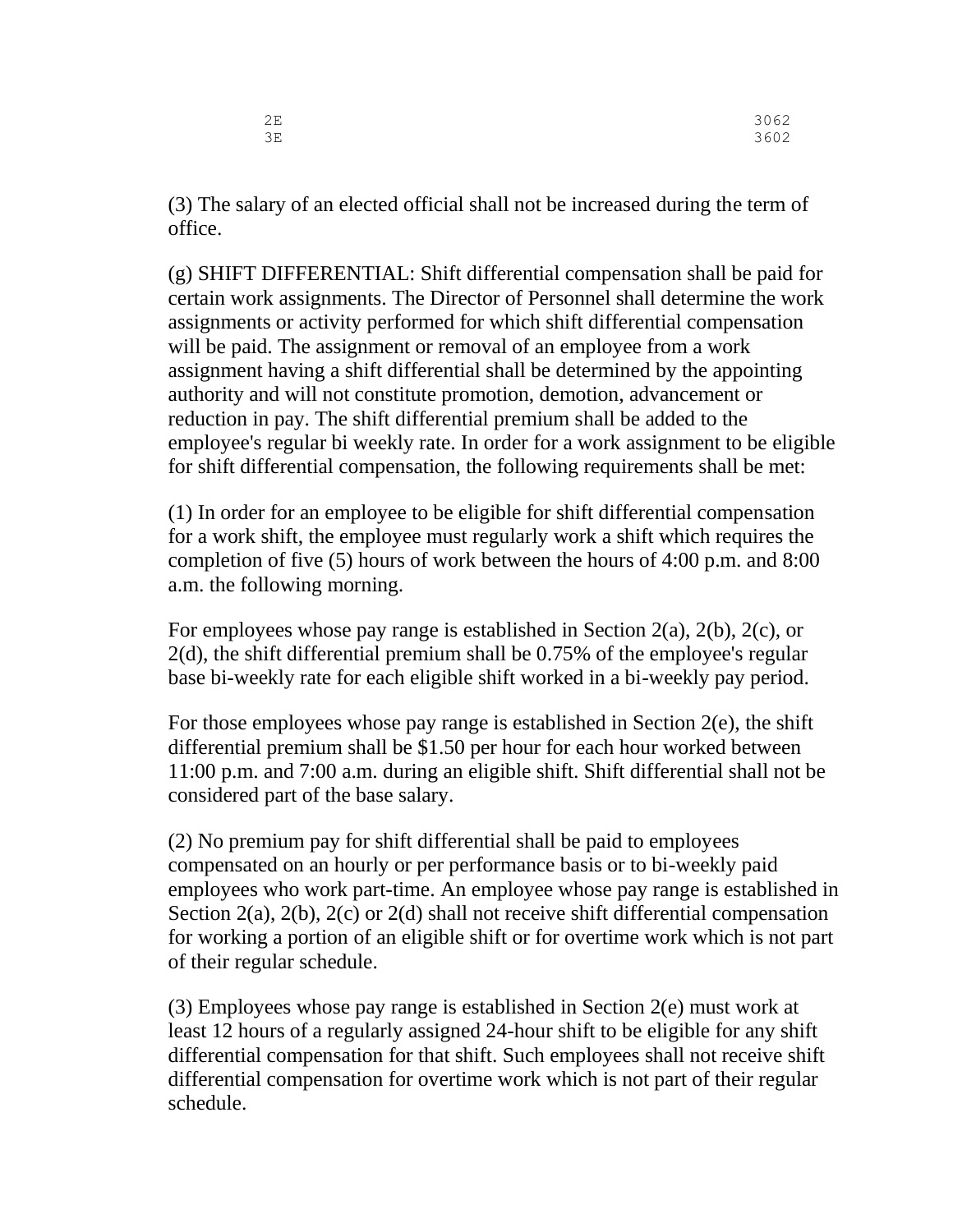(h) Employees residing in the City of St. Louis who are regularly assigned to a position located in a City institution, agency, or facility located outside the corporate limits of the City of St. Louis, and who are regularly assigned to a five day, forty hour weekly work schedule, shall be entitled to a commuting allowance in the amount of one hundred and thirty-one dollars (\$131.00) per month. Eligible full time employees who are assigned to an alternate form of work schedule which reduces the frequency of commuting to work shall be entitled to a commuting allowance which is reduced in proportion to the reduced frequency of commuting.

Only full time classified employees who are paid on a bi weekly basis and are regularly employed twenty (20) or more calendar days in a given month shall be eligible for the commuting allowance. Periods of non-paid absence, disability leave, and/or paid sick leave of 30 calendar days or more shall result in suspension of eligibility for the commuting allowance for any subsequent full or partial months during the period of extended absence. Upon return to duty from such absence, an employee shall be eligible for commuting allowance again upon completion of the first full month of service for which the allowance would normally be paid. Employees for whom free transportation is provided by the City from a place within the corporate City to the work site and back shall not be entitled to the commuting allowance.

| Title                                                         | Code      | Stipend                                          |
|---------------------------------------------------------------|-----------|--------------------------------------------------|
| Member, Airport Commission                                    | 1980 00 B | \$35 per meeting, up<br>to 24 meetings a<br>vear |
| Member, Board of Adjustment                                   | 1981 00 B | \$40 per meeting                                 |
| Member, Board of Air Pollution<br>Appeals and Variance Review | 1982 00 B | \$40 per meeting                                 |
| Member, Board of Equalization                                 | 1983 00 B | \$80 per day                                     |
| Member, Board of Engineers                                    | 1984 OO B | \$30 per meeting, up<br>to 2 meetings a<br>week  |
| Member, Board of Examiners of<br>Plumbers                     | 1985 00 B | \$40 per month                                   |
| Member, Board of Examiners of<br>Fumigators                   | 1986 00 B | \$30 per meeting, up<br>to 3 meetings a<br>month |

#### (i) BOARD AND COMMISSION STIPENDS: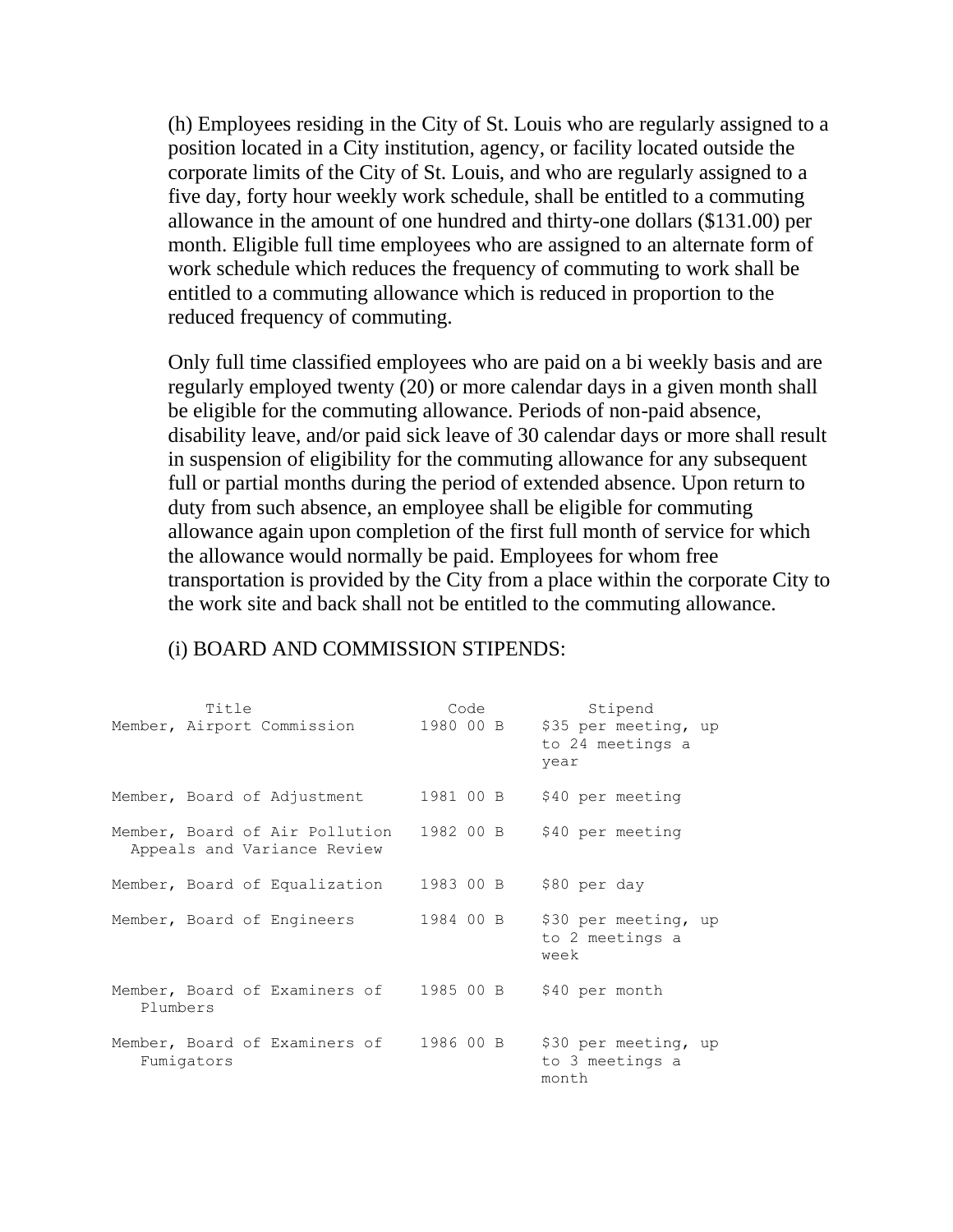| Member, Board of Examiners of<br>Sign Erectors                                  | 1987 00 B | \$30 per meeting, up<br>to 3 meetings a<br>month                                                                                   |
|---------------------------------------------------------------------------------|-----------|------------------------------------------------------------------------------------------------------------------------------------|
| Member, Board of Tax Appeals                                                    | 1988 00 B | \$40 per meeting                                                                                                                   |
| Member, Civil Service<br>Commission                                             | 1989 00 B | \$35 per meeting, up<br>to 48 meetings a<br>year                                                                                   |
| Member, Board of Building<br>Appeals                                            | 1990 00 B | \$40 per meeting, up<br>to 50 meetings a<br>year                                                                                   |
| Member, Board of Building<br>Code Review                                        | 1991 00 B | \$40 per meeting, up<br>to 1 meeting a week                                                                                        |
| Member, Boiler Rules<br>Committee                                               | 1992 00 B | \$30 per meeting                                                                                                                   |
| Member, Committee of<br>Electrical Examiners                                    | 1993 00 B | \$30 per meeting, up<br>to 15 meetings a<br>year                                                                                   |
| Member, Committee on<br>Plumbing Review                                         | 1994 00 B | \$30 per meeting, up<br>to 15 meetings<br>a year                                                                                   |
| Member, Demolition Contractors'<br>Certification Board                          | 1995 00 B | \$30 per meeting, up<br>to 15 meetings a<br>year                                                                                   |
| Member, Board of Merchants' and 1996 00 B<br>Manufacturers' Tax<br>Equalization |           | \$55 per day in<br>session, up to 60<br>meetings during<br>regular 12 week<br>session, but not to<br>exceed 105 meetings<br>a year |
| Member, Board of Examiners of<br>Sprinkler System Contractors                   | 1997 00 B | \$40 per meeting, up<br>to 15 meetings a<br>year                                                                                   |
| Member, Board of Examiners for<br>Mechanical Contractors                        | 1998-00-B | \$30 per meeting                                                                                                                   |

A person occupying a position as a member of a Board, Commission or Committee shall be paid at the per day, per meeting or per month rate established above.

(j) The Director of Personnel may establish per performance rates of pay, hourly rates of pay, or rates of pay for units of work and the conditions for making of any such payments. Such per performance, hourly, or unit of work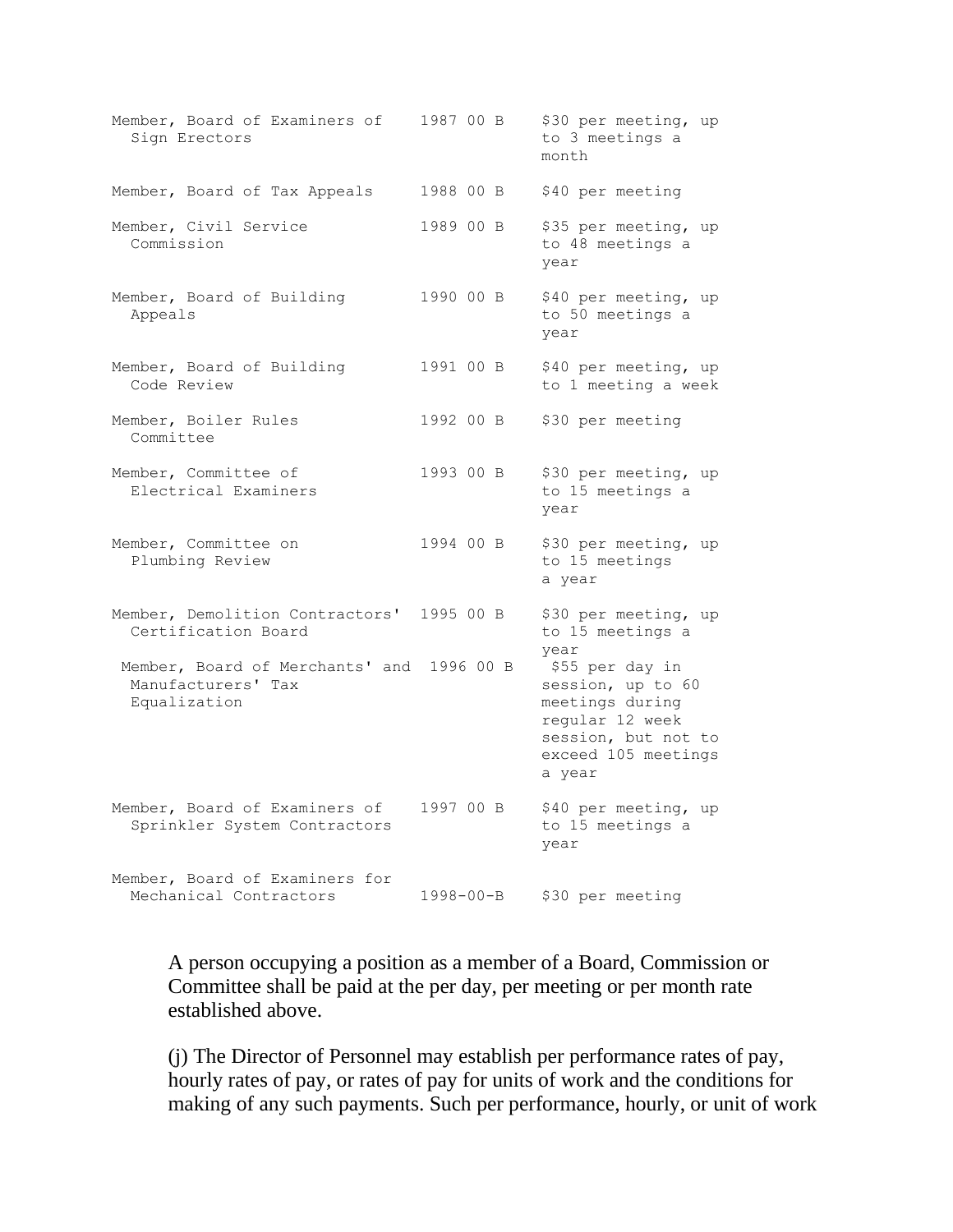rates may be computed from the bi weekly scales established in this ordinance. Per performance, hourly, or unit of work rates shall be established considering the nature of employment, community practices in compensating similar employment, and the purpose of the program for which the rate is established. Employees paid per performance, hourly, or unit of work rates of pay shall not be entitled to vacation, sick leave or holiday leave with pay or other benefits accorded employees paid on a bi weekly basis except that an appointing authority, with the prior approval of the Director of Personnel and when sufficient funds have been appropriated, may establish a modified level or type of benefit program when the provision of such benefit is needed in order to attract and retain sufficient qualified employees to work in specific per performance, hourly, or unit of work assignments.

Appointing authorities are not permitted to utilize per performance and hourly employees simply as a method of replacing bi weekly paid employees who would be entitled to employee benefits. Therefore, per performance and hourly employees will be limited to an equivalent of ten (10) months of full time employment per year.

(k) The Director of Personnel may establish trainee rates of pay. Such trainee rates may be established on an hourly, per performance or bi weekly basis and shall be less than the rate paid to a regular employee.

(l) The Director of Personnel, with the assistance of appointing authorities concerned, may establish rates and conditions under which compensation may be granted for periods of time during which an employee is away from the job site but restricted in his or her activities because of an assignment by the appointing authority to be immediately available for call to return to his or her work site to perform emergency duties. Pay rates and conditions established under the provisions of this Section 2(l) may include reasonable minimum pay guarantees for employees required to return to the work site to perform emergency duties.

The provisions of this Section 2(l) shall not be construed to restrict the right of an appointing authority to establish call back procedures for employees as an established condition of employment.

(m) The Director of Personnel may pay travel, moving and related expenses to recruit employees for positions requiring a high degree of specialized education or skill when funds for this purpose are appropriated to the Department of Personnel. The Director of Personnel may authorize an appointing authority to pay special recruitment bonuses, travel expenses and moving expenses to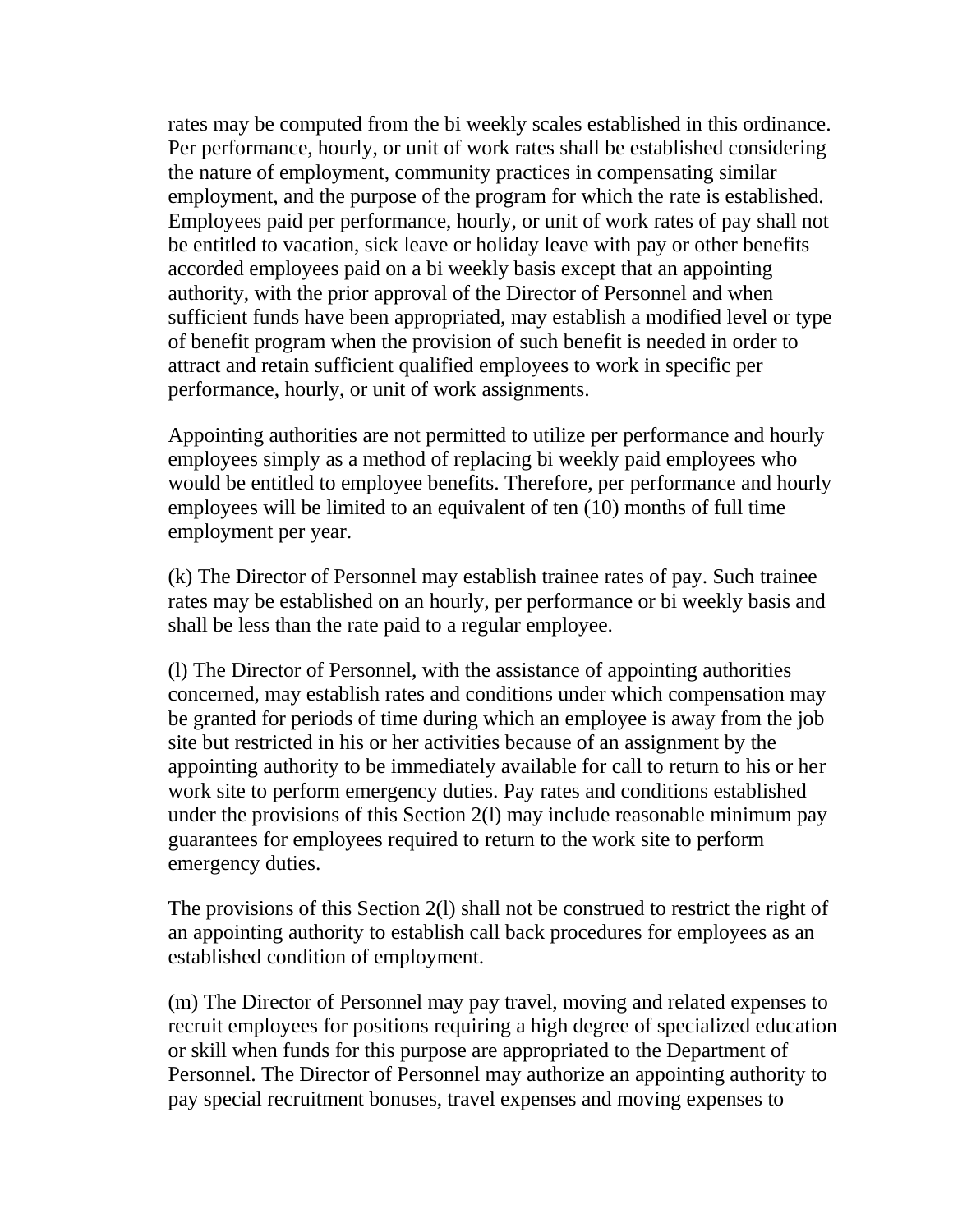recruit employees for positions requiring a high degree of specialized education or skill.

(n) (1) The Director of Personnel may establish a program of cash awards or other incentives for an employee or group of employees to recognize and reward increased productivity, effectiveness, or service to the public. The incentives offered under the program may include cash, paid time off and such other reasonable incentives as the Director of Personnel may determine. Cash awards shall be made from the personal services appropriation of the unit, the account from which the employee's salary is paid or from a general appropriation for this purpose. Cash awards and incentives under this program shall be made in accordance with regulations established by the Director of Personnel. The Director of Personnel may establish an authority to manage the incentive and award program or to determine awards and incentives; the decisions of this authority shall be final.

(2) The Director of Personnel may provide an Employee Suggestion Program which grants cash and other awards to recognize employee suggestions which improve City services, operations or facilities. Cash awards to employees for suggestions resulting in tangible savings to the City shall not exceed ten percent (10%) of the annual tangible net savings. Cash awards and payments for other awards shall be made from an appropriation for a suggestion program or other appropriate account. The Employee Suggestion Program shall be administered in accordance with regulations established by the Director of Personnel. The Director of Personnel may establish an authority to evaluate suggestions and determine awards; the decisions of this authority shall be final.

(o) An appointing authority may, with the prior approval of the Director of Personnel, establish a program to reimburse, in whole or in part, expenses incurred by regular employees for the purchase of uniform apparel required in the performance of the duties of their positions, when funds have been budgeted therefor.

An appointing authority may exercise the option to furnish such uniform as may be required in the employee's performance of his or her duties.

For purposes of determining eligibility for uniform reimbursement, "uniform" shall mean required dress of distinctive design worn as a means of identification or safety. The Director of Personnel may establish regulations relating to employees' eligibility for reimbursement for uniforms.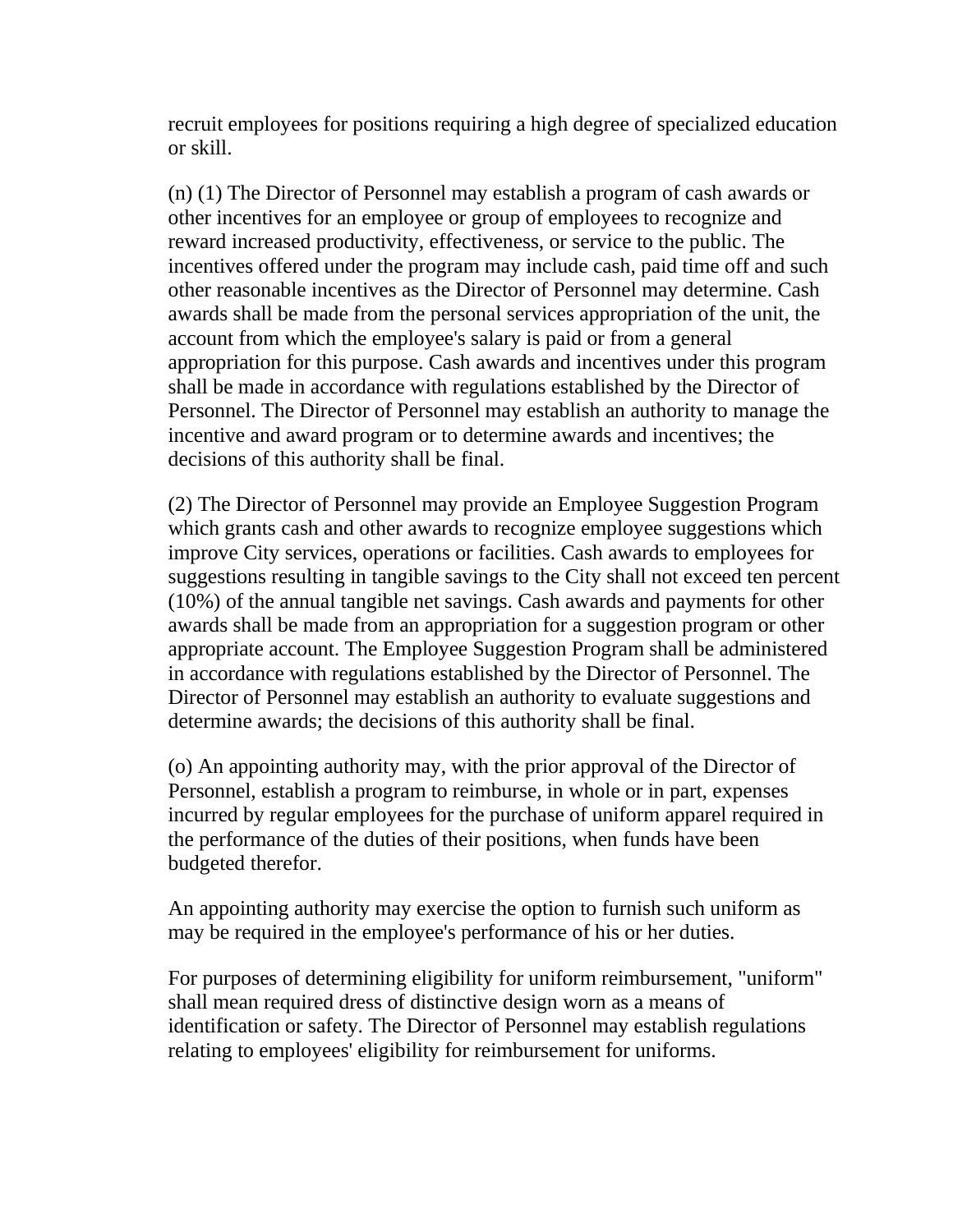In addition, when funds have been budgeted therefor, and with the prior approval of the Director of Personnel, an appointing authority may provide an annual tool maintenance allowance for certain mechanic and related classes wherein employees are required to provide and maintain their own tools.

(p) An employee who is appointed to a position requiring advanced technical skills or professional qualifications may be paid at a rate up to ten percent (10%) higher than prescribed for the class in Section 2 of this ordinance on recommendation of the appointing authority with the approval of the Director of Personnel. Such advancement shall be made solely on the basis that the employee possesses exceptional academic qualifications related to the duties of the position or that the employee is registered or certified by an organization or board recognized by the Director of Personnel to be especially suited, considering the duties of the position, and when such academic qualification, registration, or certification is not deemed a necessary qualification for the class of position. The Director of Personnel may also establish other bonus, incentive, or reimbursement programs to encourage current employees to attain registration, licensure, certification, or proof of professional mastery when it is deemed to be in the best interest of the classified service, or when such credentials are clearly recognized as adding to the capability of individuals in that area. Incentives, bonuses, or reimbursements conveyed under such programs would not result in an employee being ruled ineligible for bonuses or salary increases permitted under other sections of this pay ordinance.

## SECTION 3.

## SUBSISTENCE AND MAINTENANCE CHARGES

Except as otherwise provided in this ordinance, a deduction shall be made on the payroll or a cash charge shall be collected for subsistence and maintenance provided to employees at a rate to be determined by the employee's department or agency head. The department or agency head shall establish reasonable charges or deductions which have been calculated and assessed with due consideration for all identifiable costs, including labor and overhead, but shall not exceed the actual cost of the items to the City. When the Department of Personnel determines that the duties and responsibilities of a position require an employee to occupy a room or apartment, there shall be no charge for such accommodations.

Employees residing in City owned houses or apartments shall be charged for housing and maintenance at the rate established by the Comptroller of the City of St. Louis and deductions at the rate established by the Comptroller shall be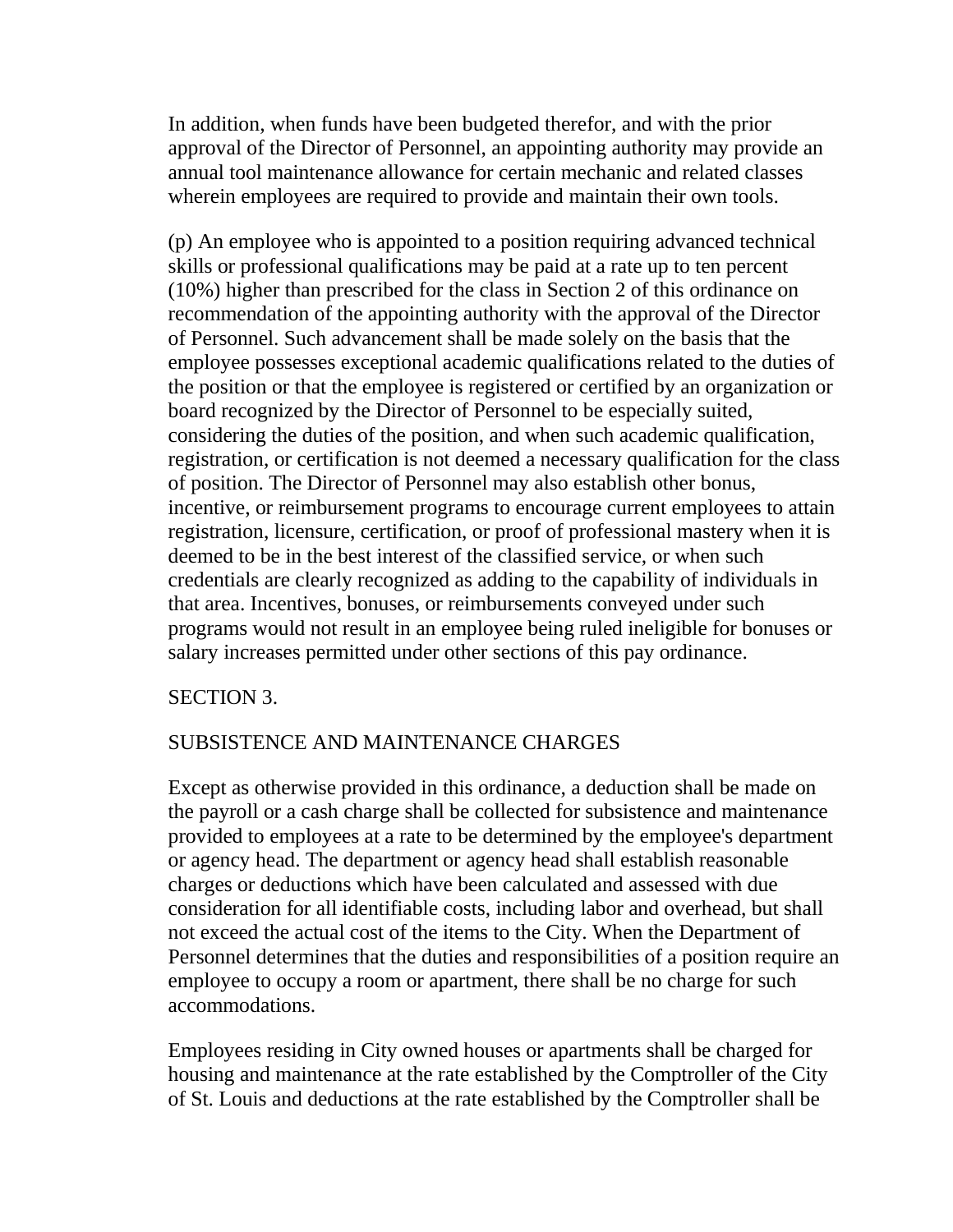made on the payroll. The Comptroller, upon request of the Director of Personnel, shall immediately provide the rates established by him for City owned houses or apartments and/or maintenance for employees in the classified service. All such charges shall be deducted from the employee's salary on the regular payroll.

## SECTION 4.

## SALARY RANGE LIMITATIONS

No employee in the classified service shall be paid at a rate lower than the minimum or higher than the maximum of the salary range established for the class to which his or her position has been allocated, except as otherwise provided in this ordinance. To compute the monthly equivalent of a bi weekly rate, the bi weekly rate shall be multiplied by 26 and divided by 12.

## SECTION 5.

## STARTING SALARY

(a) The rate of pay for an excepted position to be paid upon original appointment to the class shall be determined by the appointing authority for the excepted position.

(b) Except as otherwise provided in this ordinance, the minimum rate of pay for a regular competitive position shall be paid upon original appointment to the class unless the Director of Personnel finds that it is impossible to secure the services of persons with minimum qualifications or experienced qualified persons at the minimum rate. Should an appointing authority request the Director of Personnel approve an advanced starting salary for a particular individual for competitive or temporary appointment it will be necessary for the appointing authority to demonstrate that the selected individual possesses qualifications in excess of other candidates certified from the eligible list who may be willing to accept the position at the minimum or at a rate less than the selected individual. The appointing authority must follow procedures as prescribed by the Director of Personnel.

The Director may establish a recruitment rate for a single position or all positions in a class and authorize employment at a figure above the minimum but within the regular range of salary established for the class. When a recruitment rate is established for an entire class, employees in such class may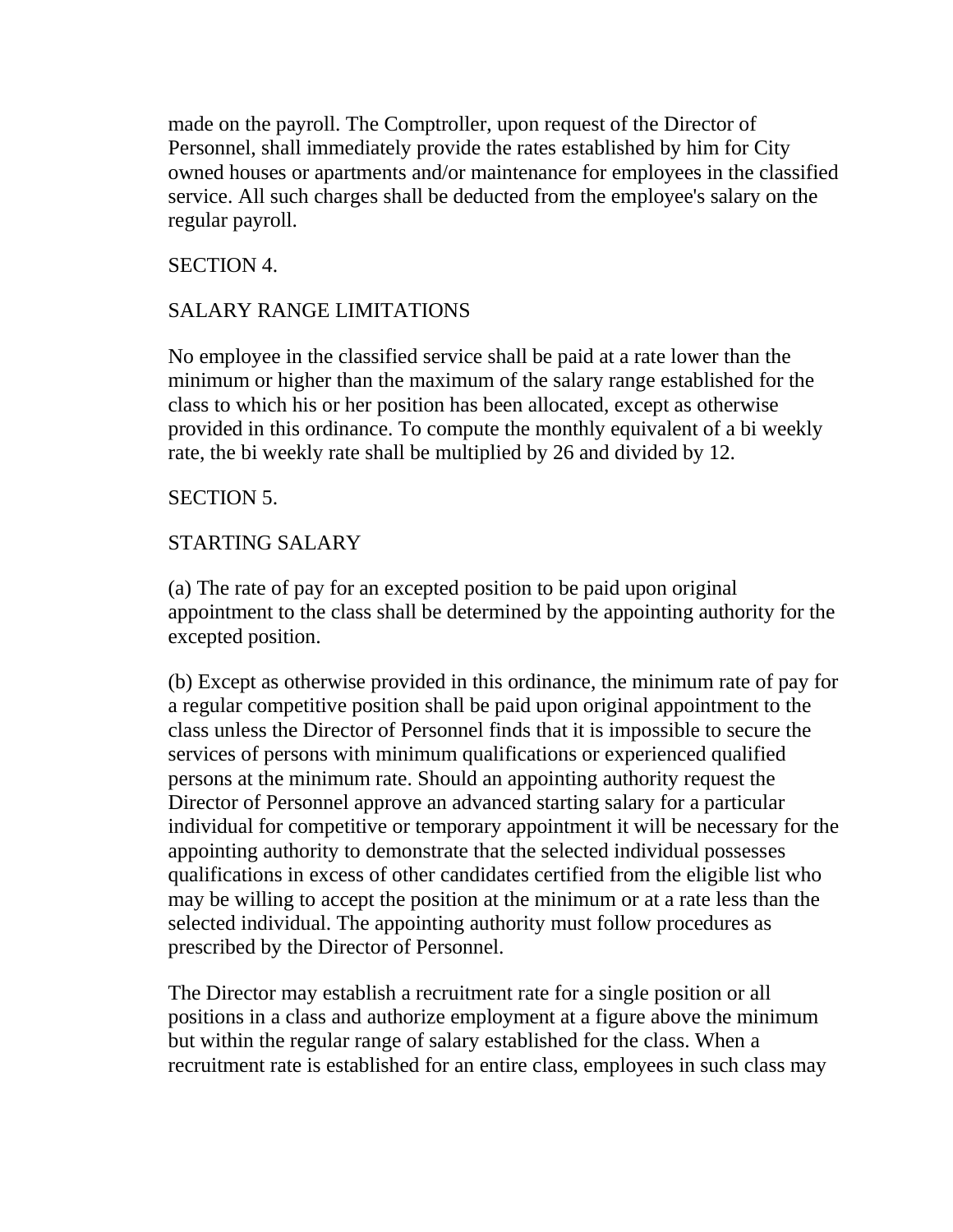have their salaries adjusted to appropriate rates in the new range resulting from the establishment of the recruitment rate.

In the event that the Director of Personnel finds that it is impossible to secure the services of sufficient numbers of employees for a class or occupational series after a diligent recruitment effort, the Director of Personnel may, with the approval of the Civil Service Commission, establish a new maximum rate for the class(es) which is not more than fifteen percent (15%) above the regular maximum established in this ordinance.

(c) In Skilled Trades classes, defined as those which have bona fide apprenticeship programs registered with the Department of Labor, new hires who have completed such apprenticeship programs and attained journeyman status shall have a starting salary at a rate seventy-five percent (75%) into the salary range for that respective class. New hires in classes in the Trades Pay Schedule who have completed alternative training programs established and approved by the Director of Personnel and attained journeyman status shall also be eligible for a starting salary at a rate seventy-five percent (75%) into the salary range.

(d) Employees with permanent status who are eligible for reemployment as determined by the Rules of the Department of Personnel and Civil Service Commission shall be reemployed at an appropriate rate within the new salary range which takes into consideration the employee's prior service in the position or a similar position, as determined by the Director of Personnel.

## SECTION 6.

## PROMOTION, DEMOTION, REALLOCATION, TRANSFER AND TEMPORARY PROMOTION

An employee who is transferred, promoted, demoted, or whose position is reallocated after the effective date of this ordinance, shall have his or her rate of pay for the new position determined as follows:

(a) Promotion: This shall be defined as a change of an employee in the classified service from a position of one class to a position of another class with a higher pay grade.

(1) When an employee is promoted to a position in the General, Professional, Management or Trades Pay Schedule which is only one grade higher, the employee's salary shall be set at a rate which is five percent (5%) higher than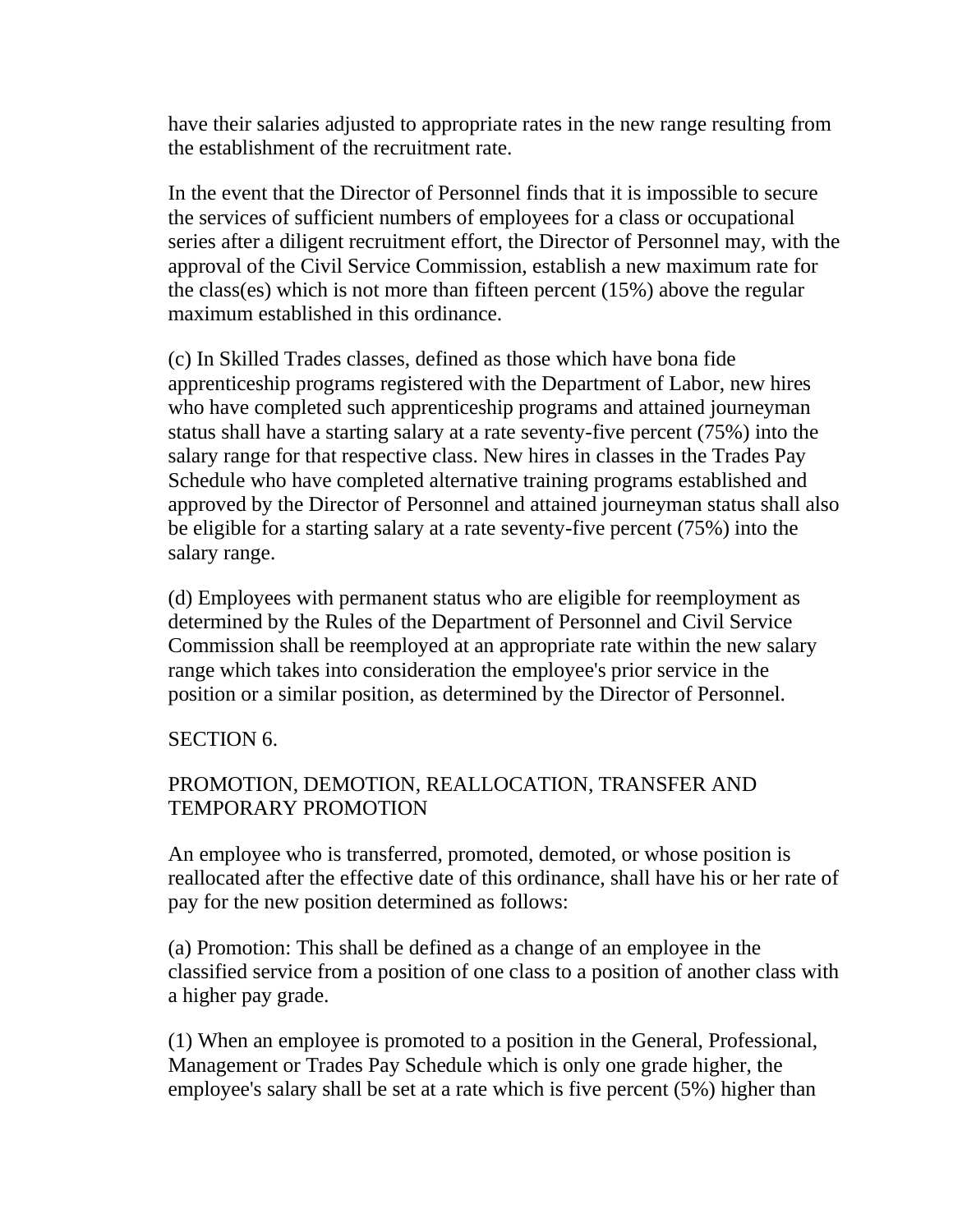the rate received immediately prior to promotion. If the position to which the employee promotes is two (2) or more grades higher than the original position, the employee's salary shall be set at a rate which is ten percent (10%) higher than the rate received immediately prior to promotion. An appointing authority may petition the Director of Personnel to approve up to a 15 percent (15%) salary adjustment for a one-grade promotion, and up to a 20 percent (20%) salary adjustment for a two-grades or more promotion when such action is needed to attract experienced, qualified candidates for a position. Such salary determination shall take into consideration the nature and magnitude of the accretion of duties and responsibilities resulting from the promotion. However, no employee shall be paid less than the minimum rate nor more than the maximum rate for the new class of position, except as otherwise provided in this ordinance.

(2) Temporary Promotions: Promotions of classified employees, regardless of status, made for a limited duration shall result in a salary adjustment as in Paragraph (a)(1) of this Section. Temporary promotions of employees of a duration less than one (1) year shall result, upon expiration, in the employee being returned to his or her former rate of pay adjusted by any increases the employee may have received in the absence of the temporary promotion. Temporary promotions of a duration of one (1) year or more shall result, upon expiration, in the employee having his or her pay reduced in accordance with Paragraph (b)(2) of this Section.

(b) Demotion: This shall be defined as a change of an employee in the classified service from a position of one class to a position of another class which has a lower pay grade.

(1) If an employee is demoted for disciplinary reasons in accordance with the Rules of the Department of Personnel and Civil Service Commission and established disciplinary procedures, his or her rate of pay shall be established at a rate within the range for the new position to be determined by the appointing authority with the approval of the Director of Personnel.

(2) If an employee accepts a voluntary demotion, his or her rate of pay shall be reduced to a rate within the range for the new position which is five percent (5%) lower than the rate received immediately prior to demotion. An appointing authority may petition the Director of Personnel to approve up to a ten percent (10%) salary decrease upon demotion. However, no employee shall be paid less than the minimum nor more than the maximum rate for the new class of position, except as otherwise provided in this ordinance.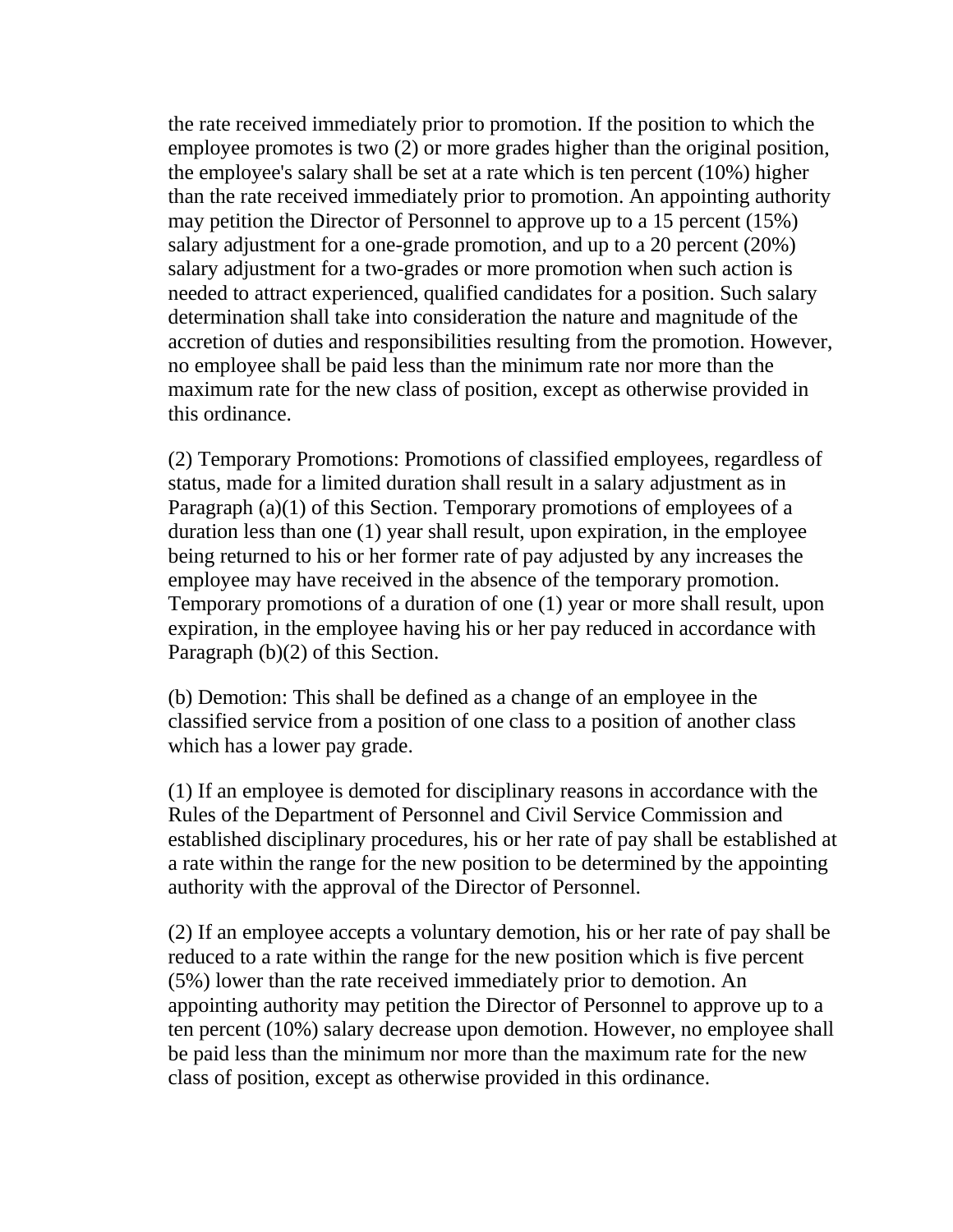(3) If an employee is demoted to his or her previous position because of failing to successfully complete the working test period, the employee's pay shall be adjusted to a rate in the pay range for the previous position to be determined by the Director of Personnel.

(4) When an employee is demoted for reasons in the best interest of the City service as determined by the Director of Personnel, his or her salary shall not be reduced by reason of the new salary range and grade. If the salary of such employee is above the maximum for the new position, the employee's salary shall not be increased so long as he or she remains in the position, except as otherwise provided by this ordinance.

(c) Reallocation:

(1) The salary of an employee which is in excess of the maximum of the range prescribed by this ordinance for the class and grade to which his or her position has been allocated or may be reallocated shall not be reduced by reason of the new salary range and grade. The salary of such employee shall not be increased so long as he or she remains in the class of position, except as otherwise provided by this ordinance.

(2) If the employee's position is reallocated to a class in a lower pay grade and the rate of pay for the previous position is within the salary range of the new position, his or her salary shall remain unchanged.

(3) The salary of an employee whose position is allocated to a class in a higher pay grade shall be determined in accordance with the provisions of this Section 6 relating to salary advancement on promotion.

(d) Transfer: The salary rate of an employee who transfers to a different position in the same class, or from a position in one class to a position in another class in the same pay grade, regardless of pay schedule, shall remain unchanged, provided that no employee shall be paid less than the minimum rate nor more than the maximum rate for the new class of position, except as otherwise provided in this ordinance.

SECTION 7.

SALARY ADJUSTMENT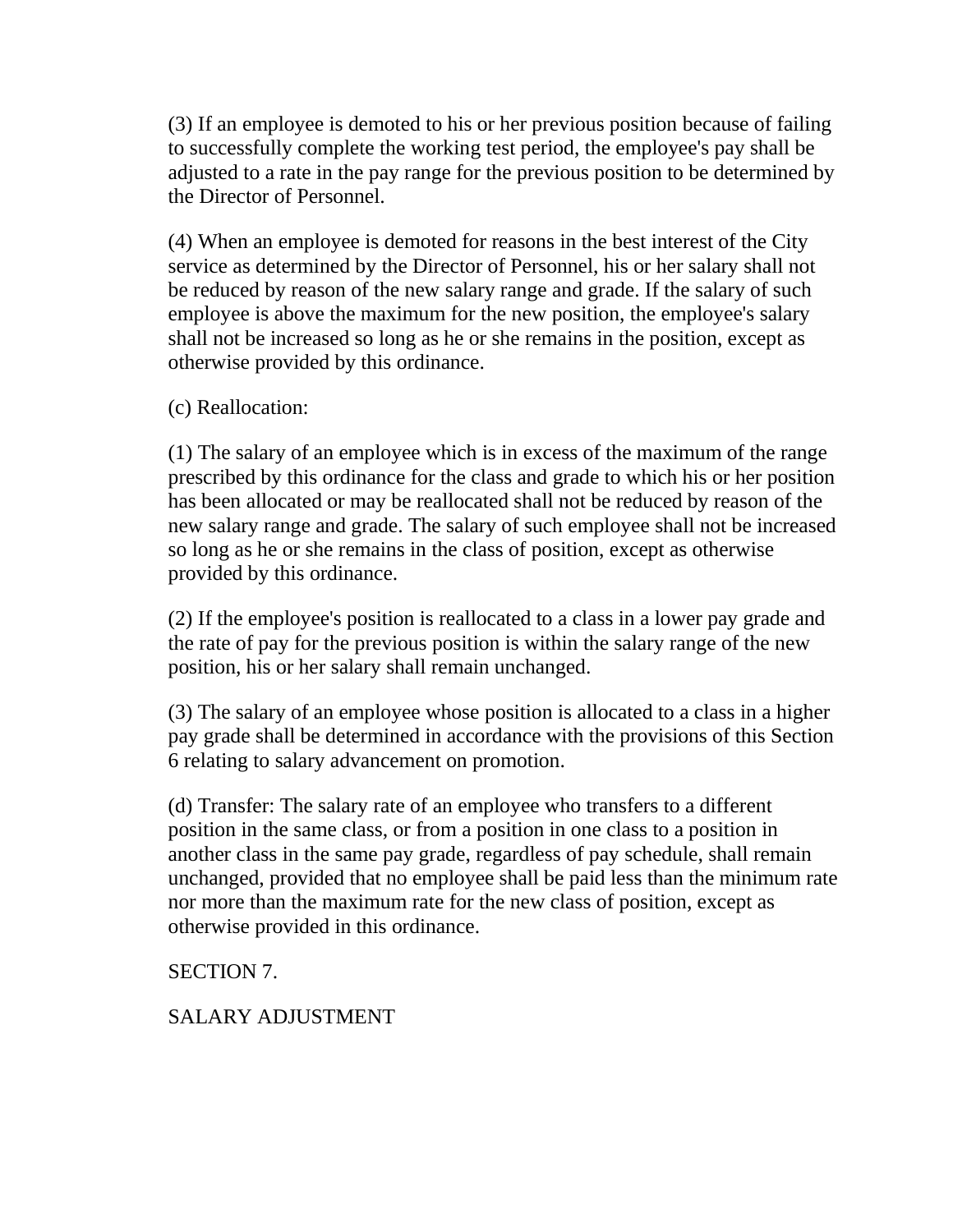Salary adjustments for all employees in competitive positions shall be based on considerations of merit, equity, or success in fulfilling predetermined goals and objectives as herein provided.

(a) Competitive positions for which salary is established in Section 2(a)- General Schedule, Section 2(b)-Trades Schedule, Section 2(c)-Management Schedule or 2(d)-Professional Schedule:

(1) Any employee whose salary is established in the General or Professional Pay Schedule shall receive a service rating in accordance with the City's Service Rating Manual. Any employee whose salary is established in the Management Pay Schedule shall receive a rating in accordance with the City's Management Performance Appraisal Manual. Any employee whose salary is established in the Professional Pay Schedule may receive a performance appraisal as outlined in the Management Performance Appraisal Manual in lieu of the performance appraisal used for General Pay Schedule employees. The rating, together with the standards of performance established in the applicable rating manual shall determine eligibility for 3.35% within-range increases at intervals as outlined in the City's Service Rating Manual, Management Performance Appraisal Manual, or other pay regulation(s) as determined by the Director of Personnel.

(2) Any employee whose salary is established in the Trades Pay Schedule shall receive a service rating in accordance with the City's Service Rating Manual. The rating, together with the standards of performance established in the applicable rating manual shall determine eligibility for 3.0% within-range increases at intervals as outlined in the City's Service Rating Manual or other pay regulation(s) as determined by the Director of Personnel.

(3) Employees who are appointed to a position seventy five percent (75%) into their respective pay range in the Trades Pay Schedule as a result of the completion of a bona fide apprenticeship program or alternative training program established and approved by the Director of Personnel, and attainment of journeyman status, shall be advanced to the maximum salary rate of their respective grade upon completion of the working test period with satisfactory service as determined by the standards of performance established in the Service Rating Manual.

(4) Any employee in a competitive position whose salary is established in Section 2(a), 2(b), 2(c) or 2(d) and whose services fail to meet the standards of performance necessary to qualify for increases in pay as established in the Service Rating Manual shall not receive the within-range increase otherwise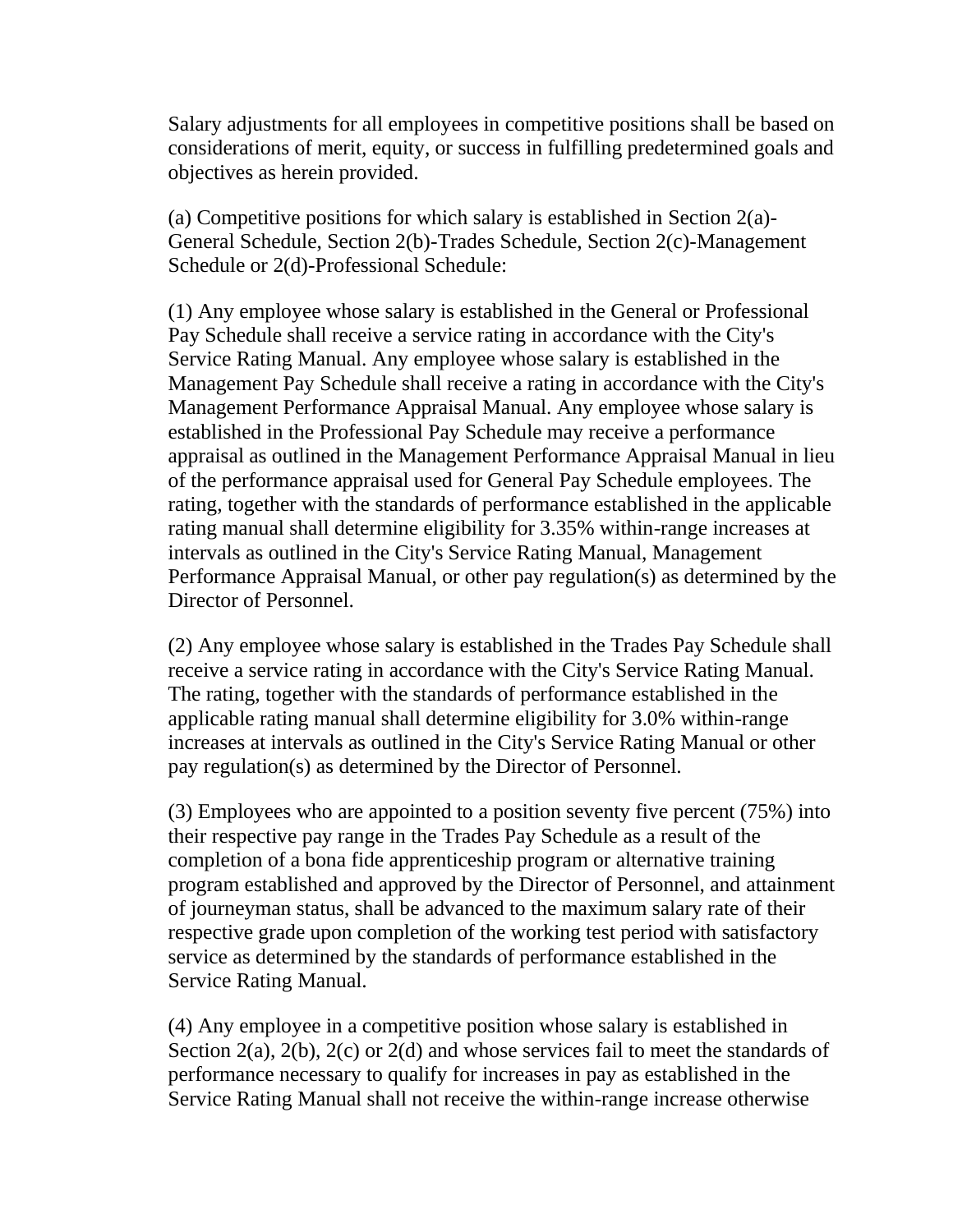allowed by this Section 7. An employee who receives an Overall Rating of "Must Improve To Maintain Employment" as defined by the Service Rating Manual, or "Unsatisfactory" as defined by the Management Performance Appraisal Manual, shall have his or her salary reduced as determined by the standards of performance established in the applicable rating manual.

(b) The effective date of any within-range increase granted under provisions of Section  $7(a)(1)$  or Section  $7(a)(2)$  shall be effective at the beginning of the first bi-weekly pay period following the employee's anniversary date, as defined in this Section 7(b), subject to any other restrictions or provisions of the City's Service Rating Manual or applicable pay regulation(s). For purposes of computing anniversary dates for eligibility for these within-range increases, the anniversary date shall be the date following 52 weeks of continuous service from the date of original appointment or from the date of the last salary adjustment, if other than a demotion or an across-the-board ordinance increase or upgrade of the classification concurrent with adoption of the ordinance. Absence from service as a result of any authorized paid leave, suspensions, military leave, or family/medical leave will not interrupt continuous service. Absence from service for any other cause shall result in breaking continuity of service and establishment of a new anniversary date.

(c) An appointing authority may evaluate the performance of an employee whose salary is established in Section  $2(a)(b)(c)$  or (d) of this ordinance for the purpose of a salary adjustment only at intervals as described above except in the case of:

(1) Exceptional performance of duties:

The appointing authority of an employee who demonstrates exceptional performance of duties or outstanding qualifications may, with the approval of the Director of Personnel and the department or agency head, advance the employee by not more than ten percent (10%) after twenty six (26) weeks of employment at the same rate in the salary range, providing the appointing authority reports to the Department of Personnel the full details and reasons for the advancement in salary.

(2) Substandard performance of duties:

The appointing authority of an employee whose level of performance is significantly diminished and no longer warrants payment at the current rate within the range may be decreased to a lower rate in the salary range in accordance with the provisions of the applicable service rating manual.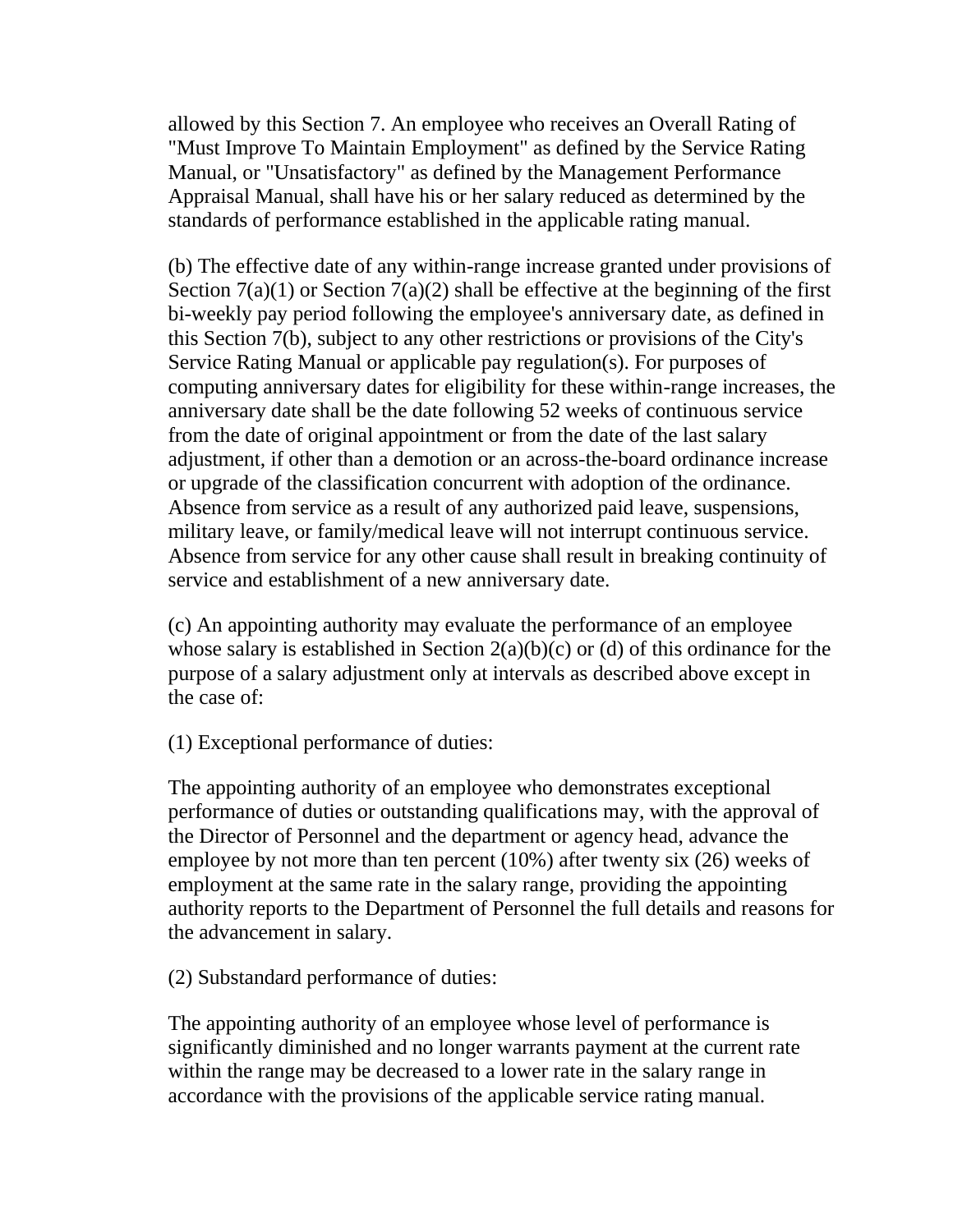The granting of any such increase or decrease in salary shall be made at the beginning of a payroll period, as determined by the Director of Personnel, following approval of such salary action.

(d) Competitive positions for which salary is established in Section 2(e) Fire Department Schedule:

Any employee in the Fire Department Pay Schedule below the rank of Battalion Fire Chief shall have a service rating completed on a calendar year basis provided in the City's Service Rating Manual, except as otherwise provided in the Service Rating Manual. All employees who occupy positions in the classes of Fire Alarm Manager, Battalion Fire Chief, Deputy Fire Chief, and Fire Chief shall have their work performance reviewed in accordance with the provisions of the City's Management Performance Appraisal System.

Probationary Fire Privates shall be advanced to the rate for Fire Private at the beginning of the first bi weekly pay period following one year of service. Probationary Fire Equipment Dispatchers shall follow the same schedule.

Employees whose salaries are established in Section 2(e) of this ordinance shall be advanced in the salary schedule at the beginning of the first bi weekly pay period immediately following their completion of the required length of service in the class of position.

The salaries established in Section 2(e) of this ordinance shall be changed in accordance with Section 31 of Article XVIII of the City Charter concurrently with a change in the salaries for equivalent and corresponding ranks of officers of the police force of the City of St. Louis as authorized by the State General Assembly and adopted, in whole or in part, by the Board of Police Commissioners. The classes of Probationary Fire Private and Probationary Fire Equipment Dispatcher shall correspond in pay to the rank of Probationary Patrolman. The classes of Fire Private and the Fire Equipment Dispatcher shall correspond in pay to the rank of Patrolman. The class of Fire Lieutenant shall correspond in pay to the rank of Sergeant. The class of Senior Fire Equipment Dispatcher and Fire Captain shall correspond in pay to the rank of Lieutenant in the police force. The class of Fire Alarm Manager shall correspond in pay to the rank of Captain in the police force.

(e) Excepted Position: The pay of an employee in an excepted position shall be adjusted within the range at the discretion of the appointing authority for the excepted position. The appointing authority shall use the performance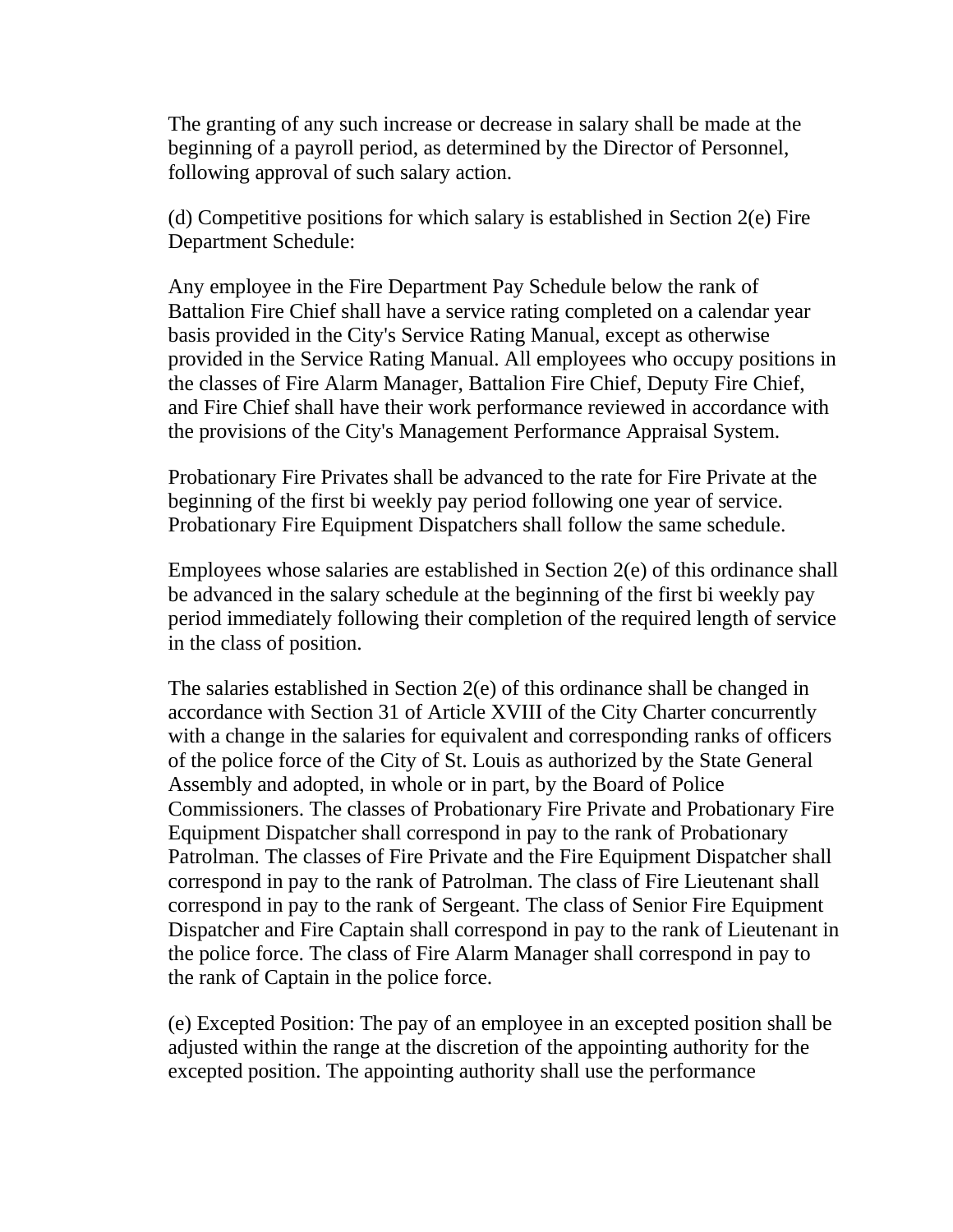evaluation system as a guide in determining salary adjustments for excepted positions.

(f) The Director of Personnel may establish procedures for the review and approval of within-range salary adjustments to correct or mitigate serious and demonstrable internal pay inequities. Salary adjustments under this provision shall preclude adjustments to compensate or reward employees for long-term or meritorious service.

Upon request from an appointing authority, the Director of Personnel may approve a within-range salary adjustment in any whole dollar increment up to ten percent (10%) of an employee's bi-weekly base.

(g) The pay of any employee may be decreased as a disciplinary action by an appointing authority to a lower rate or step within a salary range. Any such decrease shall be made in accordance with the Civil Service Rules and established disciplinary procedures. The decrease shall not be greater than fifteen percent (15%) of the current salary rate. In no case shall the decrease be below the minimum of the pay range for the class. The appointing authority may determine that the pay decrease shall be effective for a specific number of bi-weekly pay periods, providing, however, that such decrease shall not be effective for more than twenty-six (26) weeks.

(h) An employee who is serving in a temporary appointment, as defined by the Civil Service Rules, is ineligible for within range salary adjustment during the term of the temporary appointment.

(i) An employee who is temporarily promoted shall be eligible for within-range salary adjustments under provisions of this Section 7.

## SECTION 8.

## INCOME SOURCES

Any salary paid to an employee in the classified service shall represent the total remuneration for the employee, excepting reimbursements for official travel and other payments specifically authorized by ordinance. No employee shall receive remuneration from the City in addition to the salary authorized in this ordinance for services rendered by the employee in the discharge of the employee's ordinary duties, of additional duties which may be imposed upon the employee, or of duties which the employee may undertake or volunteer to perform.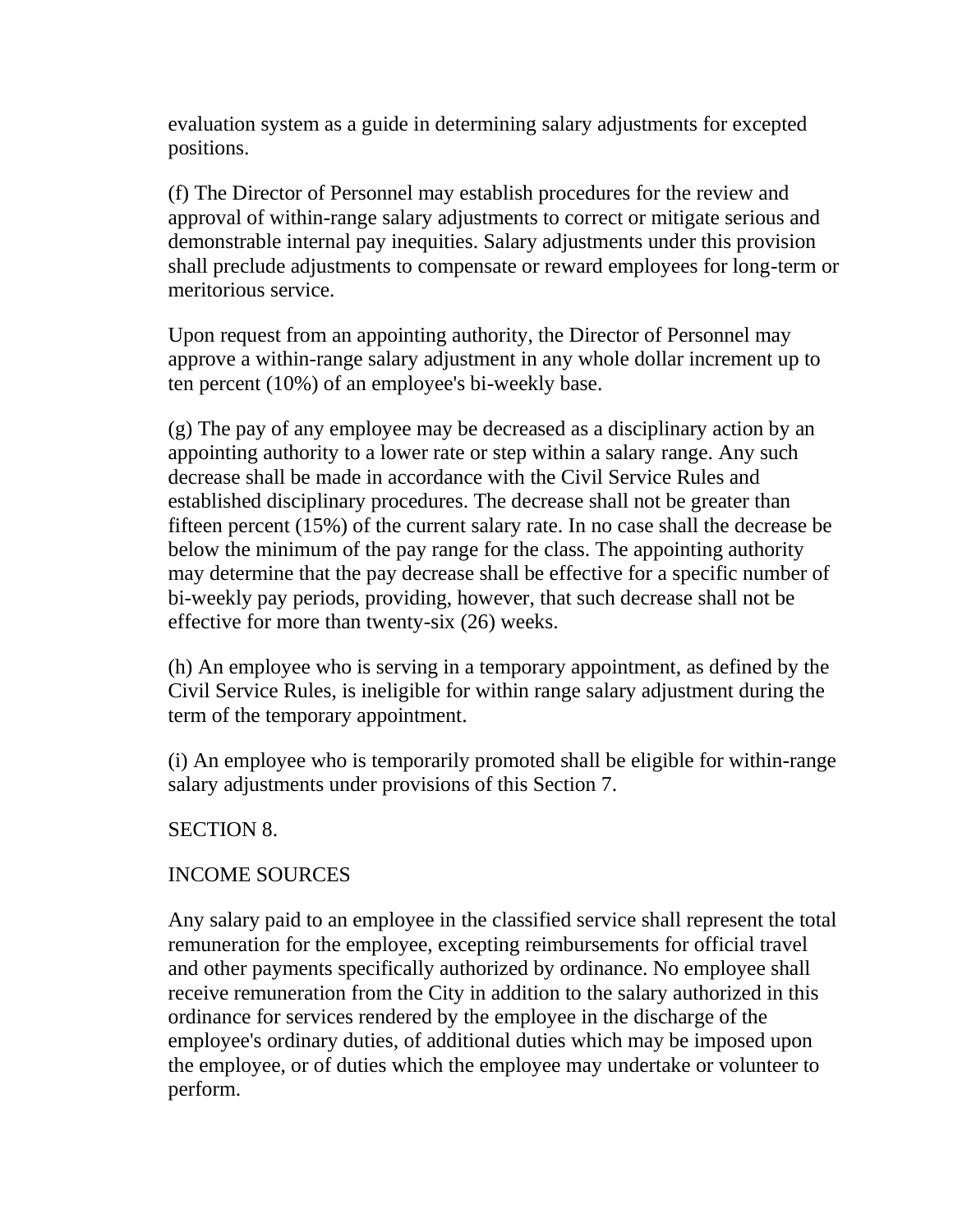Whenever an employee not on an approved, paid leave works for a period less than the regularly established number of hours a day, days a week or days bi weekly, the amount paid shall be proportionate to the hours in the employee's normal work week and the bi weekly rate for the employee's position. The payment of a separate salary for actual hours worked from two or more departments, divisions or other units of the City for duties performed for each of such agencies is permissible if the total salary received from these agencies is not in excess of the maximum rate of pay for the class.

#### SECTION 9.

## **CONVERSION**

(a) All pay schedules in Ordinance 62657 shall continue in effect until the beginning of the pay period starting June 12, 1994, at which time the rates to be paid to employees in positions of any class for which a rate is established or changed in Section 2(a)(1), 2(b)(1), 2(c)(1), or 2(d)(1) of this ordinance shall become effective and be adjusted as follows:

(1) The salary of each employee whose pay range is established in Section  $2(a)(1)$ ,  $2(b)(1)$ ,  $2(c)(1)$ , or  $2(d)(1)$  of this ordinance and whose class title remains unchanged or whose class title is changed to better describe his or her position and without a substantial revision in the class of position shall have their current salary (which retains a \$26 bi-weekly increase granted on November 28, 1993) increased by a factor of one and one-half percent (1.5%), rounded to the nearest whole dollar, as determined by the Director of Personnel. This provision shall not apply to employees whose rate is deemed to be above the new maximum of the range as a result of demotion or reallocation.

(2) The salary of each employee whose pay range is established in Section  $2(a)(1)$ ,  $2(b)(1)$ ,  $2(c)(1)$ , or  $2(d)(1)$  of this ordinance and whose class has been allocated to a higher pay grade in the appropriate pay schedule, as determined by the Director of Personnel, shall have their current salary (which retains a \$26 bi-weekly increase granted on November 28, 1993) increased to a rate, rounded to the nearest whole dollar, which provides a one and one-half percent (1.5%) increase in addition to an increase which equals the amount of the pay grade reallocation.

(3) The salaries of those employees in the Trades schedule who are at the maximum of the current salary range as a result of appointment at 75% of the range for completion of an apprenticeship program or an approved alternative program as determined by the Director of Personnel, and attainment of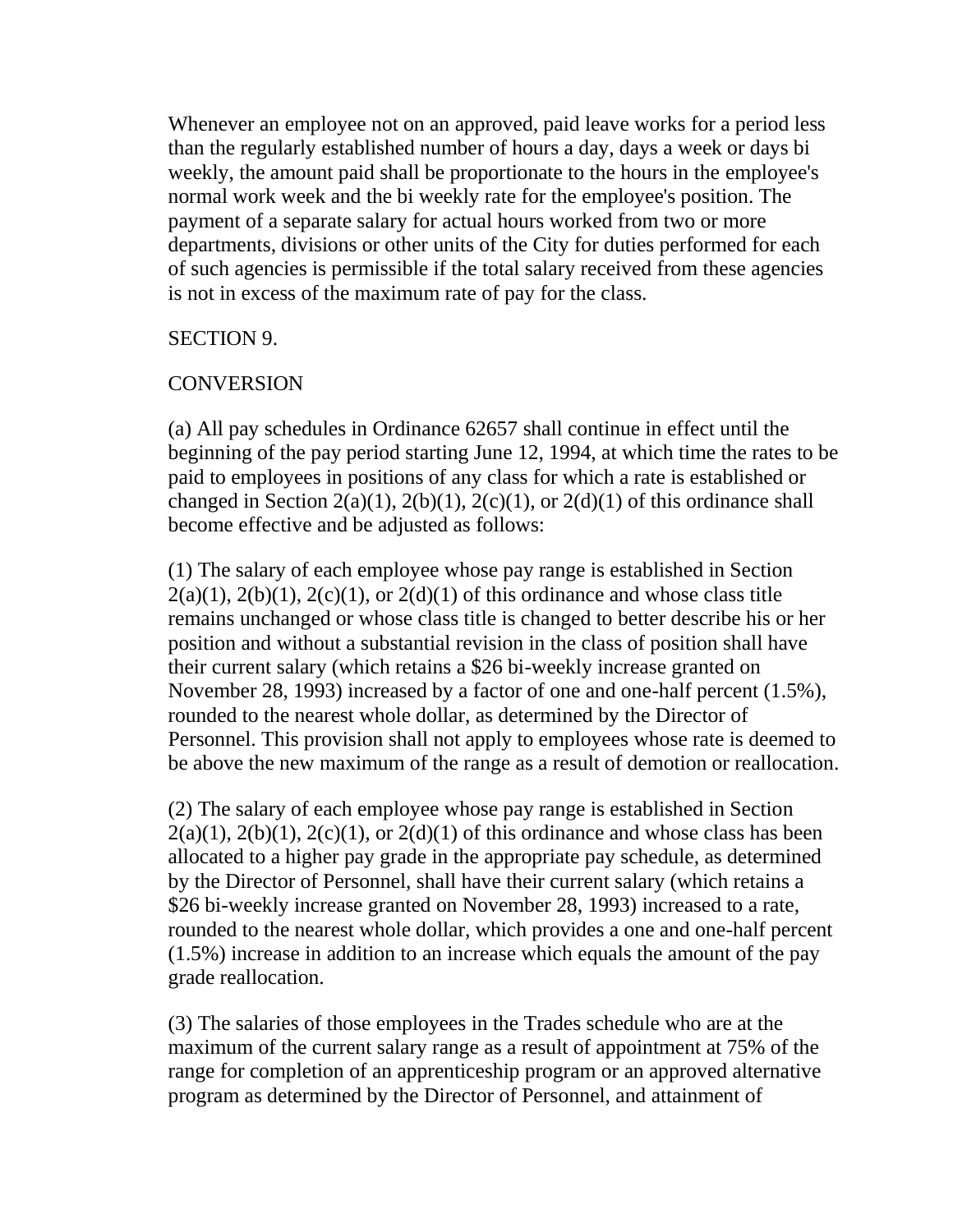journeyman status, shall be converted to the new maximum of the appropriate Trades schedule range. (b) The pay schedules in Section  $2(a)(1)$ ,  $2(b)(1)$ ,  $2(c)(1)$ , or  $2(d)(1)$  shall continue in effect until the bi-weekly pay period starting June 25, 1995, at which time the rates to be paid to employees in positions of any class for which a rate is established or changed in Section  $2(a)(2)$ ,  $2(b)(2)$ ,  $2(c)(2)$ , and  $2(d)(2)$  of this ordinance shall become effective and be adjusted as follows:

(1) The salary of each employee whose pay range is established in Section  $2(a)(2)$ ,  $2(b)(2)$ ,  $2(c)(2)$ , and  $2(d)(2)$  of this ordinance shall be increased by a factor of one and one-half percent (1.5%), rounded to the nearest whole dollar, as determined by the Director of Personnel. This provision shall not apply to employees whose rate is deemed to be above the maximum of the new range as a result of demotion or reallocation. No employee shall be compensated at a rate above the maximum of the new salary range except as provided in paragraph (c) below, or under provisions of an appropriate pay regulation as authorized by the Director of Personnel.

(2) The salaries of those employees in the Trades schedule who are at the maximum of the current salary range as a result of appointment at 75% of the range for completion of an apprenticeship program or an approved alternative program as determined by the Director of Personnel, and attainment of journeyman status, shall be converted to the new maximum of the appropriate Trades schedule range.

(c) The bi-weekly rate of any employee whose salary is established in Section 2(e) of this ordinance shall be adjusted under one of the provisions as follows:

If a pay bill is adopted as outlined under provisions of Section 31, Article XVIII of the City Charter regarding pay parity with the St. Louis Metropolitan Police Department, and if such pay bill grants a salary adjustment equal to or greater than the increases provided by the pay schedule established in Section 2(e) of this ordinance, then the rate of pay of any employee whose salary is established in Section 2(e) of this ordinance shall be adjusted as provided by that Section 31 City Charter provision;

## OR

If no pay bill is adopted as defined under provisions of Section 31, Article XVIII of the City Charter regarding pay parity with the St. Louis Metropolitan Police Department, or if such pay bill would provide a salary adjustment less than that provided by the pay schedule established under Section 2(e) of this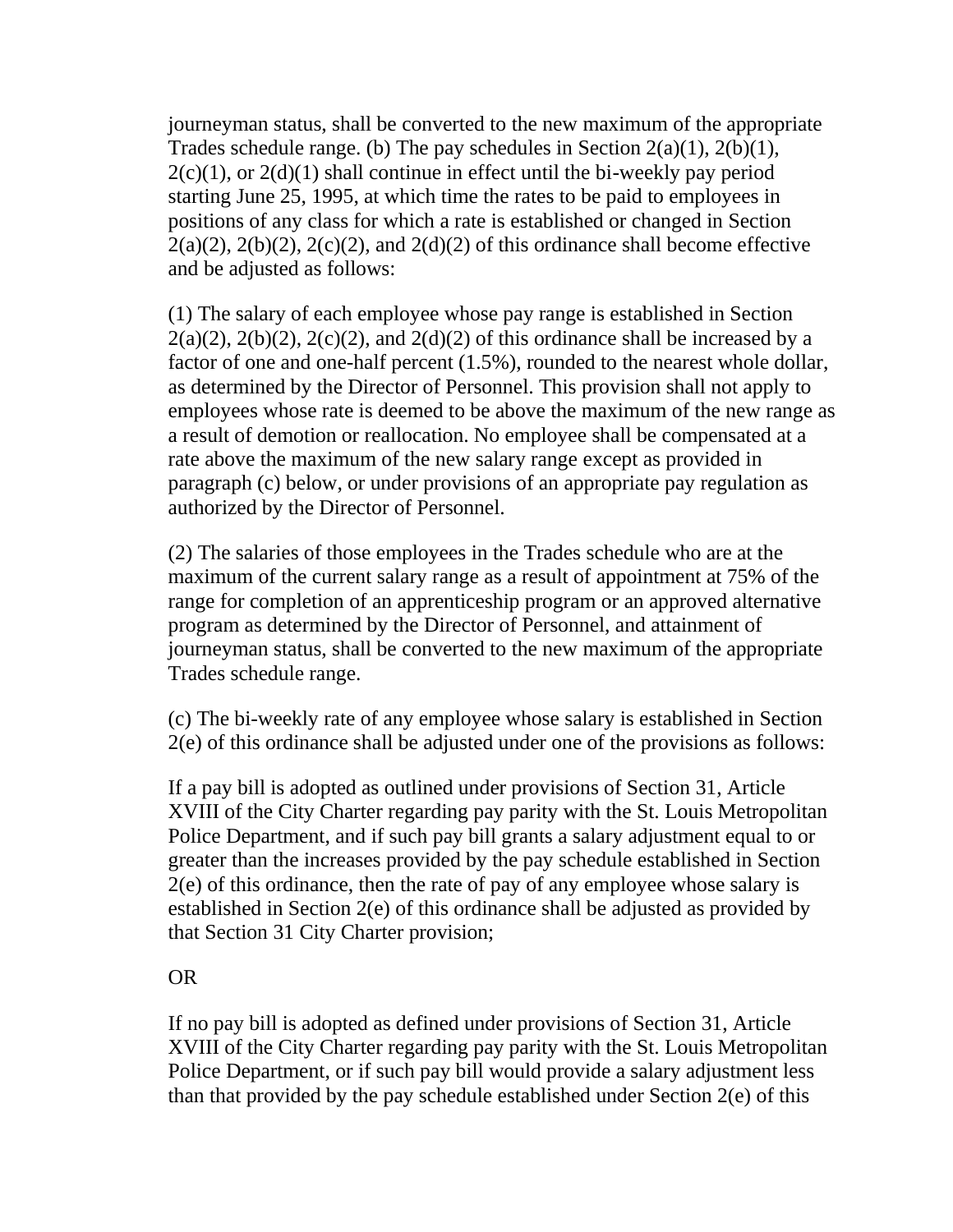ordinance, then the current salary (which retains a \$26.92 bi-weekly increase granted on October 17, 1993) of each employee whose pay range is established in Section 2(e) of this ordinance shall be increased by a factor of one-and onehalf percent (1.5%). Such increase shall be effective with the beginning of the pay period starting June 12, 1994.

(d) No employee shall be reduced in salary by reason of the adoption of the new pay schedules in this ordinance.

(e) The salary of any employee serving in a trainee position which remains above the new trainee rate for his or her position shall remain unchanged.

(f) The Civil Service Commission, on the recommendation of the Director of Personnel, may establish a special conversion procedure for a class or position in the event that the Commission determines that a serious inequity would be created by the application of the conversion procedures established in this Section 9.

(g) The Director of Personnel shall establish such procedures as are needed to place this ordinance into effect and interpret its provisions.

SECTION 10.

## PAYMENT OF SALARIES

All compensation for positions in the classified service shall be paid bi weekly. The Director of Personnel and Comptroller shall establish the procedure for listing employees on the various payrolls. The payment due each employee for service, except as otherwise provided, shall be made not later than sixteen (16) days after the end of the bi weekly pay period. In the event that an employee is dismissed or has been employed for occasional or emergency work, the Comptroller may immediately pay the employee upon termination of service without waiting for the regular bi weekly pay date of the Department, Division, Section, Office, Agency, Board or Commission where the employee worked.

SECTION 11.

## CHANGES TO CLASSIFICATION PLAN

Whenever the Department of Personnel finds it necessary to add a new class to the classification plan, the Director of Personnel shall allocate the class to an appropriate grade and schedule in this ordinance, recommend such change to the Civil Service Commission, and notify the Board of Aldermen of this action.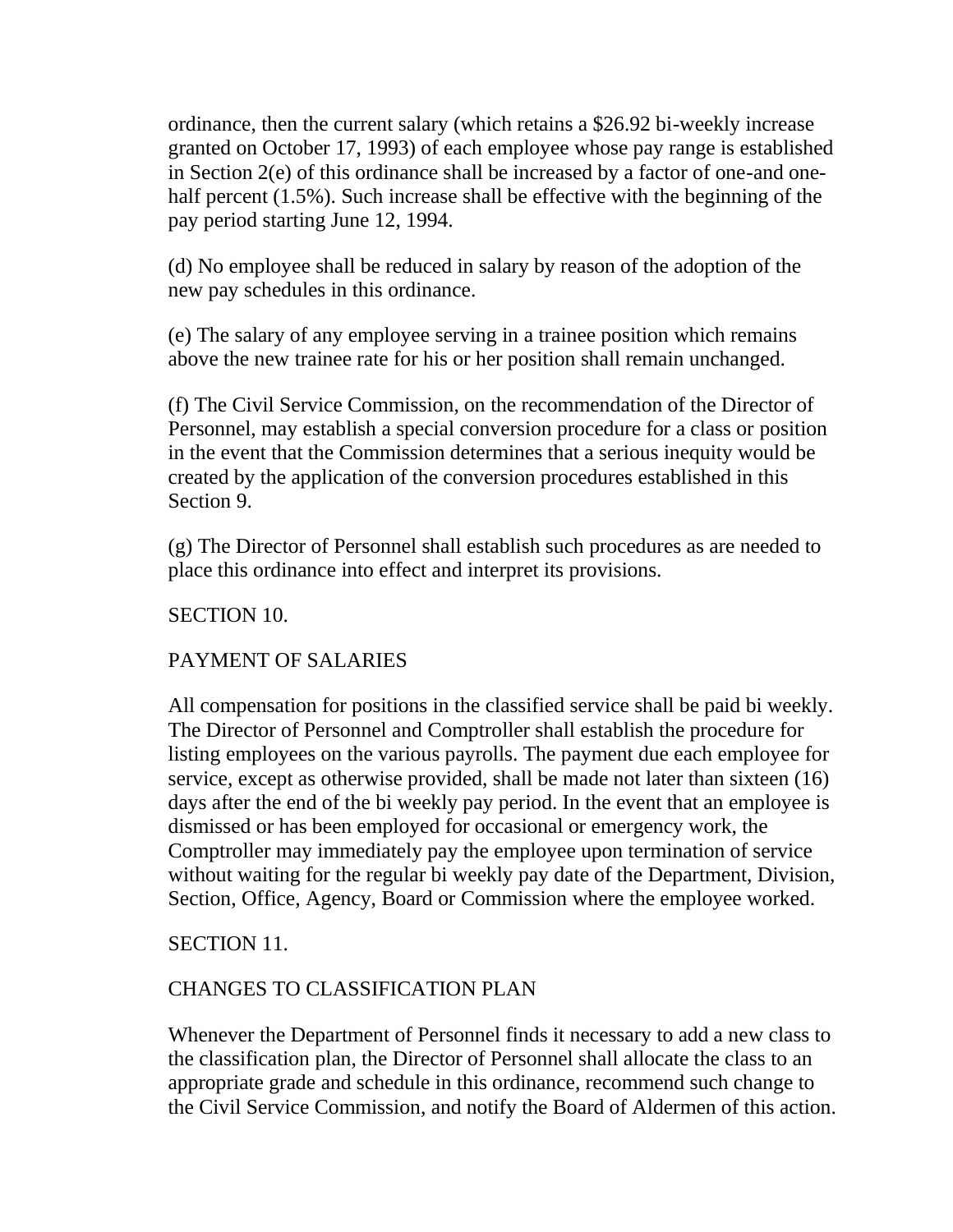Whenever the Department of Personnel finds it necessary to change the pay schedule of an existing class within the classification plan, the Director of Personnel shall allocate the class to the appropriate schedule in this ordinance, recommend such change to the Civil Service Commission, and notify the Board of Aldermen of this action.

The pay grade allocated to a class of position within the classification plan shall remain unchanged for the duration of the existing compensation ordinance. Whenever the Department of Personnel considers it necessary to change the pay grade of an established class of position, such adjustment can only be made concurrent with the adoption of a new compensation ordinance. Recommendation for the allocation of a new pay grade shall be made by the Director of Personnel to the Civil Service Commission for final approval by the Board of Aldermen, and shall become effective upon approval of the compensation ordinance by the Mayor.

## SECTION 12.

## PAYROLL FORMS

The Director of Personnel shall prescribe forms on which appointing authorities shall certify to the fact that a vacancy exists in a lawfully created position and to the lawful appointment of a person to fill the position. The Director of Personnel shall indicate on these forms the proper allocation of the position and the rate at which payment is to be made. When approved by the Director of Personnel and submitted to the Comptroller, these forms shall constitute authorization for the initial placing of a person's name on the payroll. The Comptroller shall not authorize any change in the rate of pay of an individual on the payroll unless approved by the Department of Personnel. The Comptroller shall provide the Department of Personnel with a copy of each payroll audited and found correct within twenty one (21) days after audit and approval of the payroll by the Comptroller's Office.

## SECTION 13.

## CERTIFICATION OF PAYROLL

The appointing authority shall certify on each payroll or a subsidiary document that each person whose name appears on the payroll has been lawfully appointed at a salary provided by this ordinance and that the employee has actually worked the time for which he or she will be paid, subject to the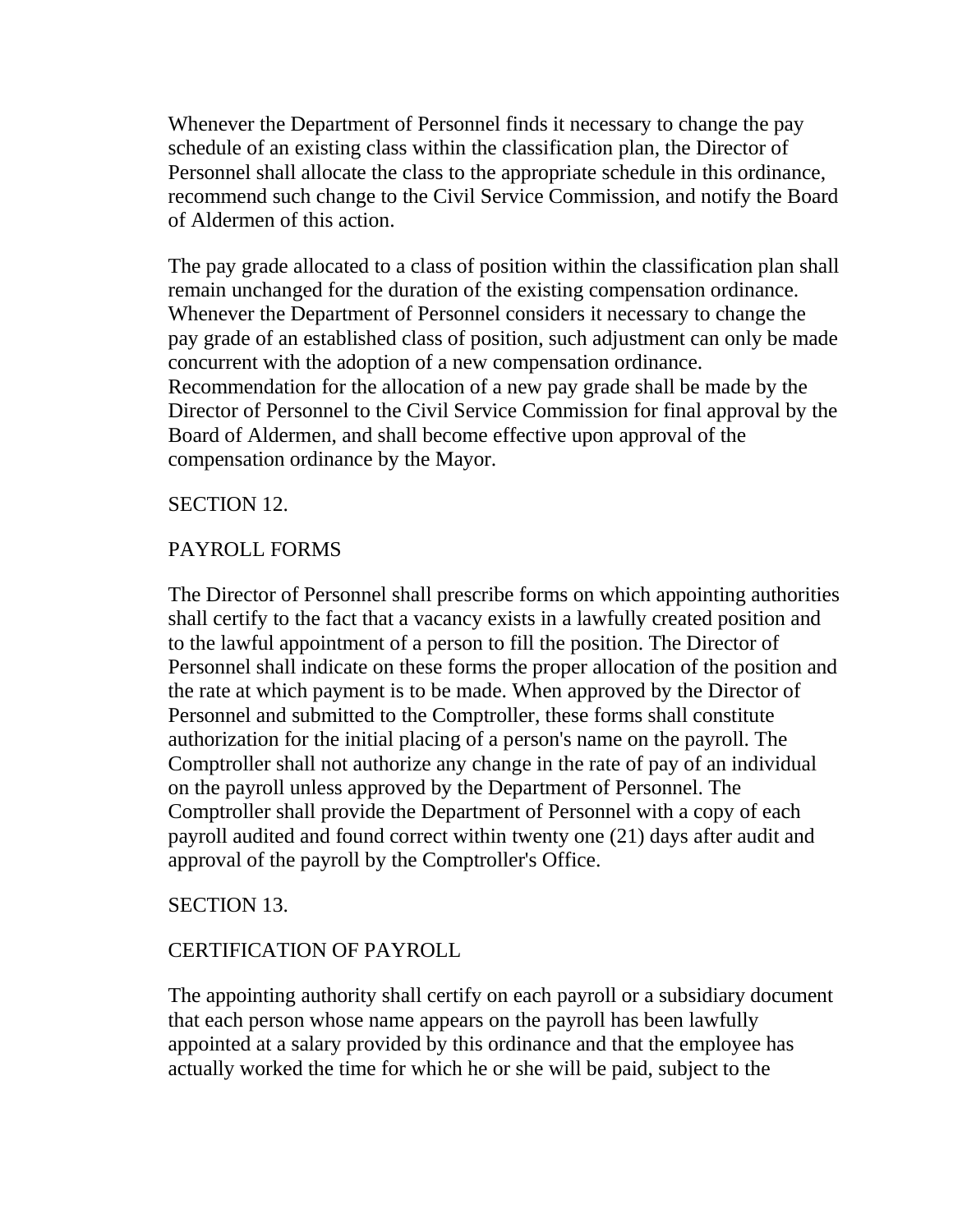provisions of this ordinance governing hours of work and leaves of absence in the classified service.

## SECTION 14.

## MINIMUM WORK HOURS

Each appointing authority shall establish procedures to assure that the employees under his or her supervision are actively engaged in the performance of the duties of their positions in accordance with the provisions of this section.

(a) Employees whose salaries are established in Section 2(a) or 2(b): Forty (40) hours shall constitute the average minimum required weekly hours of service in an employment cycle under regular full time employment for all City employees paid on a bi weekly basis occupying competitive positions in the classified service. The minimum daily and annual service required of such employees shall be in proportion to the average minimum weekly hours established. Appointing authorities shall so arrange the time for reporting for work, for luncheon intermission, and for quitting work of the various employees under their jurisdiction so that the employees will actually be engaged in active performance of their duties for not less than the average minimum number of hours required.

(b) Management and Professional Employees: Appointing authorities for employees occupying full time positions whose salaries are established in Section 2(c) or 2(d) of this ordinance shall initiate procedures to see that such employees are engaged in the performance of their duties on a full time basis. Full time employment for any employee whose salary is established in the Management Pay Schedule or Professional Pay Schedule contained in this ordinance shall be defined as an average of forty (40) hours per week of time devoted to the duties of the position on an annual basis.

(c) Uniformed Fire Personnel: Fifty two (52) hours shall constitute the average required weekly hours of service in an employment cycle under regular full time employment for all employees in the Division of Fire and Fire Prevention whose salaries are established in accordance with the provisions of Section 31 of Article XVIII of the City Charter, except that the appointing authority, with the approval of the Director of Personnel, may determine that the minimum work hours provision of Section 14(a) shall apply to employees in certain positions due to the nature of the assignment and/or scheduling requirements. The appointing authority shall so arrange the time for reporting for work and for quitting work of the various employees under the appointing authority's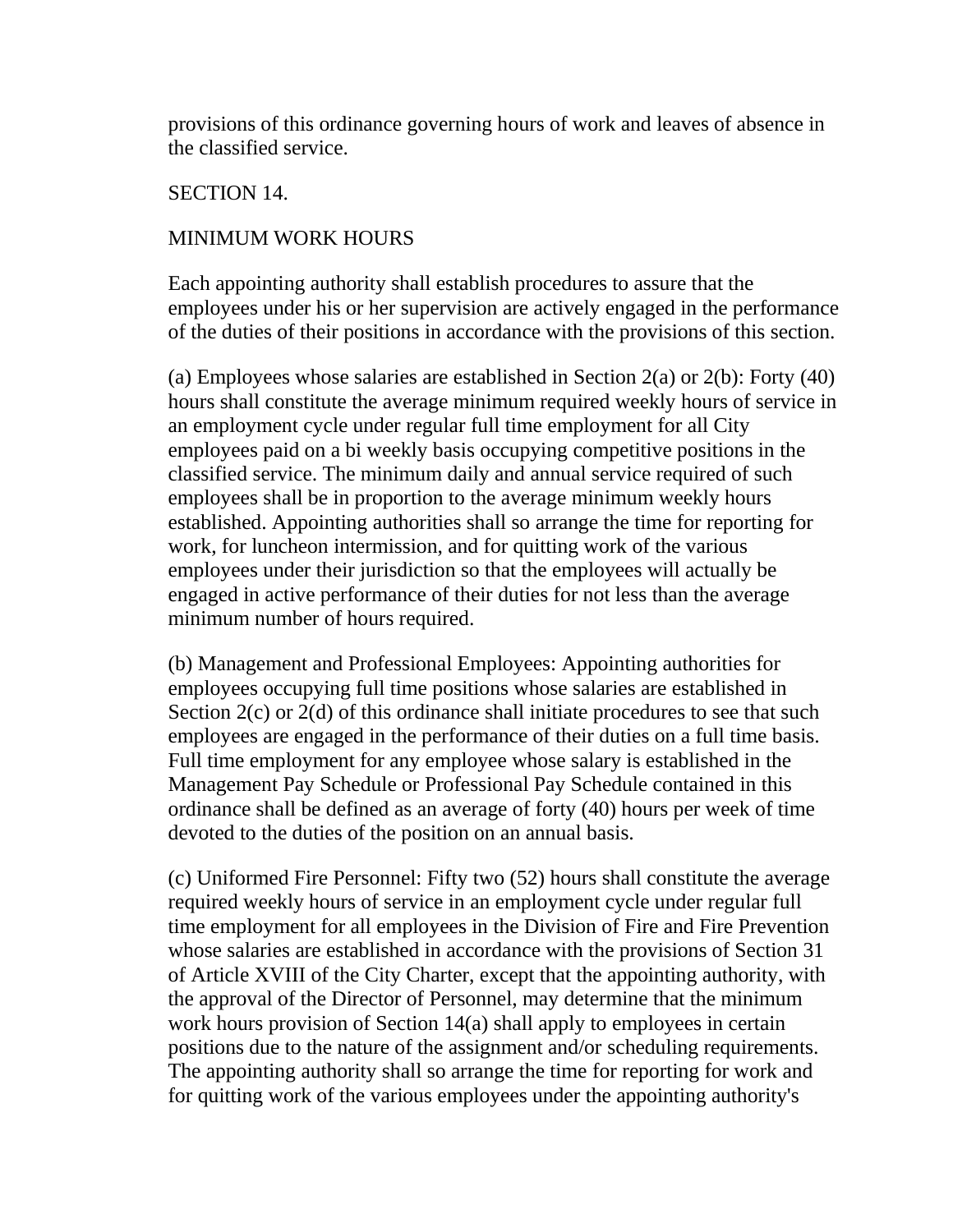jurisdiction so that the employees will actually be engaged in the active performance of their duties for not less than the average number of hours required.

Each appointing authority shall submit to the Department of Personnel the work schedule established for each position in the work unit. Work schedule reports shall be submitted upon request of the Director of Personnel or whenever the appointing authority proposes to change the work schedule of a position. The work schedule submitted by the appointing authority shall constitute the normal work schedule for the position when approved by the Director of Personnel.

All employees in the classified service shall be in attendance at their work in accordance with schedules established under the provisions of this Section 14, subject to other provisions of this ordinance with respect to hours, holidays, vacation and sick leave, military, and special leaves of absence with or without pay herein stated.

## SECTION 15.

## **OVERTIME**

(a) The Department of Personnel shall determine in accordance with the standards established by the Department of Labor pursuant to the Fair Labor Standards Act (FLSA) of 1938, as amended, those positions in the classified service of the City of St. Louis which are exempt under the FLSA exemption criteria for Executive, Administrative and Professional and those positions which are non exempt from the overtime provisions of the FLSA. The overtime codes established for each class in Section 1(a) of this Ordinance shall be interpreted as follows:

## CODE

1 These classes are primarily managerial in nature, but may also include some professional or administrative classes, exempt from the provisions of the FLSA, and ineligible for overtime pay under all but emergency conditions as described in Section 15(f) of this ordinance.

2 These are supervisory, professional, and administrative classes which are exempt from the provisions of the FLSA but which are compensated for overtime at the straight (1.0x) time rate.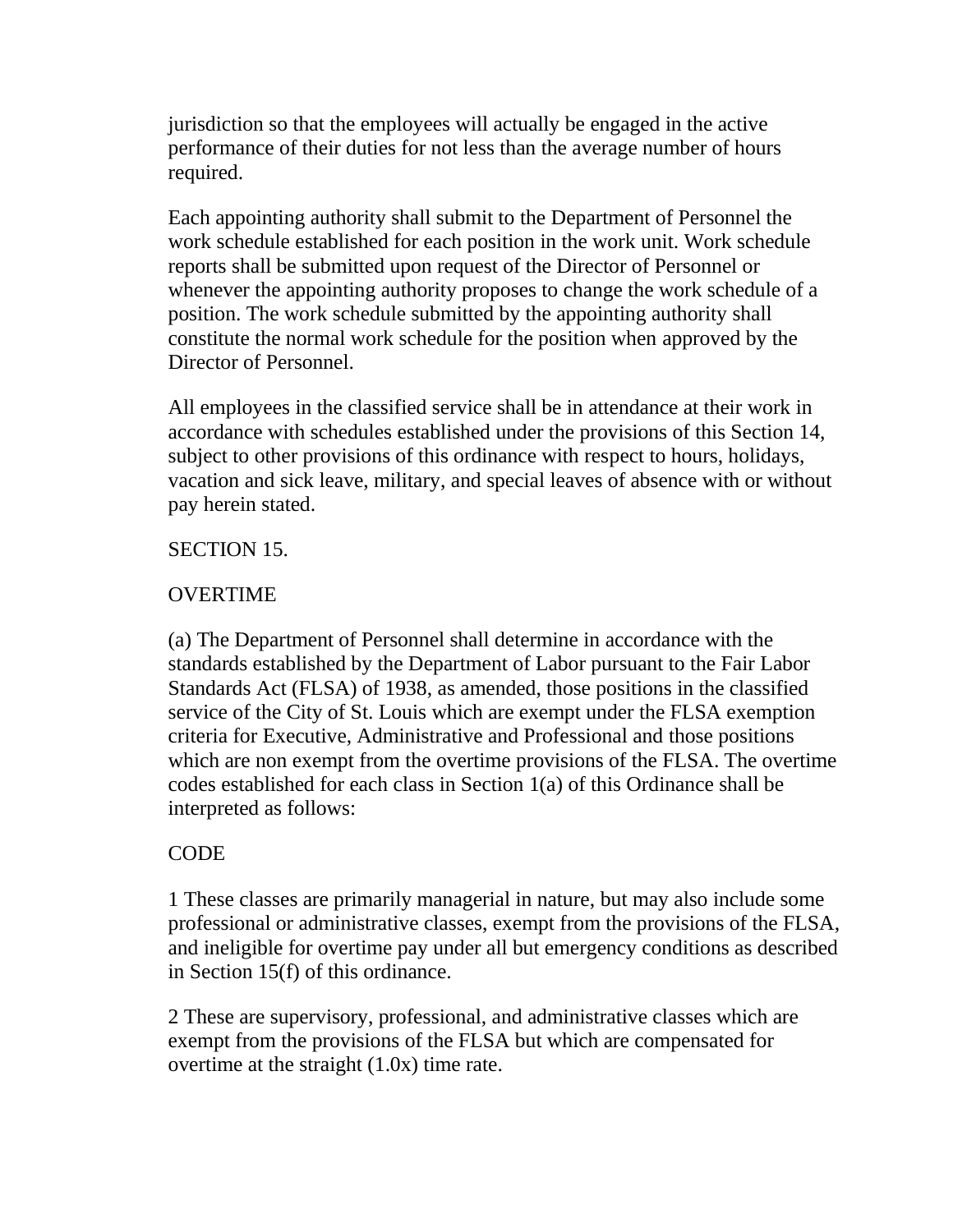3 These classes are covered by the provisions of the FLSA (i.e., non exempt) and, therefore, receive overtime compensation at the one and one half (1.5x) time rate.

Any employee in a class which has been allocated to Overtime Code 3 (non exempt) in the General and Trades Salary Schedules of this ordinance shall be compensated for overtime work in accordance with the provisions of this paragraph. Each appointing authority shall designate and submit to the Director of Personnel the official work week or work cycle for all non exempt positions in the work unit. Any changes to the official work week must be made, and affected employees notified, at least two (2) weeks in advance of subject changes to avoid the payment of overtime pay. The following emergency exceptions to the two (2) week notification requirement to avoid the payment of overtime are noted:

(1) when the Mayor has declared an emergency situation,

(2) when appointing authorities identify emergency situations involving public health or safety which demand immediate schedule changes, and the Director of Personnel approves such changes,

(3) when appointing authorities involved in regular emergency operations, such as snow call, prepare in advance written schedule changes, get such changes approved by the Director of Personnel, and circulate such changes to affected employees.

Under such emergency schedule changes, those hours worked which are within an employee's regular length of work shift shall be paid at the regular rate. Those hours worked which are in addition to an employee's regular shift length shall be paid at the premium rate.

Whenever a full time employee occupying a non exempt position is directed to work hours in excess of the established daily, weekly, or other FLSA authorized work schedule (except as noted above), such time shall be considered overtime. In addition to requiring overtime pay for each hour actually worked in a work week in excess of the maximum applicable hours (normally 40 hours) as is required by FLSA, the City shall pay overtime for hours worked which are a) not regularly scheduled hours (except as noted above) -this could be emergency work at the end of a shift or emergency work on a separate non scheduled day even if the total number of hours worked in the work cycle is not in excess of the maximum applicable hours, and b) for regularly scheduled hours in excess of the maximum applicable hours in the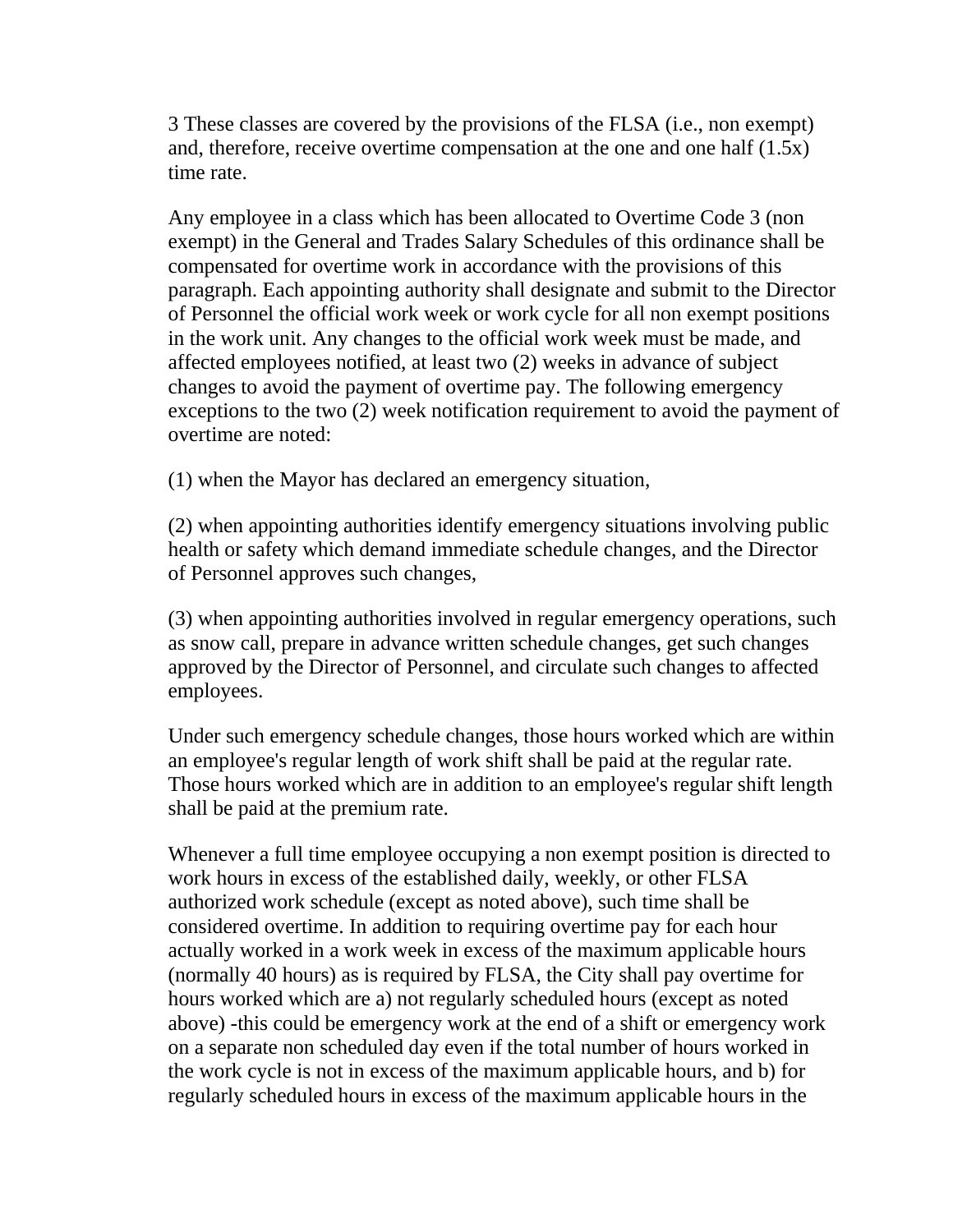work cycle even if the actual hours worked do not exceed that maximum because of paid leave such as vacation, holiday, compensatory leave, or paid jury leave. However, it must be noted, only in rare instances should regularly scheduled overtime occur in the City Service. Assigned and recorded overtime hours of work shall be compensated by paying the eligible employee at the premium rate of one and one half (1.5x) times the regular hourly rate for each overtime hour worked or by granting the eligible employee compensatory time off at the premium rate of one and one half (1.5x) times the number of hours of overtime worked. An employee who is called back to work overtime shall receive a guaranteed minimum of one (1) hour of pay at the appropriate rate. Earned compensatory time shall be recorded by the appointing authority at the rate earned; compensatory time off earned in accordance with the provisions of this subsection (a) shall be recorded as one and one half hours for each hour of overtime actually worked. The average number of scheduled hours in a bi weekly pay period shall not be less than eighty (80) for full time employment.

For purposes of determining overtime pay rates for non exempt employees, the regular hourly rate of pay shall be calculated in accordance with the provisions of the FLSA.

Overtime Code 3 employees under Section 2(e) of this ordinance who are working a 19 day work cycle are required under the FLSA to receive overtime after 144 hours are worked in a work cycle. The Fire Department shall go beyond the FLSA requirement and pay overtime for emergency work at the end of a shift or emergency work required on a separate, non scheduled day, even if the total number of hours worked in the work cycle is not in excess of 144 hours. However, they shall not receive additional compensation for regularly scheduled hours in excess of 144 hours if they do not actually work more than 144 hours in the work cycle because of paid leave. Days scheduled off to reduce average work week to 52 hours, compensatory time, vacation, and holiday time shall be scheduled consistent with a reasonable vacation and holiday leave policy to avoid the necessity of actually working more than 144 hours during any work cycle.

(b) Any employee in a class which has been allocated to Overtime Code 2 in Section 1(a) of this ordinance shall be compensated for overtime by granting the employee pay or compensatory time off at the straight (1.0x) time rate. Each appointing authority shall designate and submit to the Director of Personnel the official work week or work cycle for all exempt (Code 2) positions in the work unit. Whenever a full time employee in an exempt (Code 2) position is directed by management, with the approval of the appointing authority, to work hours in excess of the established daily or weekly work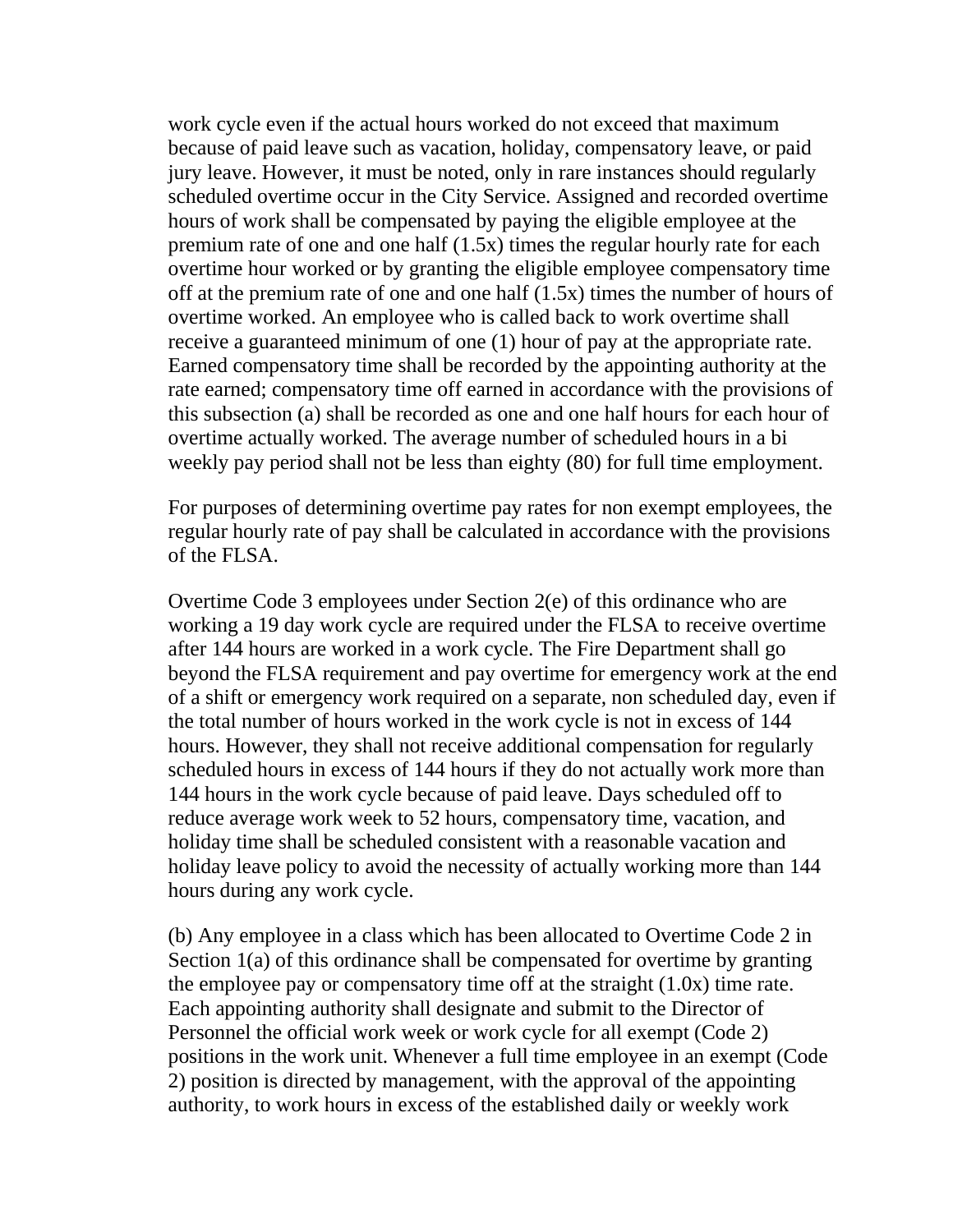schedule, such time shall be considered overtime. Straight time (1.0x) overtime shall be compensated at the employee's regular hourly rate of pay, or by granting the eligible employee compensatory time off at the rate of one hour for each hour of overtime worked. An employee who is called back to work overtime shall receive a guaranteed minimum of one (1) hour of pay at the appropriate rate.

(c) The regular hourly rate of pay for an exempt (Code 2) bi weekly paid employee shall be determined by dividing the employee's regular bi weekly rate of pay by the average number of regularly scheduled hours of work in a bi weekly pay period. The average number of scheduled hours in a bi weekly pay period shall not be less than eighty (80) for full time employment.

(d) Part time bi weekly paid employees and employees paid on an hourly or per performance basis shall be compensated for overtime work in accordance with the overtime provisions of this section and with consideration for community practices in compensating similar employment.

(e) Employees who are regularly scheduled to work on a holiday will be compensated in accordance with the holiday provisions (Section 16) of this ordinance. Unscheduled or emergency work on a holiday is deemed to be assigned overtime and will be compensated in accordance with the provisions of this section.

(f) An appointing authority may compensate Overtime Code 1 employees at the straight time (1.0x) rate, when both the following conditions exist: 1) the Mayor of the City of St. Louis declares an emergency due to serious and protracted conditions which threaten continuous City service, preservation of public peace, health, or safety, and 2) the appointing authority directs an employee or group of employees to work in excess of forty (40) hours per week. The appointing authority shall maintain attendance records of the assignment(s) and submit such records at the request of the Director of Personnel.

(g) Pay shall be the regular method of compensation for recorded overtime hours of work for employees in classes with Overtime Code 2 or 3. An appointing authority may compensate a bi weekly paid employee for overtime work by granting the employee compensatory time off in lieu of pay only if the employee requests compensatory time.

Employees engaged in public safety, emergency response or seasonal activity may have a maximum balance of 240 hours of compensatory time; all other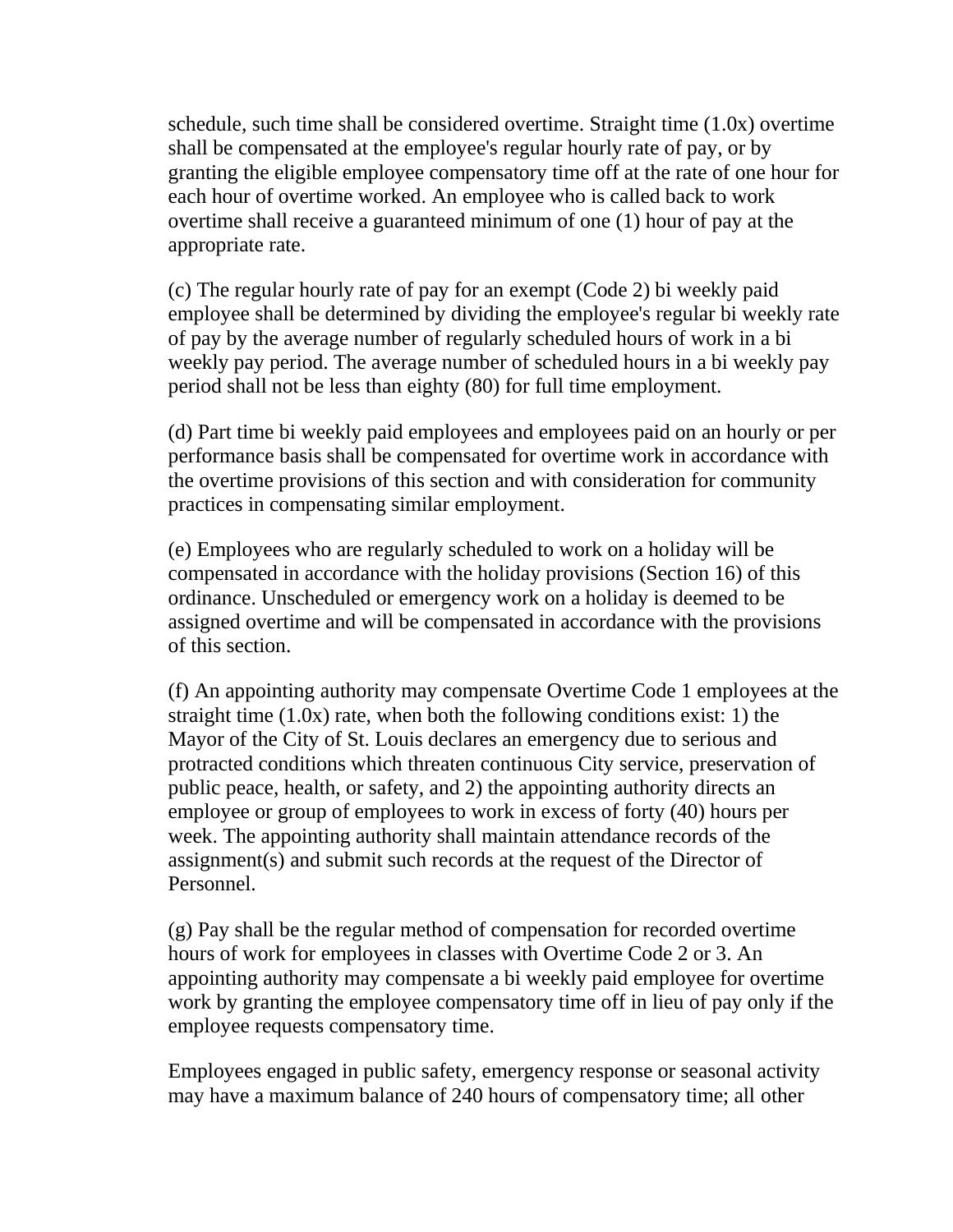employees are allowed a maximum balance of 120 hours of compensatory time. These maximum balances of compensatory time shall apply to employees working an average work week of forty (40) hours; the maximum balance of compensatory time for employees whose average work week is more or less than forty (40) hours shall be proportionate. Recorded compensatory time earned by any employee prior to the effective date of this ordinance shall remain to the employee's credit regardless of the employee's current eligibility to receive overtime compensation and shall be granted or paid in accordance with this ordinance. Each appointing authority shall establish procedures to assure that employees are promptly granted earned compensatory time off.

All compensatory time in excess of the maximum balance established in this section shall be paid; providing, however, that this requirement shall not apply to any employees who are granted compensatory time in lieu of all holidays occurring in a calendar year by this ordinance. No provision of this section establishing a maximum balance of compensatory time shall serve to cancel any compensatory time due to an employee or to deny an employee payment for recorded compensatory time earned in accordance with the provisions of the compensation ordinance in effect at the time the compensatory time was earned.

Compensatory time off shall be granted to an employee at the discretion of the appointing authority in one of the following ways: 1) on request of the employee; 2) by direction of the appointing authority; 3) on termination of services with the City. When an appointing authority determines that the work schedule of the organization will not permit the granting of compensatory time off, the appointing authority may pay the employee for all or a portion of the employee's accrued compensatory time. Before an employee is transferred, promoted or demoted from a position under one appointing authority to a position under another appointing authority or to another unit with a different appropriation, all compensatory time shall be granted or paid.

Upon the death of an employee, the person or persons entitled by law to receive any compensation due the employee shall be paid any amount due to the employee on the date of death.

(h) All departments shall keep daily attendance records of classified employees and shall submit periodic reports of: 1) unexcused absences and leaves; 2) reports of overtime earned, granted, and paid; or 3) the nonoccurrence of same to the Director of Personnel in the form and on the dates specified.

SECTION 16.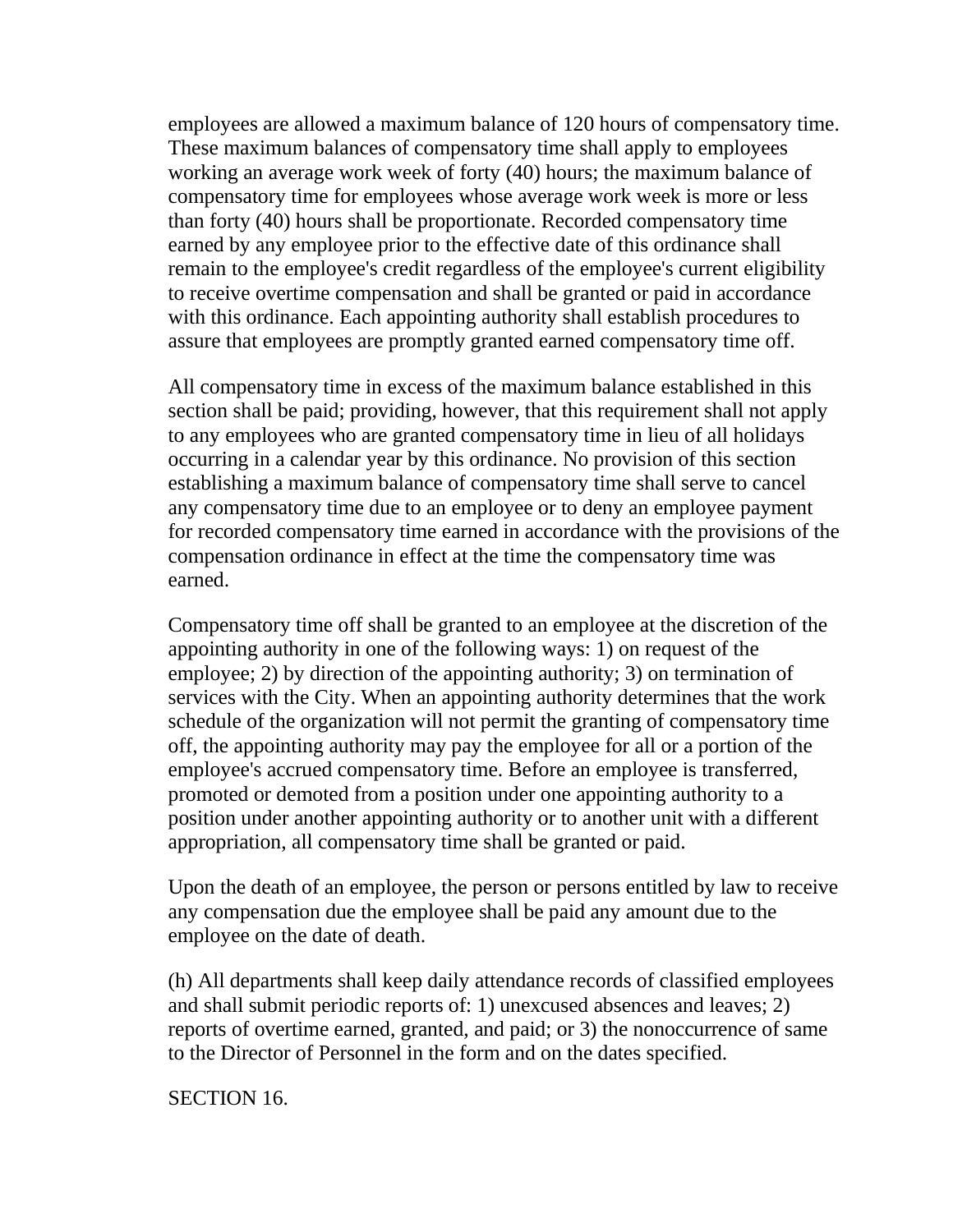## HOLIDAYS

(a) Classified employees working full time who are paid on a bi weekly basis shall be entitled to leave with pay, pay, or compensatory time off in lieu of pay or paid leave for regularly scheduled work on the following days:

| DATE                        | HOLIDAY                         |
|-----------------------------|---------------------------------|
| January 1                   | New Years Day                   |
| Third Monday in January     | Rev. Martin Luther King Jr. Day |
| Third Monday in February    | Presidents' Day                 |
| Last Monday in May          | Memorial Day                    |
| July 4                      | Independence Day                |
| First Monday in September   | Labor Day                       |
| November 11                 | Veterans' Day                   |
| Fourth Thursday in November | Thanksgiving Day                |
| Fourth Friday in November   | Day After Thanksgiving          |
| December 25                 | Christmas Day                   |

In addition to the above enumerated holidays, full time classified employees shall be entitled to leave with pay, pay, or compensatory time off in lieu of pay or paid leave as established by this Section 16 on any day declared to be a holiday by proclamation of the Mayor after such day has been declared to be a holiday by the Governor of the State of Missouri or the President of the United States.

Employees working full-time and paid a bi-weekly rate whose pay is established in Sections  $2(a)$ , (b), (c) and (d) of this compensation ordinance shall receive leave with pay, pay or compensatory time off in lieu of pay as holiday compensation in an amount that is proportionate to the number of hours the employee is regularly scheduled to work in a day or shift. For example: Employees working an average of forty (40) hours a week, five (5) days a week, eight (8) hours a day shall receive eight (8) hours of compensation for the holiday; employees working an average of forty (40) hours a week, four (4) days a week, ten (10) hours a day shall receive ten (10) hours of compensation for the holiday.

When the day of observance of a holiday is changed by State or Federal law, it will be so observed by the City of St. Louis. When the day of observance of a holiday is changed by State or Federal executive action, the Mayor shall determine the day of observance by the City of St. Louis. When one of the above enumerated holidays occurs on Sunday, the following Monday shall be observed as the holiday. When one of the above holidays occurs on Saturday, the preceding Friday shall be observed as the holiday.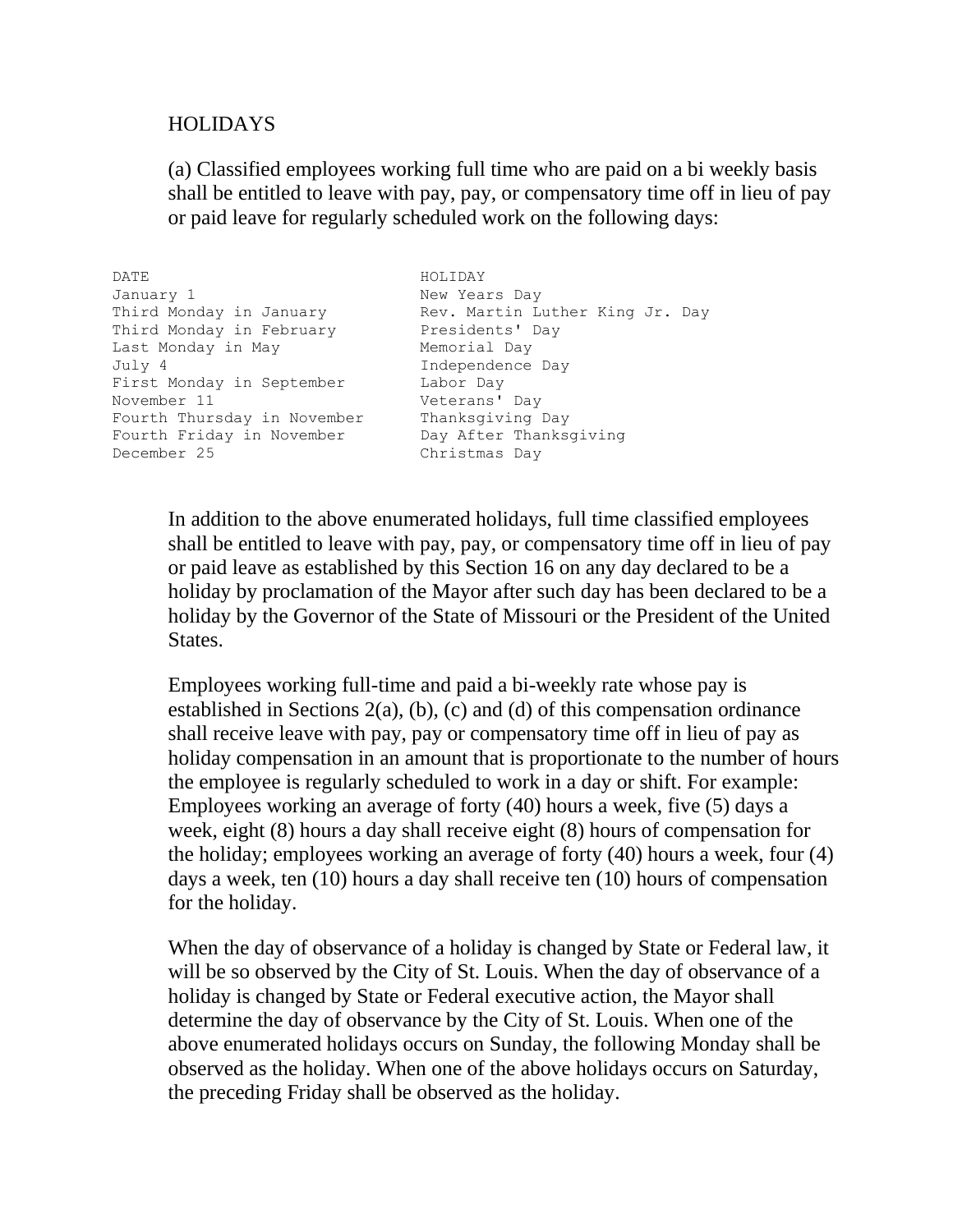(b) Each appointing authority shall determine the manner of granting holidays and shall report his or her determination to the Department of Personnel, if required by the Director of Personnel. When work schedules of full-time classified employees paid on a bi-weekly basis require the employees to regularly work on a holiday, employees shall be entitled to compensation for the holiday and for the regularly scheduled hours of work. Compensation for the holiday shall be in an amount proportionate to the number of hours an employee is regularly scheduled to work in a day or shift. Pay for the regularly scheduled hours of work shall be at the straight time (1.0x) rate.

Unscheduled or emergency work on a holiday is deemed to be assigned overtime and shall be compensated in accordance with the provisions of Section 15 of this ordinance. In addition, employees assigned to such unscheduled or emergency work on a holiday shall receive an additional compensation for the holiday in an amount proportionate to hours regularly scheduled in a day or shift.

An appointing authority may grant the employee compensatory time off in lieu of pay for regularly scheduled work on a holiday only if: 1) the employee requests compensatory time off in lieu of pay, or 2) the appointing authority determines that there are insufficient funds available to pay for the holiday time worked. If the appointing authority determines that the employee shall be granted compensatory time off in lieu of pay due to insufficient available funds, the compensatory time off shall be scheduled and granted to the employee within ninety (90) days of the holiday for which it was earned.

Except as otherwise provided in this section, when a City holiday falls on an employee's regularly scheduled day off, the employee shall be entitled to have compensatory time added to his or her balance in an amount proportionate to the number of hours regularly scheduled in a day or shift.

If an employee is docked from the payroll for one hour or less on the full scheduled work day preceding a holiday, the full scheduled work day following a holiday or on a scheduled holiday, the employee shall be compensated for the holiday. If an employee is docked from the payroll for more than one hour on the full scheduled work day preceding a holiday, the full scheduled work day following a holiday or on a scheduled holiday, the employee shall not be compensated for the holiday.

The holiday compensation procedures established by this Section 16 shall apply to full-time classified employees paid a bi weekly rate. Part-time bi-weekly paid employees shall be compensated for holidays in proportion to the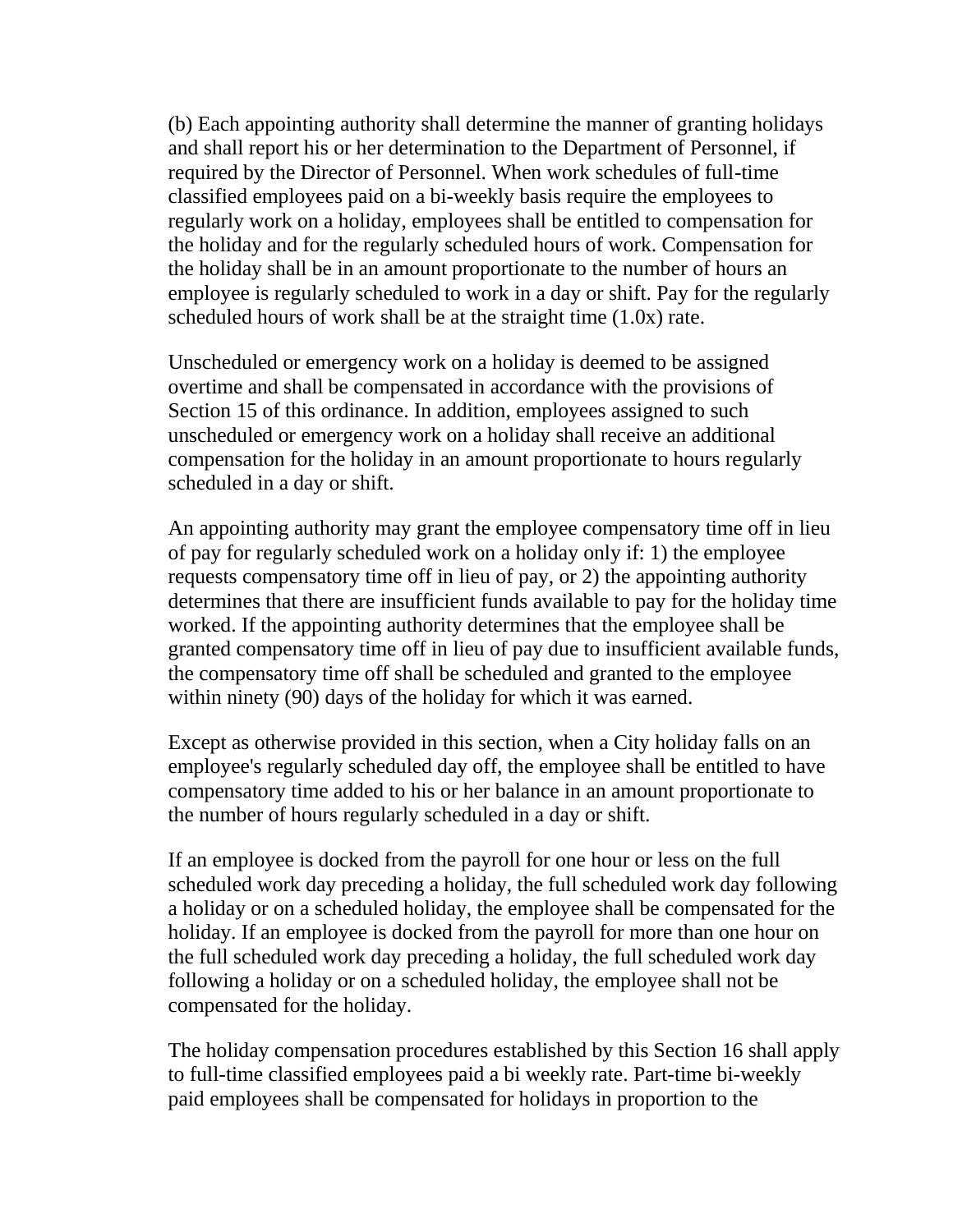percentage of time they are regularly scheduled to work. Employees paid on an hourly or per performance basis shall not entitled to holiday compensation.

In the event that the holiday schedule established in this Section 16 is revised by competent authority, employees who are granted compensatory time in lieu of all holidays shall have their leave benefits adjusted accordingly. The Director of Personnel may establish additional or alternate holiday leave policies for employees occupying public safety positions which qualify for the special overtime pay provisions under Section 207(k) of the FLSA or for employees with official work schedules authorized by the Director of Personnel which exceed the normal forty (40) hour weekly work schedule. Procedures developed in compliance with this Section 16 shall be designed to treat employees in the same manner who work substantially equivalent work schedules.

SECTION 17.

## VACATION

Vacation leave with pay shall be granted to bi weekly paid employees in permanent competitive positions working one-half (50%) time or more. The Director of Personnel may establish additional guidelines and policies to govern the administration of vacation leave benefits in the classified service.

(a) Vacation shall be granted to employees with appointment date before April 23, 1989, as follows:

| SECTIONS<br>ΙN            | IN SECTION | PAY ESTABLISHED         | PAY ESTABLISHED |            |
|---------------------------|------------|-------------------------|-----------------|------------|
|                           |            | $2(a)$ (b) (c) $\&$ (d) | 2(e)            |            |
|                           |            |                         | DDDD            |            |
| 666666666666666           |            |                         |                 | Bi-Weekly  |
| Bi-Weekly                 |            |                         |                 |            |
| Length of                 | Accrual    | Annual                  | Accrual         | Annual     |
| Cumulative Service        | Rates      | Equivalent              | Rates           | Equivalent |
| 1 but less than 5 years   | .5         | 130                     | 3               | 78         |
| 5 but less than 10 years  | 6          | 156                     | 5               | 130        |
| 10 but less than 15 years | 7          | 182                     | 6               | 156        |
| 15 but less than 20 years | 8          | 208                     |                 | 182        |
| 20<br>or more years       |            | 234                     |                 | 208        |

Employees whose pay is established in Sections  $2(a)$ , (b), (c), (d), and (e) of this ordinance completing five (5) years of cumulative service, ten (10) years of cumulative service, fifteen (15) years of cumulative service, or twenty (20) years of cumulative service shall have forty (40) hours of vacation added to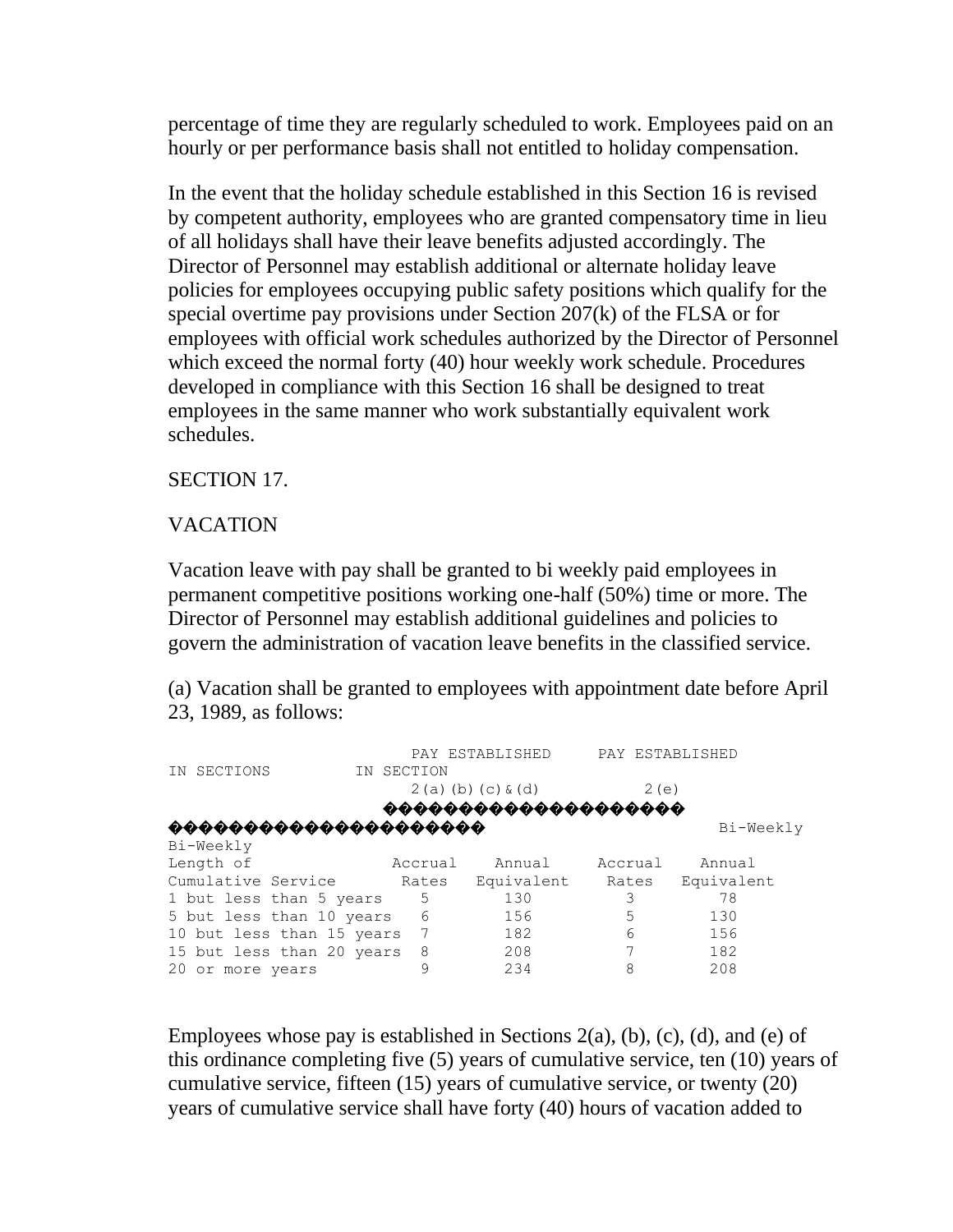their accrual. Thereafter, while employed those employees whose pay is established in Section 2(a), (b), (c), (d) or (e) shall accrue vacation at the rates established by Section 17(a).

(b) Vacation shall be granted to employees with appointment date on or after April 23, 1989, as follows:

| PAY ESTABLISHED<br>IN SECTIONS<br>$2(a)(b)(c)(d)$ $(c)(e)$ |           |            |    |
|------------------------------------------------------------|-----------|------------|----|
|                                                            | Bi-Weekly |            |    |
| Length of                                                  | Accrual   | Annual     |    |
| Cumulative Service                                         | Rates     | Equivalent |    |
| 1 but less than 5 years                                    | 3         |            | 78 |
| 5 but less than 10 years                                   | 5         | 130        |    |
| 10 but less than 15 years                                  | 6         | 156        |    |
| 15 but less than 20 years                                  | 7         | 182        |    |
| 20<br>or more years                                        | 8         | 208        |    |
|                                                            |           |            |    |

Employees whose pay is established in Sections  $2(a)$ , (b), (c), (d), and (e) of this ordinance completing five (5) years of cumulative service, ten (10) years of cumulative service, fifteen (15) years of cumulative service, or twenty (20) years of cumulative service shall have forty (40) hours of vacation added to their accrual. Thereafter, while employed those employees whose pay is established in Section 2(a), (b), (c), (d) or (e) shall accrue vacation at the rates established by Section 17(b).

(c) All references in this ordinance to accrual rates, additions to, and accrual maximums for vacation are for employees working an average work week of forty (40) hours. Vacation rates, additions and maximums shall be computed on a proportionate basis for employees whose average work week is more or less than forty (40) hours. When an eligible employee's average work week is changed, the employee's rate of accrual shall be changed proportionately. All references in this ordinance to cumulative service for vacation shall mean cumulative service without a break in service of more than one year. No employee who works less than 50% time or who is serving in a limited term position shall be eligible to accrue vacation.

(d) The maximum vacation balance as of June 12, 1994, for those working an average work week of forty (40) hours shall be six hundred (600) hours. Vacation accrual maximums for those working more or less than 40 hours per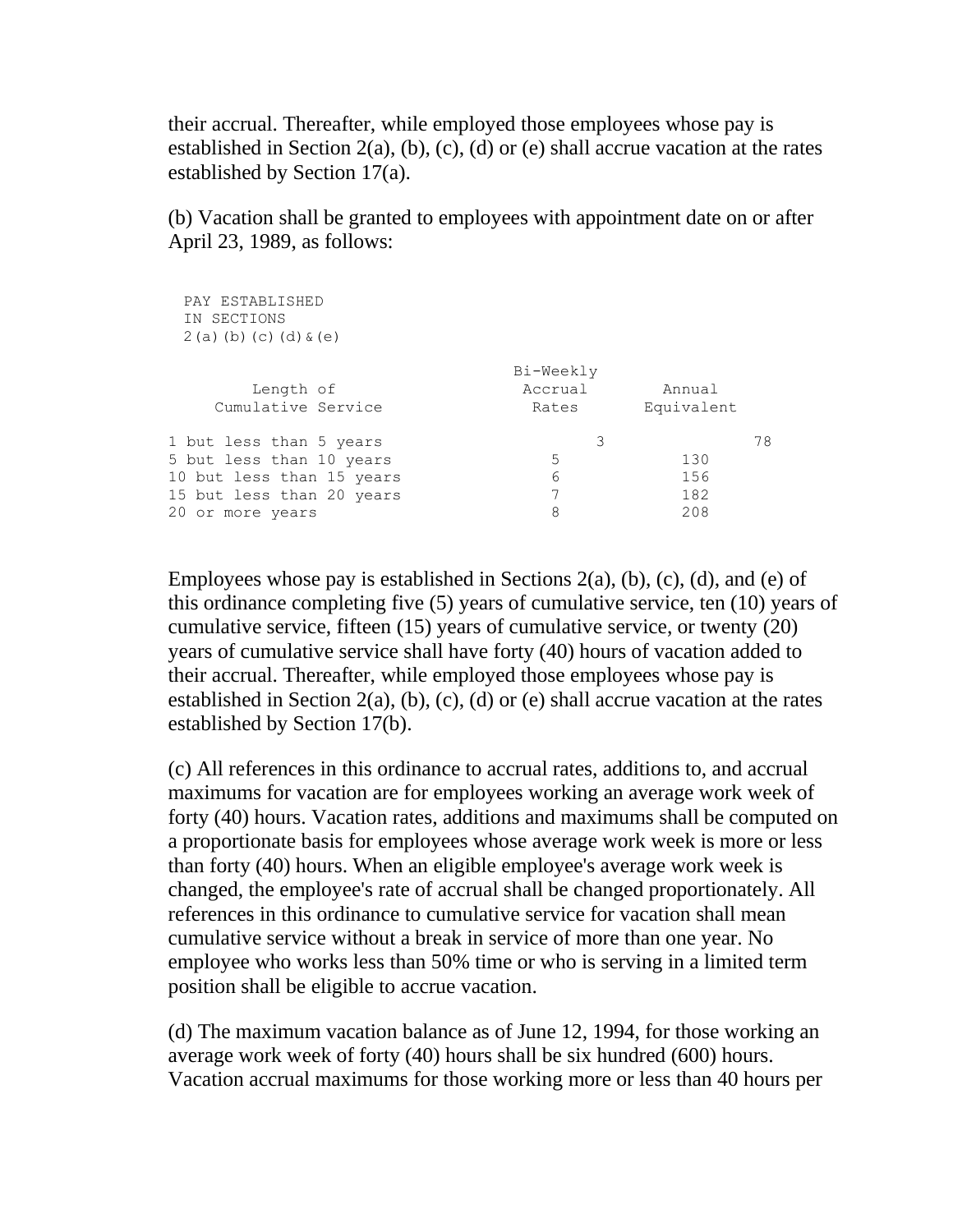week, but at least 50% time, shall be established in accordance with Section 17(c) of this ordinance.

When an employee's full-time average work week is changed, the maximum vacation balance shall be changed proportionately. In addition, the employee shall have his or her current vacation balance adjusted so that the vacation balance shall maintain the same position relative to the new maximum balance as existed with the employee's previous maximum balance. Accrual of vacation shall cease when an employee accumulates the maximum vacation balance established for the assigned work schedule and shall not resume until the vacation balance is less than the maximum amount.

(e) Accrual of vacation shall begin with the first bi weekly pay period:

(1) of appointment;

(2) of return to duty from leave of absence;

(3) of restoration to employment of one half (50%) time or more.

Vacation leave shall be granted in whole hour units. On termination of service, any fractional hour shall be made whole. The accrual of vacation leave shall cease at the beginning of terminal leave.

(f) Appointing authorities shall be responsible for establishing all vacation leave schedules, but may not discipline employees by imposing unusual vacation schedules. Vacation shall be granted to the employee at the discretion of the appointing authority as provided by this ordinance in one of the following ways:

(1) When the employee requests vacation leave in accordance with departmental scheduling policies.

(2) When directed to take paid time off by the appointing authority.

(3) When an employee is terminated or resigns from the classified service.

(4) When an employee whose salary is established in Section  $2(a)$ , (b) or (d) reaches the established maximum accrual and would cease accruing vacation, the employee may notify the appointing authority in writing of his or her intention to schedule vacation. Such notice shall be at least seven (7) days prior to the first work day the employee intends to take off. If the appointing authority fails to establish a different vacation schedule, the employee may, at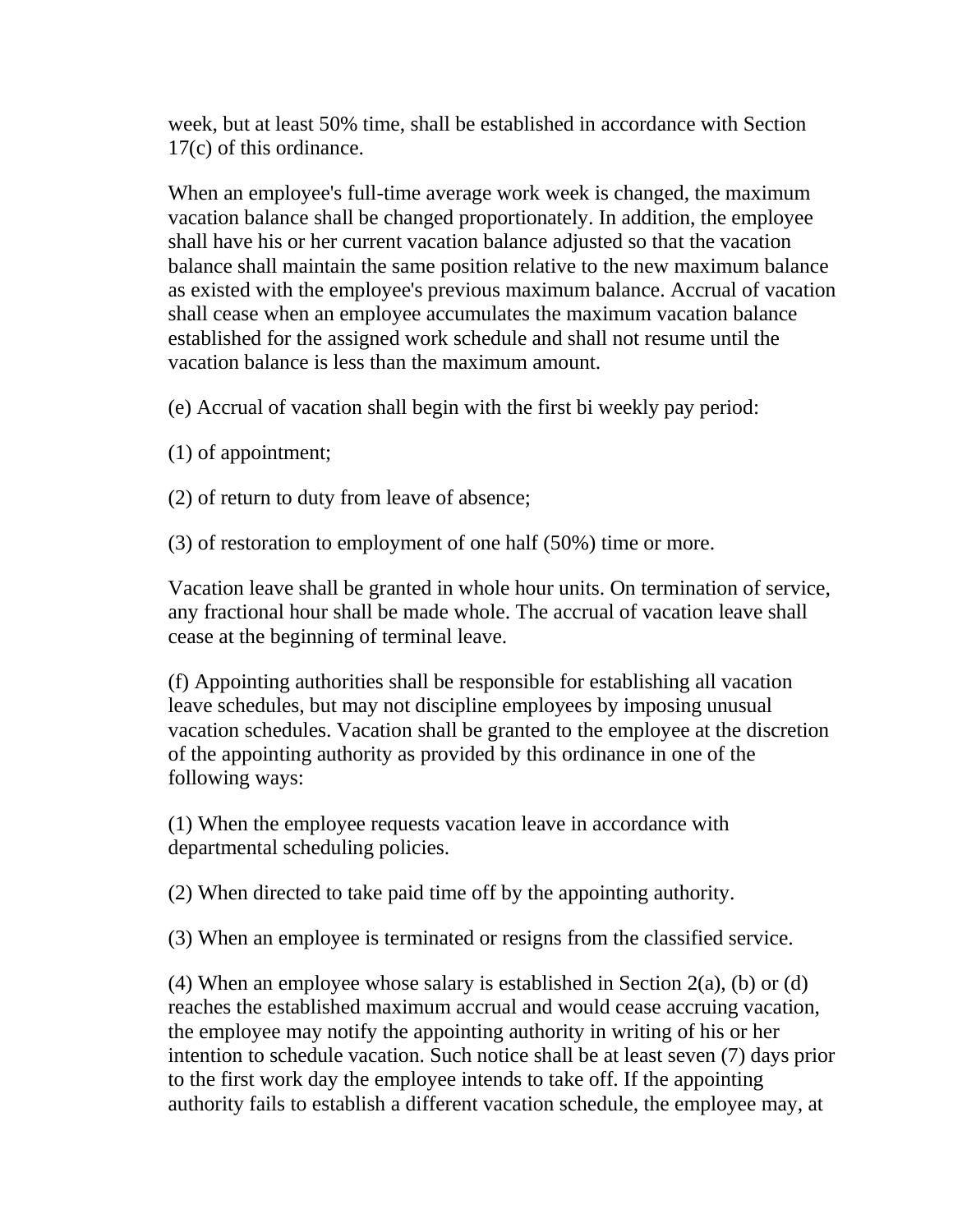will and without assuming liability for disciplinary action, take the paid leave which was proposed in writing.

(5) Employees whose pay is established in Sections  $2(a),(b),(c),(d)$  and (e) may request payment from the appointing authority for forty (40) hours of vacation accrual in lieu of scheduling paid leave provided that the full vacation allowance for that year is not exceeded. This may be done a maximum of once in each calendar year. Employees whose pay is established in Section 2(c), or management level employees in Section 2(e), may request payment from the appointing authority for up to an additional forty (40) hours of their vacation accrual balances in lieu of scheduling paid leave if their schedules do not permit them to be absent from work.

(g) When the service of an employee is terminated after twelve (12) months of continuous service, any accumulated vacation which is due the employee shall be paid. When employment is terminated before completing twelve (12) months of continuous service, any previously advanced vacation leave shall be deducted from the employee's final pay. During the first twelve (12) months of employment, accrued vacation may be granted to an employee provided that the employee has completed six (6) months of continuous service.

(h) Employees who separate from the Classified Service, who are eligible for reemployment rights, and who return to the Classified Service within twelve (12) months of the separation will be given credit for prior continuous service in determining the vacation accrual rate in accordance with Section 17(b) of this ordinance.

(i) Employees who return to work from a "reemployment from layoff" eligible list shall be eligible to use vacation as soon as it is accrued provided the employee has completed six (6) months of continuous service prior to the layoff. An employee who has completed less than six (6) months of continuous service will be required to complete the remaining portion of the six (6) month period before being eligible to use vacation.

Any such reemployed worker shall be given credit for prior continuous service in determining the employee's vacation accrual rate in accordance with the schedule established in Section 17(b).

(j) Appointing authorities shall be responsible for the management of their vacation schedules so as to most effectively administer their organizations and fulfill the desire of employees in the establishment of leave schedules.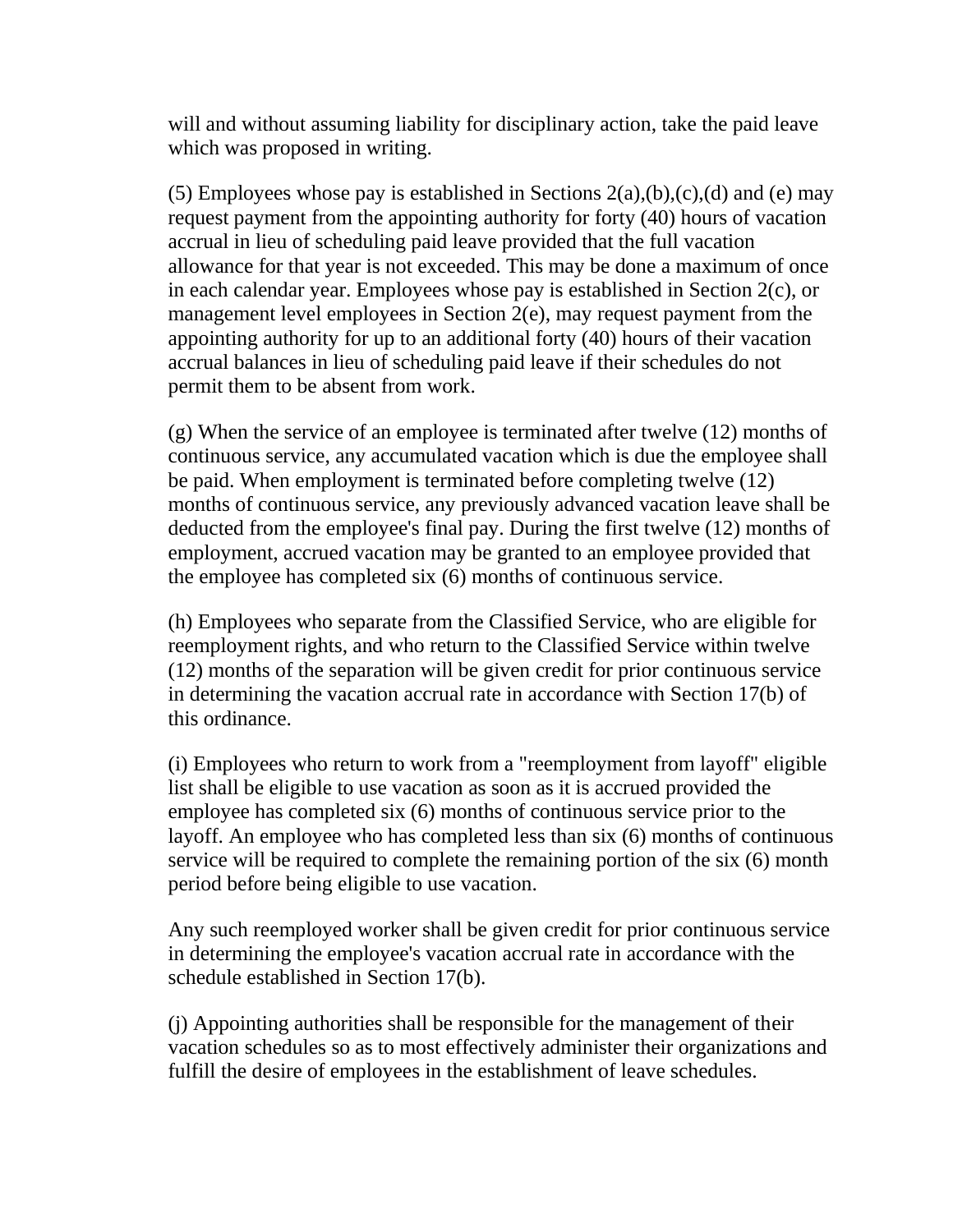(k) Accrued vacation shall be carried with an employee when transferred, promoted, or demoted from a position under one appointing authority to a position under another appointing authority without a break in service or change in method of pay. Upon the death of an employee, the person or persons entitled by law to receive any compensation due the employee shall be paid the amount due the employee for accrued vacation.

(l) With the approval of the appointing authority, a retiring employee may be paid on the payroll for accrued vacation in the month prior to retirement without inclusion in the employee's final average compensation. An appointing authority may pay previously accrued vacation in a lump sum to an employee whose service with the City has terminated. Such payment shall be made on the employee's last regular pay check. The lump sum payment shall include compensation for any holidays occurring during the employee's terminal vacation leave period.

(m) Employees occupying excepted positions in the classified service shall be granted vacation at the discretion of the appointing authority. An employee whose term in an excepted position ends and who is then appointed to a permanent competitive position working one-half (50%) time or more, shall become eligible to accrue vacation leave with pay upon appointment to the competitive position. Length of cumulative service for the purpose of determining rate of vacation leave accrual shall be based on the employee's original date of appointment to the excepted position, providing there was no break in service between expiration of the excepted position and appointment to the permanent competitive position. The date of appointment to the permanent competitive position shall be used to determine the appropriate rate of vacation accrual for the corresponding length of cumulative service in accordance with the schedule established in Section 17(b).

(n) Appointing authorities shall report leave with pay for vacation and such other authorized absences as the Director of Personnel shall designate to the Department of Personnel and/or the Comptroller in such form and at such time as the Director of Personnel may require.

## SECTION 18.

## SICK LEAVE

(a) Sick leave with pay shall be granted to bi weekly paid employees in permanent competitive positions working one half (50%) time or more in accordance with regulations and procedures established by the Director of Personnel.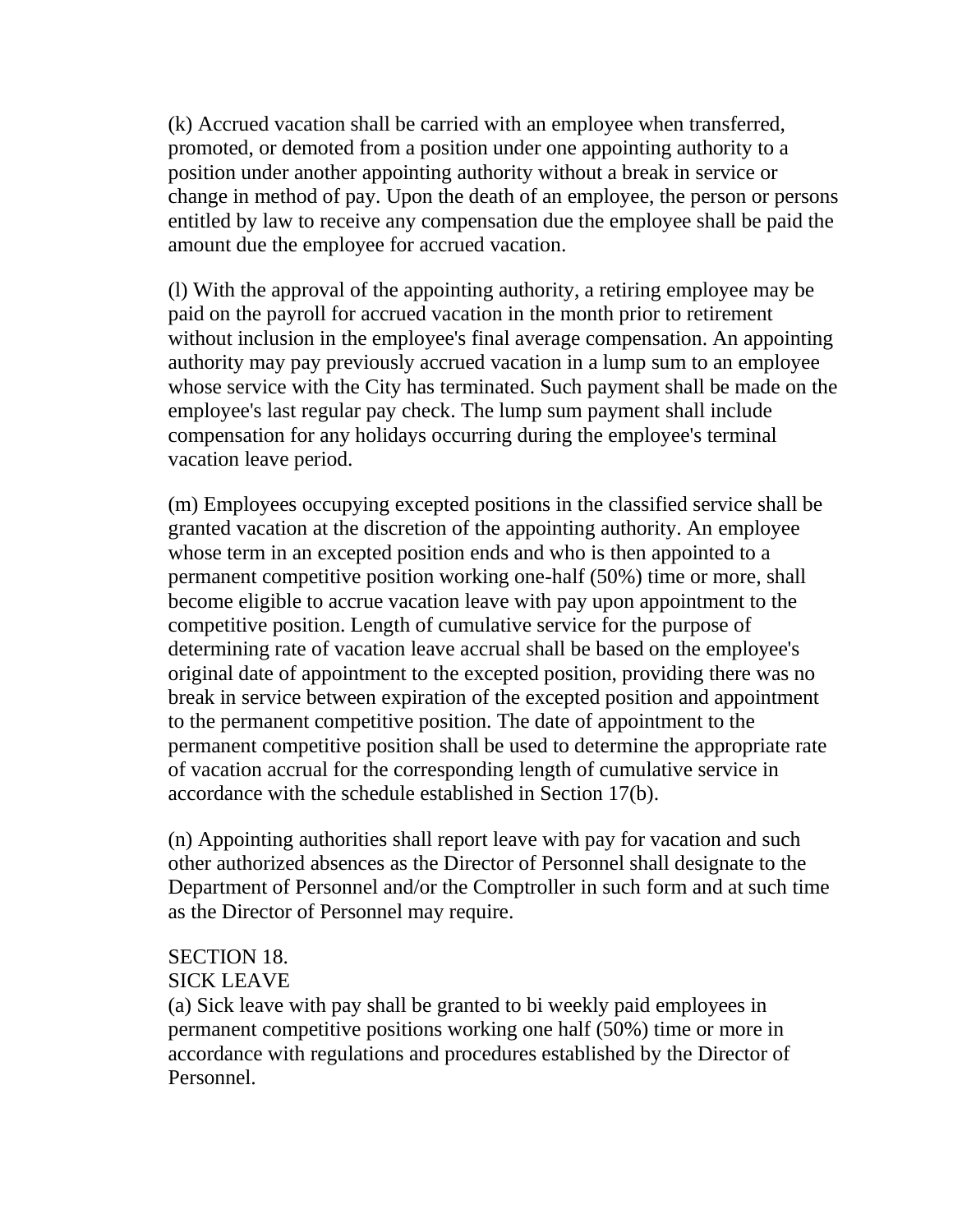(1) Except as authorized in Section  $18(a)(2)$ , employees shall accrue three (3) hours of sick leave for each bi weekly pay period of employment. This accrual rate is established for employees working an average work week of forty (40) hours. Sick leave shall be computed on a proportionate basis for employees whose average work week is more or less than forty (40) hours. An eligible employee may be granted sick leave pay by his or her appointing authority after completing twenty six (26) weeks of continuous service. Conditions which qualify an eligible employee to be granted sick leave as specified by regulation are personal illness, personal medical or dental appointments, sickness in family, physical disability, and for death in the immediate family.

(2) Effective June 12, 1994, employees who have completed or shall complete at least fifteen (15) years of cumulative service as defined in Section 17(c) and who accumulate a balance of at least 1,000 hours of sick leave shall accrue sick leave at the rate of five (5) hours for each bi-weekly pay period of employment. This accrual rate is established for employees working an average work week of forty (40) hours. Sick leave shall be computed on a proportionate basis for employees whose average work week is more or less than forty (40) hours. The new accrual rate shall be effective at the beginning of the bi-weekly pay period following the date the employee meets the above eligibility requirements. Once eligible, an employee shall continue to accrue at the advanced five-hour (5 hour) rate while continuously employed, even if the employee's sick leave balance falls below the 1,000-hour level. However, except in the case of an employee who is eligible for the advanced sick leave accrual rate at the time of layoff and who subsequently returns to work as a "reemployment from layoff," no employee shall be eligible for the advanced sick leave accrual rate upon reemployment.

(3) Paid sick leave for maternity reasons shall be considered as temporary physical disability and will be granted only for the period during which the employee is physically unable to perform her job. Rules concerning maternity leave and other qualifying conditions shall be in accordance with regulations and procedures established by the Director of Personnel.

(b) The Director of Personnel may establish a system of cash awards, paid time off, or other incentives to reward employees for perfect attendance or low sick leave usage.

(c) An appointing authority shall remove an employee from the payroll for unexcused absence in accordance with regulations and procedures established by the Director of Personnel. When an employee is docked from the payroll under the provisions of this section, the amount deducted from his or her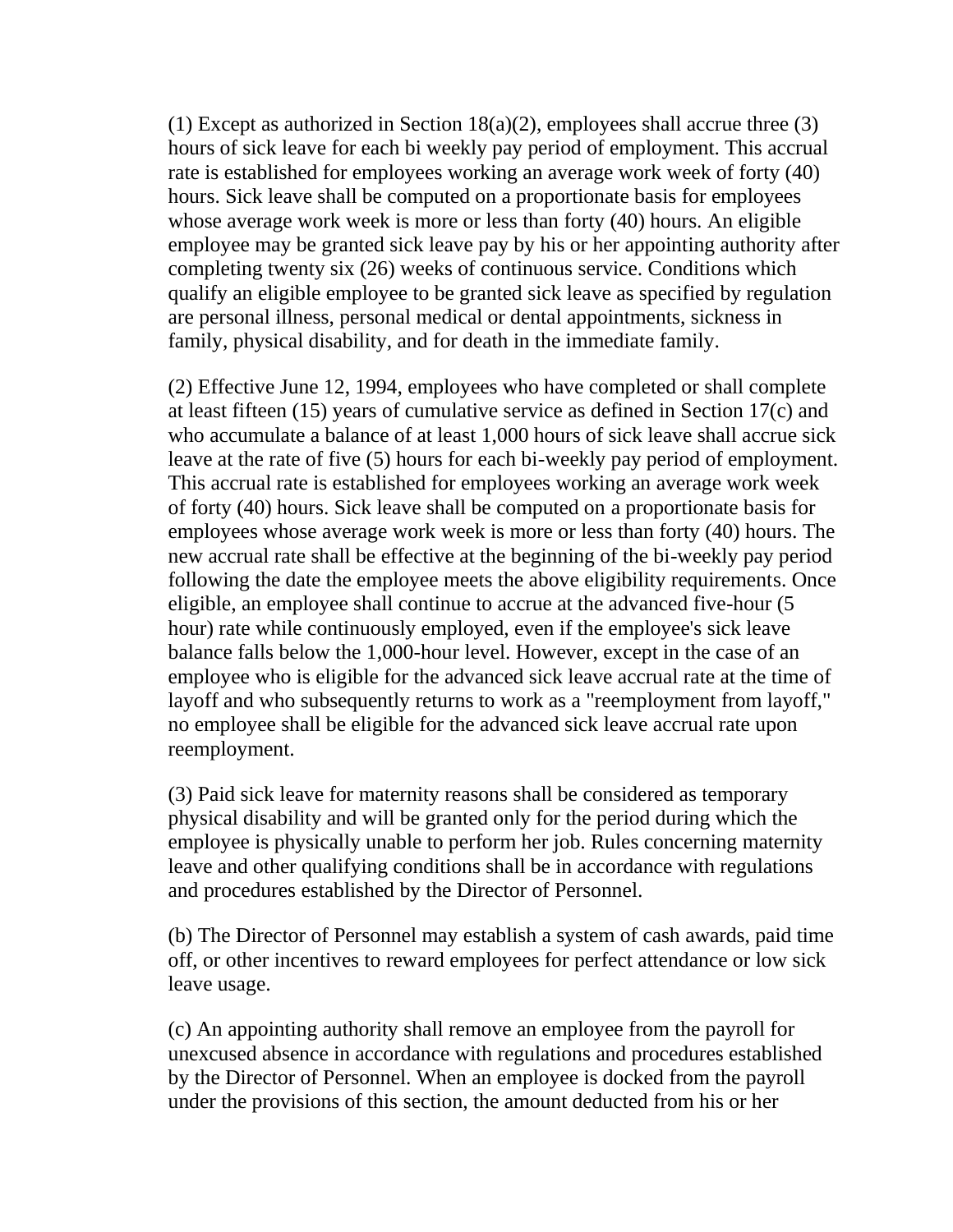regular bi weekly rate of pay shall be one times (1.0x) the regular hourly rate as defined in this ordinance for each hour of unexcused absence. If an employee is docked from the payroll for one (1) hour or less in a bi weekly pay period, he or she shall continue to accrue sick leave.

(d) All leave with or without pay for sickness, injury or physical inability to perform assigned duties (including maternity leave) shall be recorded on the payroll or a subsidiary document in the manner established by the Director of Personnel. Compensation for periods of absence from work when an employee sustains an injury by accident on the job shall be governed by the provisions of Section 24 (Workers' Compensation and Disability Leave) of this ordinance.

(e) An employee who is reemployed from an authorized layoff shall have his or her prior sick leave balance restored, provided this balance has not been credited to the employee's length of service in determining pension benefits paid to the retiree. An employee who is reemployed from an authorized layoff and who has a positive sick leave balance and who completed twenty six (26) weeks of continuous employment prior to the layoff may take approved sick leave upon reemployment.

(f) Each appointing authority shall institute procedures, in accordance with regulations established by the Director of Personnel, that will discourage the improper use of sick leave with pay. When an employee is removed from the payroll for absence not approved by the appointing authority, the employee shall be notified promptly in writing.

#### SECTION 19. MILITARY LEAVE

(a) A permanent employee or an employee in a working test period in the classified service who is, or may become, a member of the National Guard or any Reserve component of the Armed Forces of the United States shall be entitled to military leave of absence with pay for all periods of military service while engaged in the performance of duty or training in the service of the State of Missouri at the call of the Governor or as ordered by the Adjutant General. Military leave with pay shall also be granted for periods of military service while engaged in the performance of training under competent orders of the United States for a period not to exceed fifteen (15) calendar days in any federal fiscal year.

Before any payment of salary is authorized for a period of military leave, the employee shall submit to the appointing authority an official order from the appropriate military authority as evidence of such duty for which military leave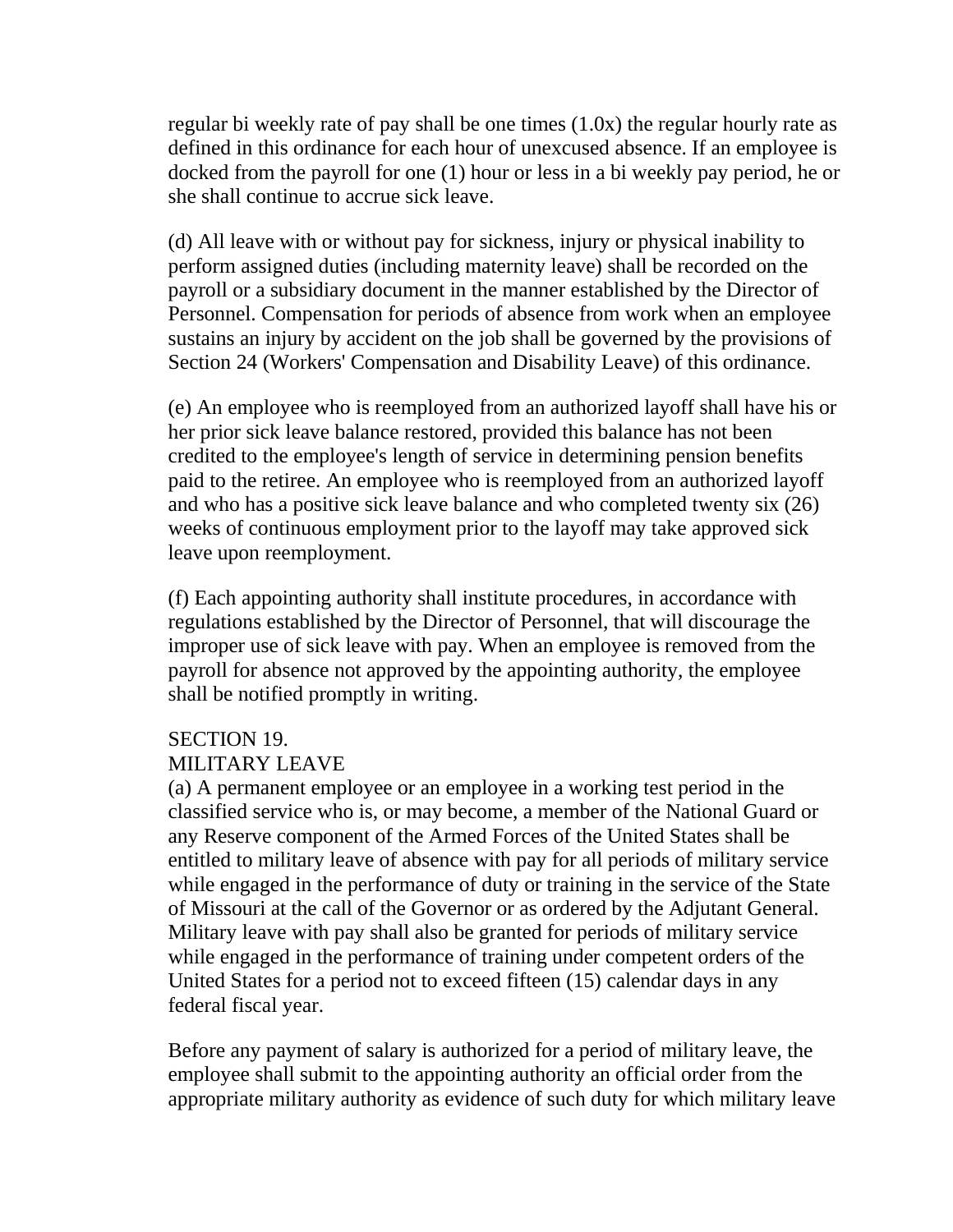pay is to be granted, and such orders shall serve as the certification of the commanding officer of the terms and duration of the military service.

A permanent employee or an employee in a working test period is also entitled to military leave without pay for training in the National Guard or any Reserve component of the Armed Forces of the United States extending beyond the first 15 calendar days of training in a federal fiscal year. Voluntary training in the National Guard or Reserves would qualify an employee for military leave without pay. Before military leave without pay is authorized the employee shall present to the employee's appointing authority evidence of such military service.

(b) A permanent employee or an employee in a working test period in the classified service who has left the City Service or who shall do so in order to enter the regular Armed Services of the United States, shall be granted a military leave of absence without pay to extend for ninety (90) days beyond the date of termination of such military service or his or her release from hospitalization continuing after discharge for a period of not more than one (1) year. A permanent employee or an employee in a working test period in the classified service who is a member of a Reserve component of the Armed Forces and who is ordered to an initial period of active duty for training shall be granted a military leave of absence without pay to extend for thirty one (31) days beyond the date of termination of such service or beyond the date of his or her release from hospitalization incident to active training, or one year after such member's scheduled release from such training, whichever is earlier. Total accumulated military leave for time spent in the regular Armed Services shall not, under any circumstances, exceed five (5) years.

Upon the expiration of military leave of absence, the employee shall be reinstated to the class of position he or she occupied at the time the leave was granted without breaking continuity of service. Failure of an employee to report for duty promptly at the expiration of the leave of absence shall be just cause for dismissal. The employee's accumulated leave balance(s) shall be restored to the employee upon his or her return.

(c) Applicable state and federal laws may affect the granting of military leave and reemployment rights of employees.

## SECTION 20. TUITION REIMBURSEMENT

An appointing authority may, with the prior approval of the Director of Personnel, authorize salary payments, payments of tuition expenses, fees,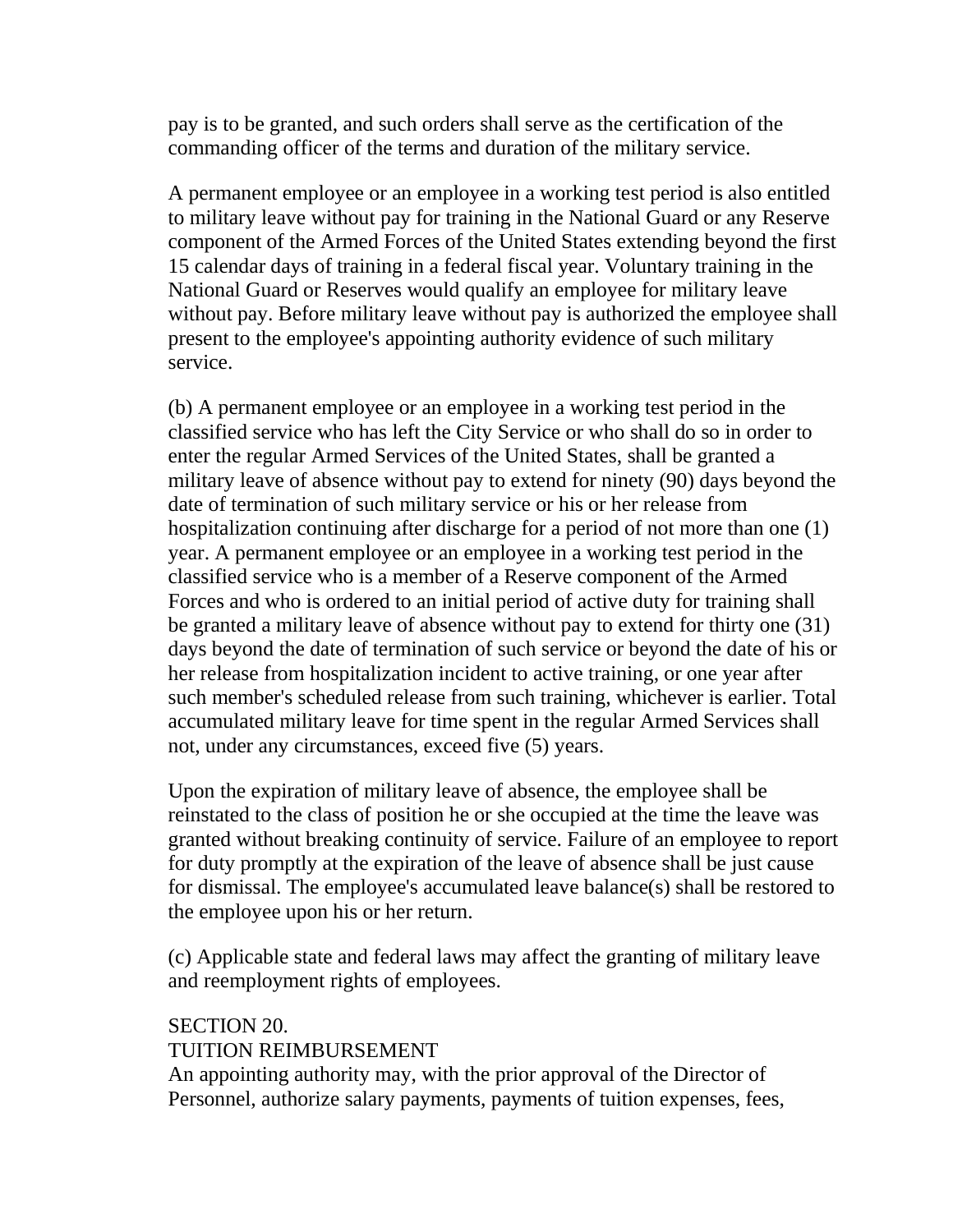books and related material in whole or in part to employees whose leaves have been approved in order to permit them to attend school, visit other governmental agencies or in any approved manner to devote themselves to subsequent improvement of knowledge or skills required in the performance of the duties of their position.

The Department of Personnel may reimburse, in whole or in part, expenses incurred by regular employees in the pursuit of improvement of the knowledge and skills required in the performance of their positions or in higher positions, when funds have been budgeted therefor.

An appointing authority, with the approval of the Director of Personnel, may establish a program to reimburse, in whole or in part, expenses incurred by regular employees in the pursuit of improvement of the knowledge and skills required in the performance of the duties of their positions or to improve their professional, technical or managerial knowledge or skill.

#### SECTION 21.

#### LEAVES OF ABSENCE AND FAMILY/MEDICAL LEAVE

Employees of the City of St. Louis may request a leave of absence for any reason under the City's general leave policy, or may be eligible for a "Family/Medical Leave of Absence" for certain qualifying reasons under provisions of the federal "Family and Medical Leave Act of 1993" as provided in this ordinance and under additional provisions and regulations as determined by the Director of Personnel.

(a) An appointing authority, with the approval of the Director of Personnel, may grant an employee in a competitive position a general leave of absence without pay for a period not to exceed twelve (12) months, whenever such leave is considered to be in the best interest of the City Service. Such non-paid leaves are granted at the discretion of the appointing authority and may be for any reason including an employee's personal illness when the circumstances do not qualify for family/medical leave, or when eligibility for family/medical leave has been exhausted. Upon the expiration of such leave of absence, the employee shall be reinstated to the competitive position he or she occupied at the time the leave was granted provided he or she is able to perform the duties of the position. The employee shall be reinstated to the competitive position at the same relative step or rate in the salary range the employee occupied at the time the leave was initiated. Failure of an employee to report for duty promptly at the expiration of the leave shall be just cause for dismissal. If necessary to the efficient conduct of the business of the City, an employee on leave other than military leave or qualifying family/medical leave may be notified by the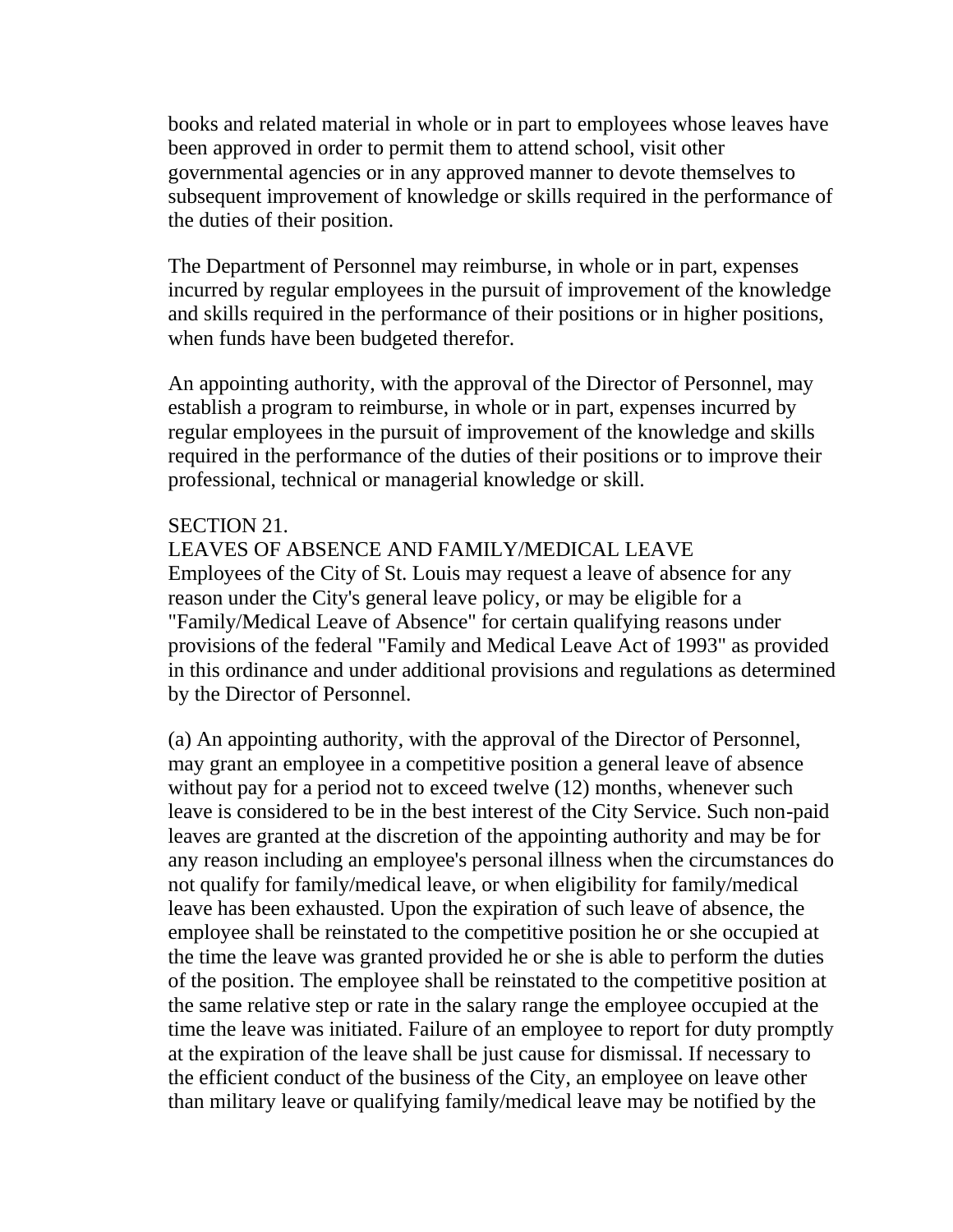appointing authority with the approval of the Director of Personnel to return prior to the expiration of such leave. Failure of the employee to return within ten (10) days after receipt of such notice would terminate his or her leave of absence and be just cause for dismissal, subject to any applicable federal, state or local regulations.

(b) The federal "Family and Medical Leave Act of 1993" entitles eligible employees to up to 12 weeks of unpaid leave in any 12-month period for the birth, adoption or placement of a child, to care for a spouse or an immediate family member with a serious health condition, or when the employee is unable to work because of a serious health condition. While an employee is on a qualifying family/medical leave of absence, the City of St. Louis will continue to pay the employee's health care premiums, if any, during the leave period. Once the leave is concluded, the employee shall be reinstated to the same or an equivalent job.

The Director of Personnel shall establish additional rules, guidelines and procedures for the effective administration of the City's "Family/Medical Leave Policy." The policy shall comply with all provisions of the "Family/Medical Leave Act of 1993."

(c) Any employee in a competitive position who is appointed to an excepted position in the classified service shall be granted an in-service leave without pay from the competitive position during the term to which he or she is appointed to the excepted position. Such leave shall be for the term of the appointment to the excepted position and until his or her successor qualifies. Upon the expiration of the appointment to the excepted position, the employee shall be reinstated to the competitive position he or she occupied at the time the leave was initiated. The employee shall be reinstated to the competitive position at a rate in the salary range to be determined by the Director of Personnel with due consideration for the employee's rate in the salary range at the time of appointment to the excepted position, the duration of the employee's appointment to the excepted position, and the nature of the duties and responsibilities of the employee while occupying the excepted position. In no case shall the employee be returned to the competitive position at a salary above the maximum of the salary range for the competitive position. Employees who are returned to a competitive position shall retain any vacation or compensatory time balance in effect at the time of granting of the leave of absence for appointment to the excepted position. Employees shall be given credit for time spent in an excepted appointment in computing eligibility for additional vacation accrual, providing, however, that no employee shall be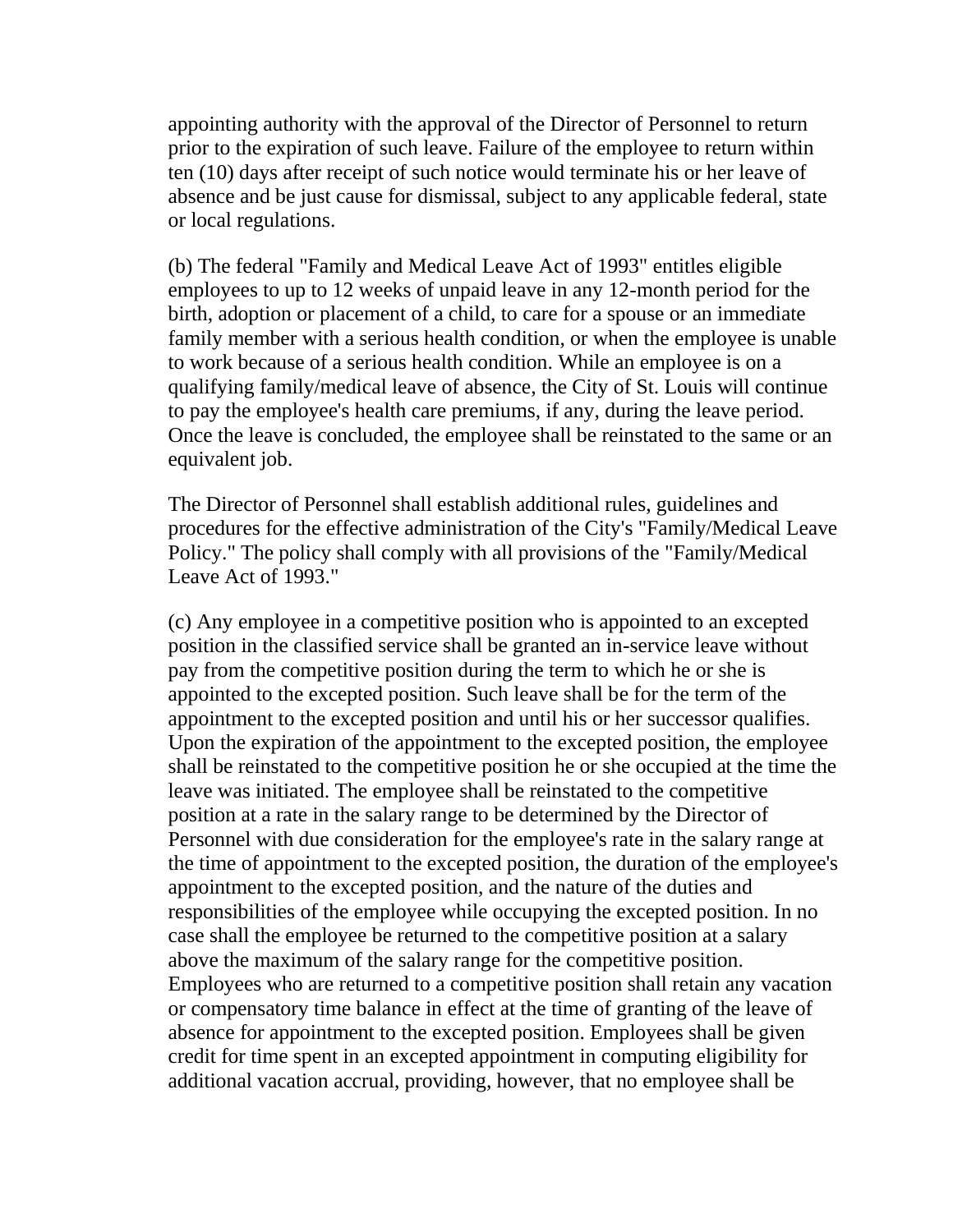granted any paid leave based on vacation accrued during appointment to an excepted position.

(d) In the event that emergency conditions occur which require the closing of City-operated facilities or the temporary cessation of functions carried out by classified employees, the Mayor of the City of St. Louis may declare an emergency and require an employee or group of employees to take leaves of absence with or without pay while such emergency conditions exist. In the event that the Mayor requires that the leave of absence be without pay, an employee with a vacation balance or accrued compensatory time may elect to take the accrued time off with pay in lieu of all or a part of such non-paid leave of absence. Such non-paid leave of absence shall not interrupt continuity of service for vacation or sick leave accrual. An emergency leave of absence declared by the Mayor shall not exceed ninety (90) days.

(e) Employees who are granted general leaves of absence, family/medical leaves of absence and other non-paid leaves of absence must take all accrued compensatory time and all accrued vacation prior to the beginning of the leave of absence. Employees who are granted a non-paid leave of absence will not accrue vacation or sick leave during the period of non-paid leave. Upon the expiration of such leaves of absence, the employee shall follow the procedures as established in this Section 21 and any other applicable regulations and procedures as established by the Director of Personnel.

## SECTION 22.

## INSURANCE BENEFITS

The City of St. Louis is hereby authorized to devise and establish by contract or otherwise plans for life, health, medical and disability coverage for employees in the Classified Service and others for the City and their dependents; and the Department of Personnel shall develop and administer programs to provide for such coverage.

#### SECTION 23.

#### DEATH BENEFIT

In the event any employee of the City whose pay is established by this ordinance dies as a result of injuries arising out of and in the course of his or her employment by the City, the City shall pay compensation in accordance with the Missouri Workers' Compensation Law. The Director of Personnel and the City Counselor shall establish procedures for making the payments required by the Missouri Workers' Compensation Law. The Comptroller shall designate the fund or appropriation out of which such payment shall be made. Such compensation shall be in addition to any life insurance benefits paid for by the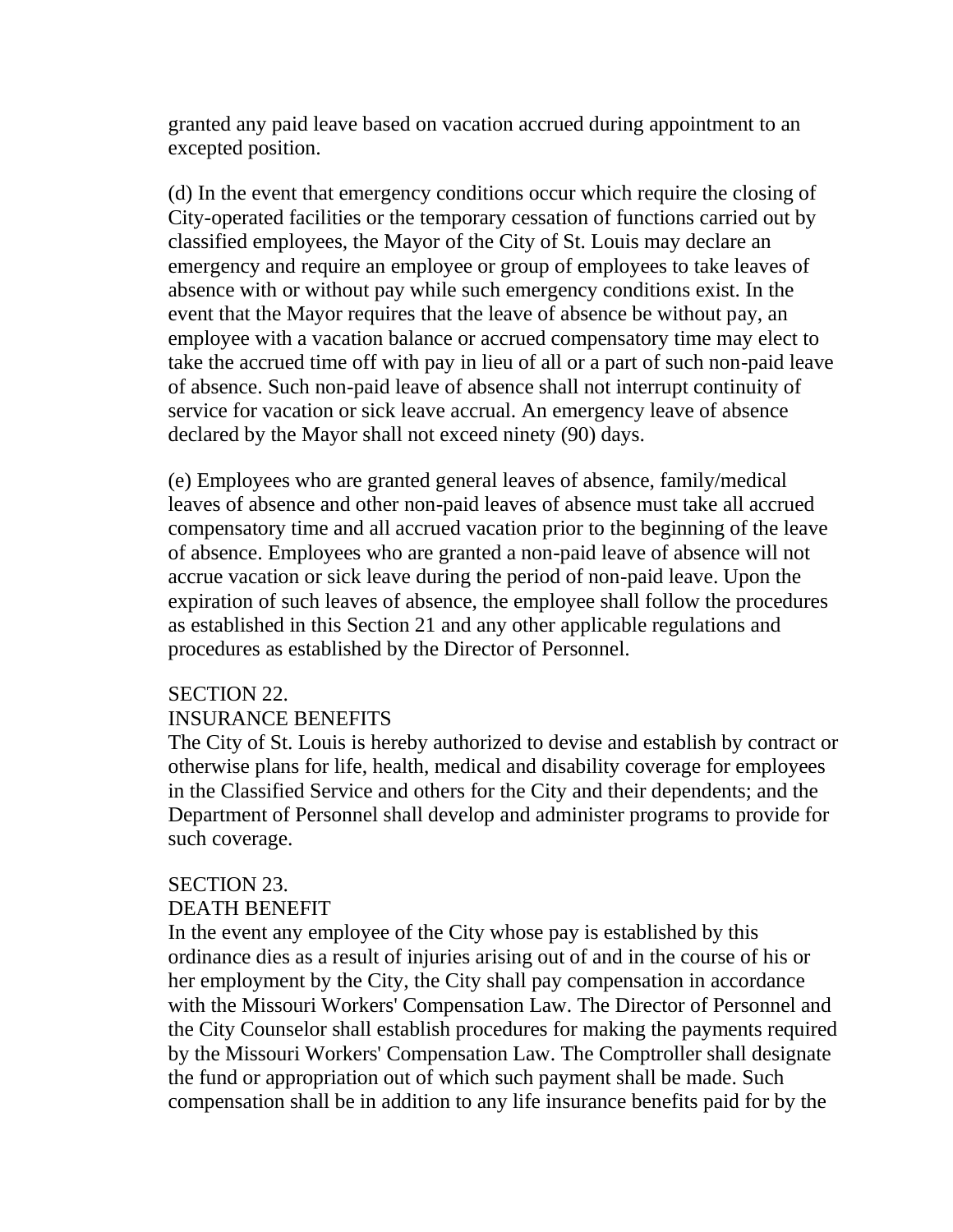City or by the employee which is available to the employee's beneficiaries and also in addition to any benefit provided by the Employee's Retirement System of the City of St. Louis or the Firemen's Retirement System of the City of St. Louis.

#### SECTION 24.

## WORKERS' COMPENSATION AND DISABILITY LEAVE

(a) Any employee in the classified service whose class title and grade are established in Section 1(a) and denoted by the suffix "G", "T", "M", "P", or "E" of this ordinance, including employees who are compensated on a per performance or unit of work basis, who shall suffer personal injury by accident or occupational disease arising out of and in the regular course of employment while engaged in or about the premises where an employee's duties are being performed or where an employee's presence is required as part of his or her employment, shall promptly report such injury by accident or occupational disease to the immediate supervisor. The supervisor shall in turn report, through the appointing authority, all facts concerning the incident to the City Counselor and the Director of Personnel. During any period of temporary disability which is the result of such injury, the employee shall receive the compensation provided by the Missouri Workers' Compensation Law. The City Counselor shall determine the amount of compensation and length of time during which payments are made for such temporary disability in accordance with the Missouri Workers' Compensation Law. The appointing authority shall promptly provide such written information and recommendations as may be requested by the City Counselor to aid in making the determination of the period of disability.

The employee who suffers personal injury as described in part (a) of this section, and which results in temporary disability, may elect to use his or her accrued sick leave in lieu of compensation which would otherwise be provided under the Missouri Workers' Compensation law. The use of sick leave under this provision shall be in keeping with the provisions of Section 18 of this ordinance. However, no employee shall be advanced paid sick leave beyond his or her official sick leave balance for purposes of salary continuation during such periods of temporary disability.

(b) (1) Any employee in the competitive service whose class title and grade are established in Section 1(a) of this ordinance and denoted by the suffix "F" who shall suffer personal injury by accident or occupational disease while engaged in actual fire suppression or related emergency response activities on or about the premises where these activities are being performed, or during transportation to and from the scene of the fire or emergency, shall promptly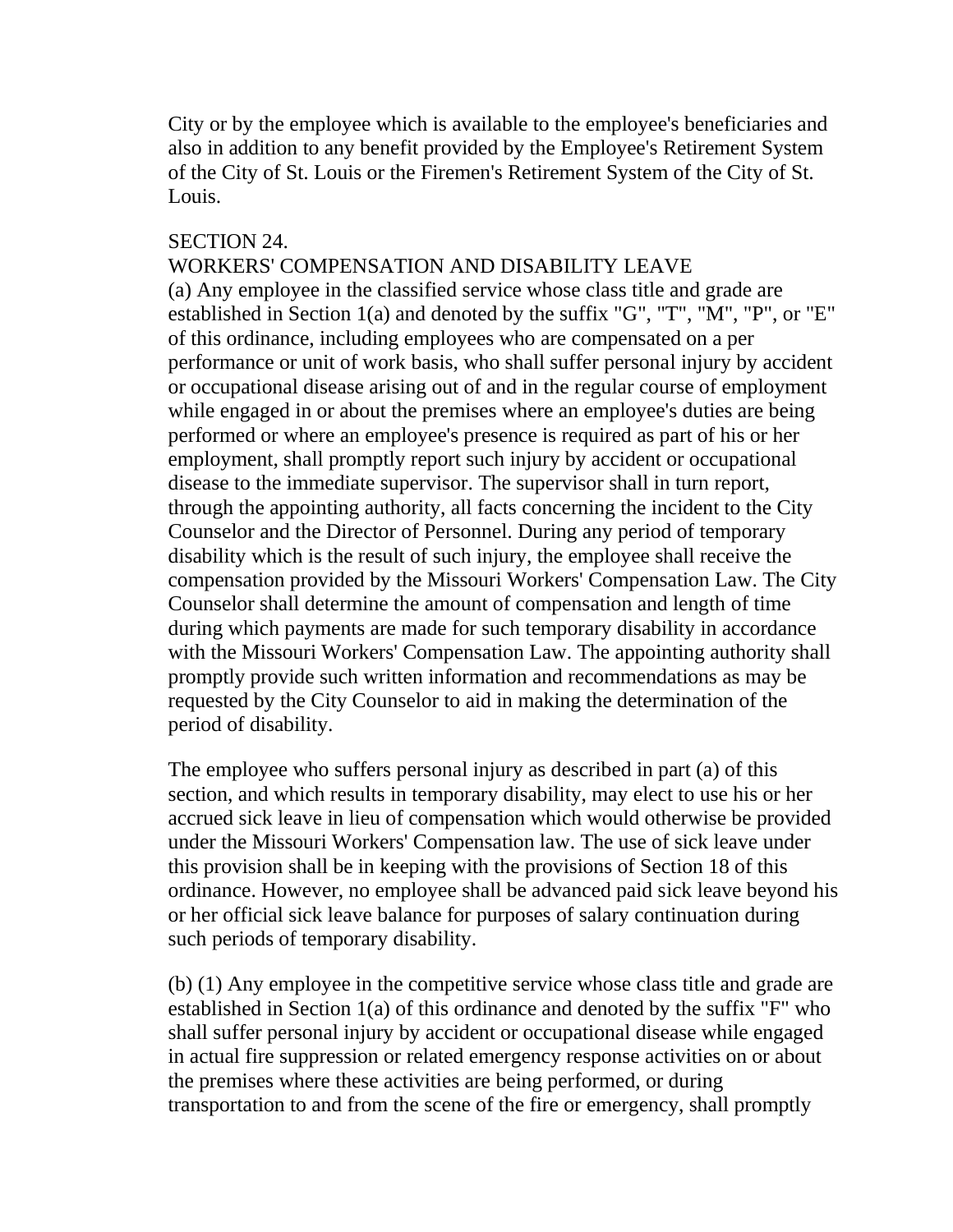report such injury to his or her immediate supervisor. The injury shall be promptly reported through appropriate management personnel to the Director of Personnel. During the period of temporary disability which has been determined by the City Counselor to be a result of an injury by accident or occupational disease as defined above, the employee may be continued on the payroll at the regular bi-weekly rate less any amount the employee would otherwise pay in taxes on that portion of the benefit found to be exempt from taxation under the Missouri Workers' Compensation Law, or the federal tax code. Paid leave granted a bi weekly paid employee in accordance with the provisions of this section is disability leave and shall not reduce the employee's sick leave balance. Disability leave may also be granted when an employee suffers injury as a result of participation in Training Simulation of an exceptional and highly dangerous nature wherein the appointing authority or the Director of the Department of Public Safety has gained the approval of the Director of Personnel prior to such Training Simulation.

(2) Any employee in the competitive service whose class title and grade are established in Section 1(a) of this ordinance and denoted by the suffix "F" who shall suffer personal injury by accident or occupational disease arising out of and in the regular course of employment while engaged in or about the premises where his or her duties are being performed, except as otherwise provided in Section 24(b)(1) above shall, likewise, promptly report such injury to his or her immediate supervisor, who shall report, through his appointing authority, all facts concerning the incident to the City Counselor and the Director of Personnel. During any such period of temporary disability, the employee shall be entitled to the same compensation and governed by the same procedures established in Section 24(a).

(c) The City Counselor, the Director of Personnel, or the appointing authority may require an employee to undergo physical examination and medical or surgical treatment at the expense of the City to diagnose and treat injuries or illnesses arising out of employment.

(d) The City Counselor and the Comptroller shall establish procedures for paying compensation to employees or former employees who are permanently disabled and due compensation under the Missouri Workers' Compensation Law. The Comptroller shall designate the fund or appropriation out of which such payment shall be made.

(e) The City Counselor shall be responsible for the administration of the provisions of this Section 24 and shall establish and publish procedural regulations for the administration of the program. Each appointing authority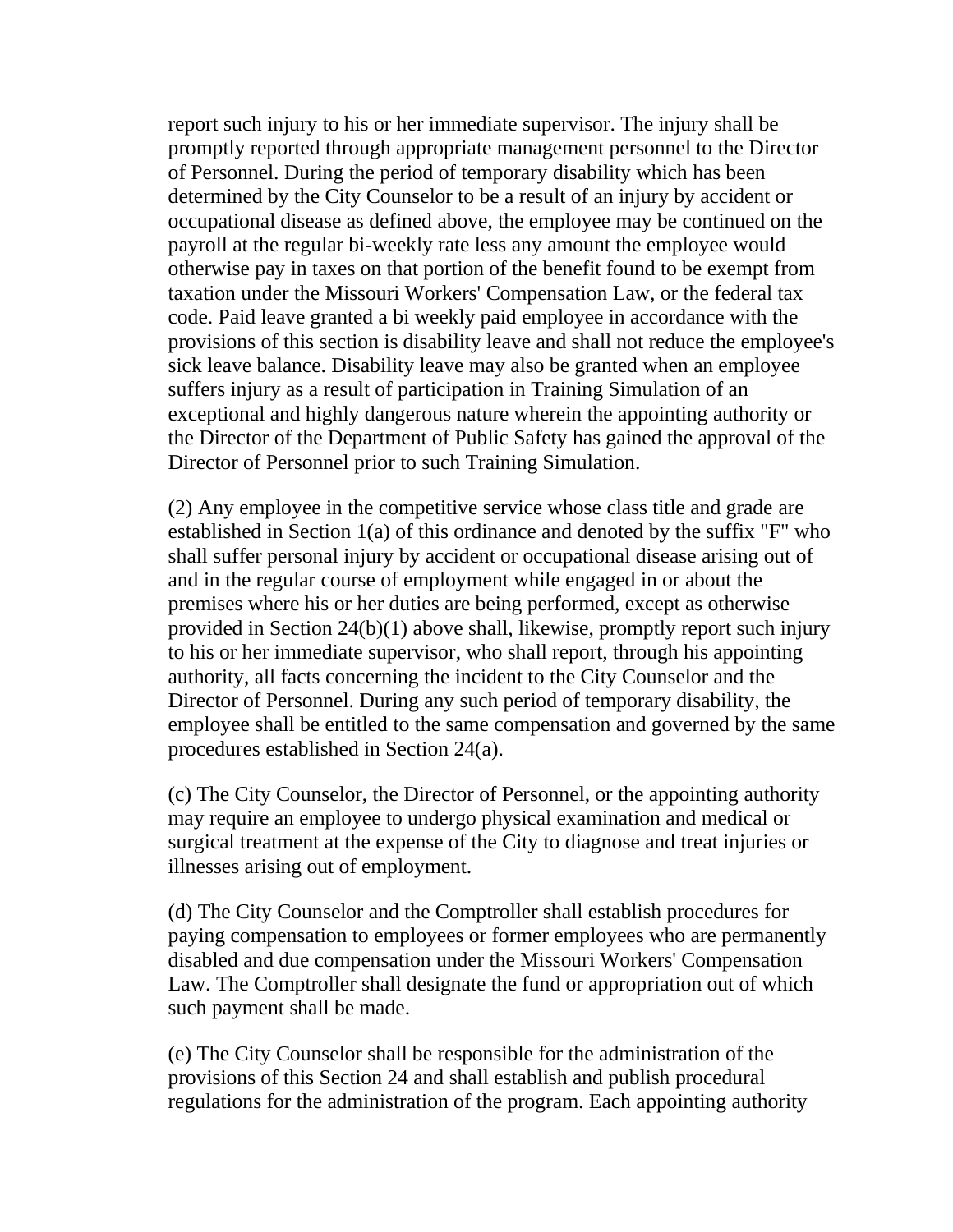shall establish procedures to comply with the provisions of this section and established regulations.

## SECTION 25.

## JURY AND WITNESS LEAVE

(a) Jury leave with pay shall be granted to bi weekly paid employees working one half (50%) time or more for such time when such employees are serving as jurors pursuant to order of the St. Louis Circuit Court or Federal District Court in St. Louis. Any bi weekly paid employee, when so summoned for jury service, shall report such fact within seventy two (72) hours to his or her appointing authority and display to the appointing authority the summons which the employee has received and shall give the appointing authority in writing the date and the time of such jury service. No bi weekly paid employee shall receive any compensation, or draw a warrant issued by the Jury Commissioner for such jury service. Upon being excused from serving as a juror by the Court or the Jury Commissioner, the employee shall report forthwith, to his or her appointing authority and shall submit to his or her appointing authority a written statement from the Jury Commissioner certifying that the employee has served as a juror and the time and date so served. The appointing authority shall, upon receipt of the statement of jury service, credit the employee with paid jury leave for such service.

(b) Leave with pay shall be granted to bi weekly paid employees for such time when the employee's presence is required by the prosecutor as a part of a grand jury procedure or trial in prosecuting accused criminals. Any bi weekly paid employee, when so subpoenaed as a prosecution witness or whose presence is required as a part of a grand jury inquiry, shall report such fact within seventy two (72) hours to his or her appointing authority and shall give the appointing authority in writing the date and time his or her presence is required for such criminal prosecution. Each appointing authority shall establish controls to assure that any paid leave is actually required by the prosecuting authority. An appointing authority may require an employee to furnish satisfactory evidence of being required to be off the job and that all time off was in connection with the prosecution of the case. This procedure shall apply for employee participation in criminal prosecution in State or Federal Courts.

## SECTION 26.

## DEFERRED COMPENSATION

(a) Authority is hereby granted for the establishment of a deferred compensation plan for the City of St. Louis.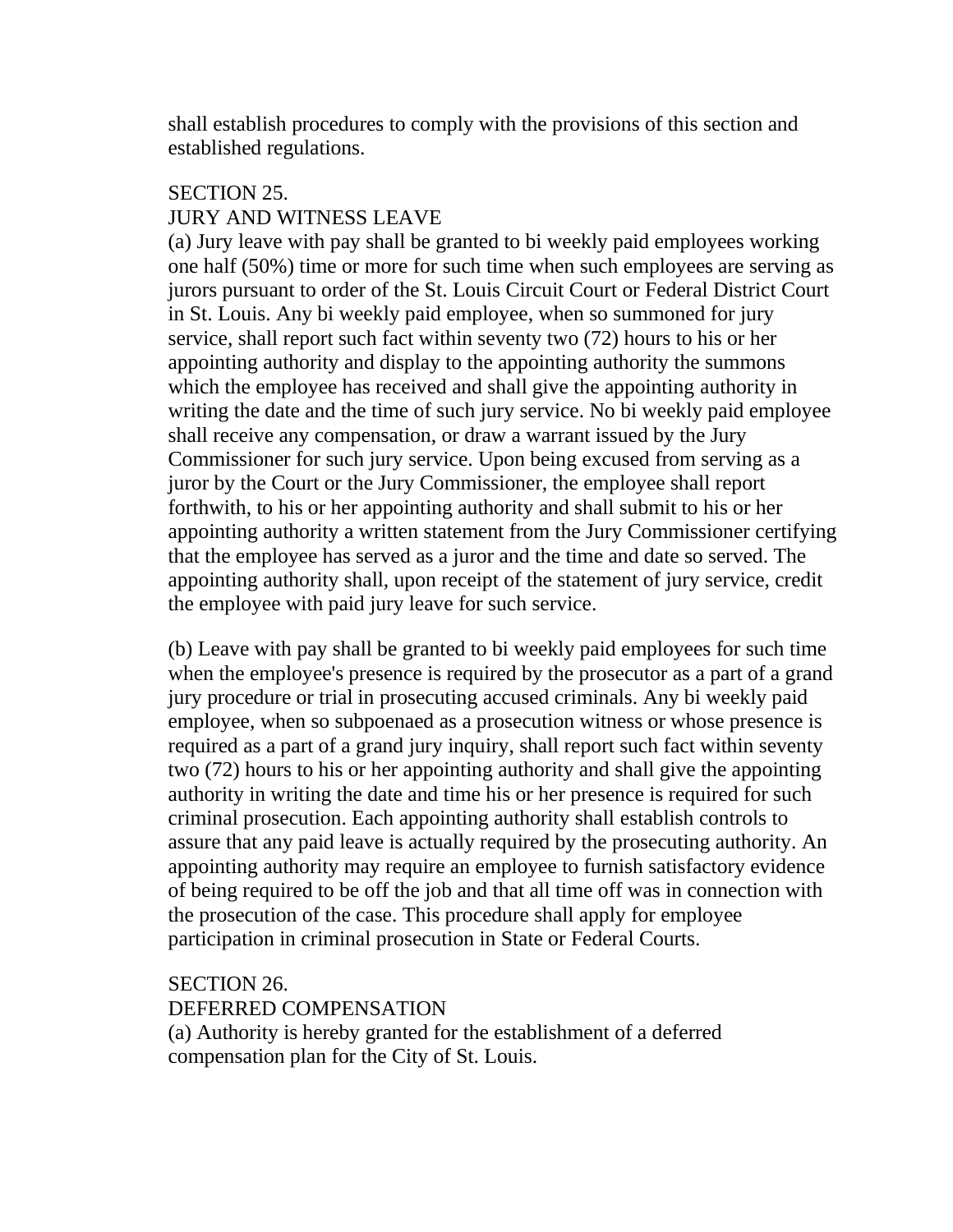(b) In accordance with the regulations applicable to the plan, as set out herein, the Comptroller is authorized to enter into an agreement with eligible participants, whereby said participants may designate a portion of their future earnings to be deducted by the City and placed in a fund to be designated "City of St. Louis Deferred Compensation Plan Fund", for the purpose of providing tax deferred annuity benefits to the participants upon retirement.

(c) The Board of Estimate and Apportionment is hereby authorized to establish or select a specific plan or plans in accordance with the requirements set out in this ordinance. In establishing the plan, the Board of Estimate and Apportionment may elect to retain outside parties to provide administrative and/or investment services after following competitive bidding procedures. The Board of Estimate and Apportionment is authorized, after analyzing the various competitive bids submitted in accordance with the requirements of this ordinance, to select the plan or plans it determines to meet the requirements established as a part of the competitive bidding procedures and to be in the best interest of the participants. No investment plan shall be considered unless offered by a duly licensed resident agent representing a company duly licensed and authorized by the State of Missouri and other applicable federal regulatory agencies to offer such insurance or investment programs.

(d) Any plan selected on behalf of the City as the deferred compensation plan for the City of St. Louis must comply with the following regulations:

(1) Participants: Only individuals who perform services for the City of St. Louis may be participants in the plan.

(2) Amount deferred: The maximum amount which may be deferred by an individual participant under the plan for the taxable year shall not exceed the lesser of seven thousand, five hundred dollars (\$7,500.00) or thirty three and one third percent (33 1/3%) of the participant's includable compensation, as defined in Section 457(d)(5) (or any subsequent section enacted in lieu thereof, defining said term) of the United States Internal Revenue Code.

(3) Increase in deferral limits: For one or more of the last three taxable years ending before normal retirement age under the plan, the maximum amount deferred shall be the lesser of fifteen thousand dollars (\$15,000.00) or the sum of the plan ceiling established by Paragraph 2 above for the taxable year, plus so much of the plan ceiling established for the purpose of Paragraph 2 above for taxable years before the taxable year as has not theretofore been used under Paragraph 2 above or this paragraph.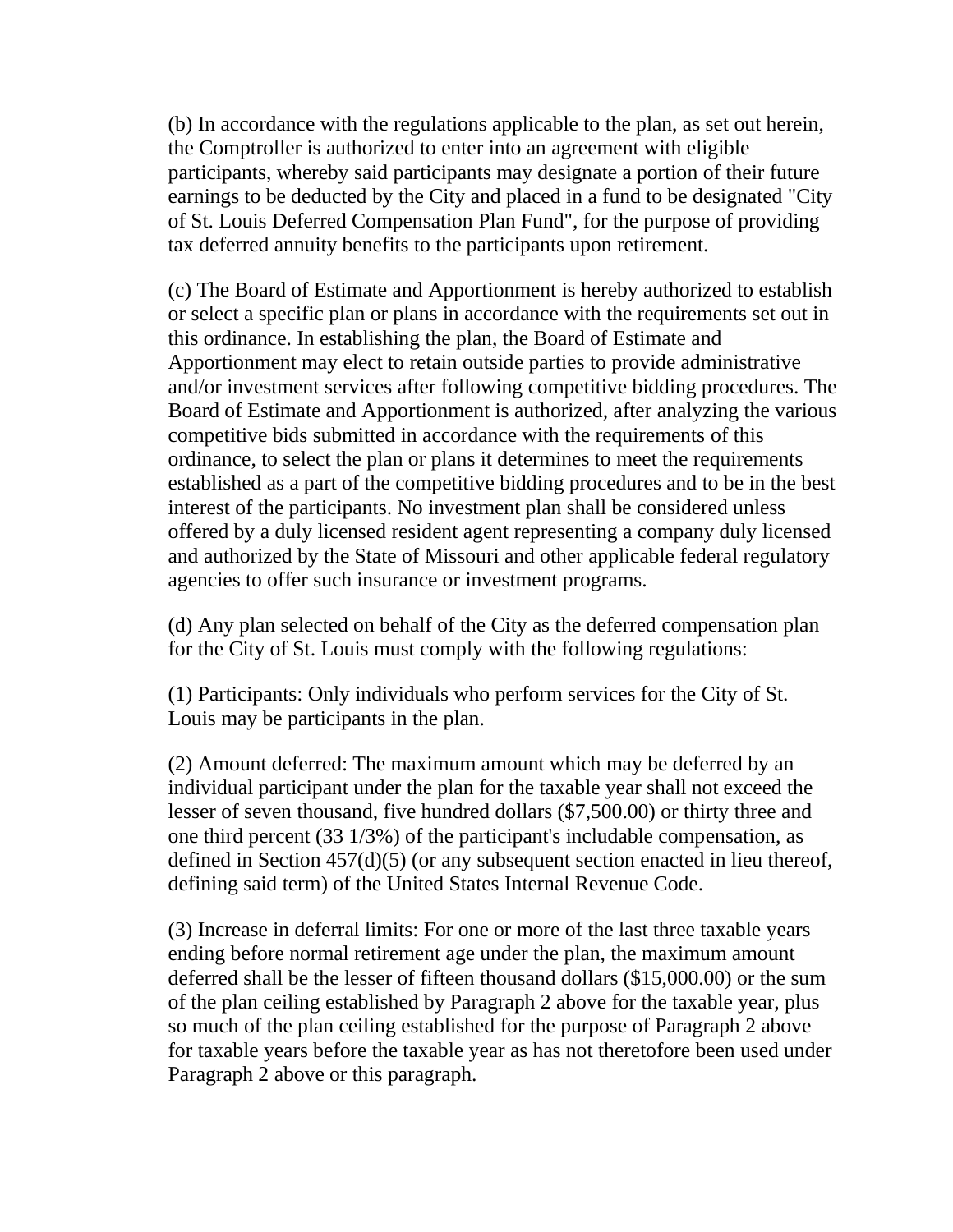(4) Election to participate: The agreement between participant and the City must be made in writing before the beginning of the payroll period for which deferral is to begin.

(5) Withdrawal of funds: Amounts payable under the plan will not be made available to the participant or other beneficiary until such time as the participant is separated from service with the City or is faced with an unforeseeable emergency (to be determined in the manner prescribed by applicable United States Treasury Regulations).

(6) Deferred amounts to remain property of City: All amounts of compensation deferred under the plan, all property and rights purchased with such amounts and all income attributable to such amounts shall remain the property of the City of St. Louis until such time as made available to the participant or other beneficiary.

#### SECTION 27.

## DUAL COMPENSATION

Any retiree of a retirement system which is administratively supported or funded, in whole or in part, by the City of St. Louis, who, on or after the effective date of this ordinance, is subsequently employed by the City of St. Louis in the Classified Service, and for whom no provision exists for a reduction of retirement benefits upon such subsequent employment by the City of St. Louis, shall have their new annual City salary or its equivalent bi-weekly or hourly rate reduced by a factor which represents 60% of their City-supported annual retirement benefit or its equivalent bi-weekly or hourly rate, provided that no employee shall be paid less than the federal or state minimum wage.

## SECTION 28.

## SEVERABILITY

The sections of this Ordinance shall be severable. In the event that any section of this Ordinance is found by a court of competent jurisdiction to be invalid, the remaining sections of this Ordinance are valid, unless the court finds the valid sections of the Ordinance are so essential and inseparably connected with and dependent upon the void section that it cannot be presumed that the Aldermen would have enacted the valid sections without the void ones, or unless the court finds that the valid sections standing alone are incomplete and are incapable of being executed in accordance with the legislative intent.

## SECTION 29. REPEAL OF PREVIOUS ORDINANCES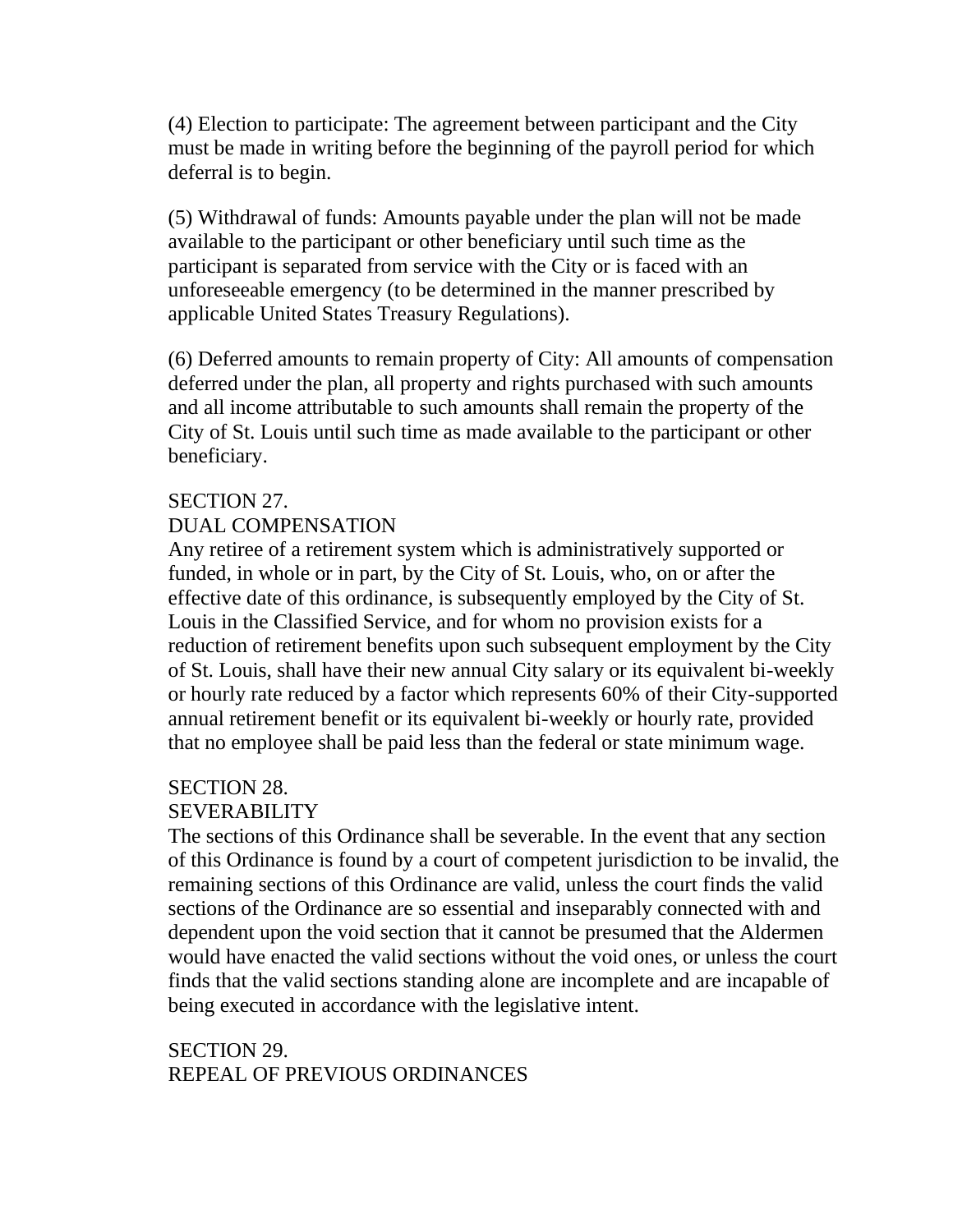Ordinance 62657 and all other ordinances or amendments, or parts thereof conflicting or inconsistent with the provisions of this ordinance are hereby repealed.

SECTION 30. PASSAGE OF ORDINANCE

The passage of this ordinance being deemed necessary for the immediate preservation of the public peace, health and safety, it is hereby declared to be an emergency measure and the same shall take effect and be in force immediately upon its approval by the Mayor.

#### INDEX TO COMPENSATION ORDINANCE

This index is for general reference purposes and may not reference all provisions of this ordinance. For complete scope refer to specific provisions of this ordinance.

|                                             | SECTION(S)   |
|---------------------------------------------|--------------|
| Alphabetical List of Classes                | $\mathbf{1}$ |
|                                             | 15           |
|                                             | $\mathbf{1}$ |
|                                             | 15,16        |
|                                             | 15           |
| In Lieu of Holiday                          | 16           |
|                                             | 15           |
|                                             | 7,17         |
| For Salary Increase                         | 7            |
|                                             | 17           |
| Conversion to New Pay Schedule              | 9            |
|                                             | 23           |
| Deferred Compensation                       | 26           |
|                                             | 24           |
|                                             | 27           |
|                                             | 20           |
| Employee Salary Reduction Sheltered Annuity | 26           |
|                                             |              |
|                                             | 15           |
|                                             | 16           |
| Employees Excluded                          | 16, 2(1)     |
|                                             | 14           |
| Housing and Maintenance Deduction           | 3            |
| Incentive and Award Program                 | 2(n)         |
|                                             | 22           |
|                                             | 25           |
|                                             | 21           |
|                                             | 21(d)        |
| Excepted Positions, Coverage of             | 21(c)        |
| Interruption of Continuous Service          | 7(b)         |
|                                             | 19           |
| Minimum Hours of Work                       | 14           |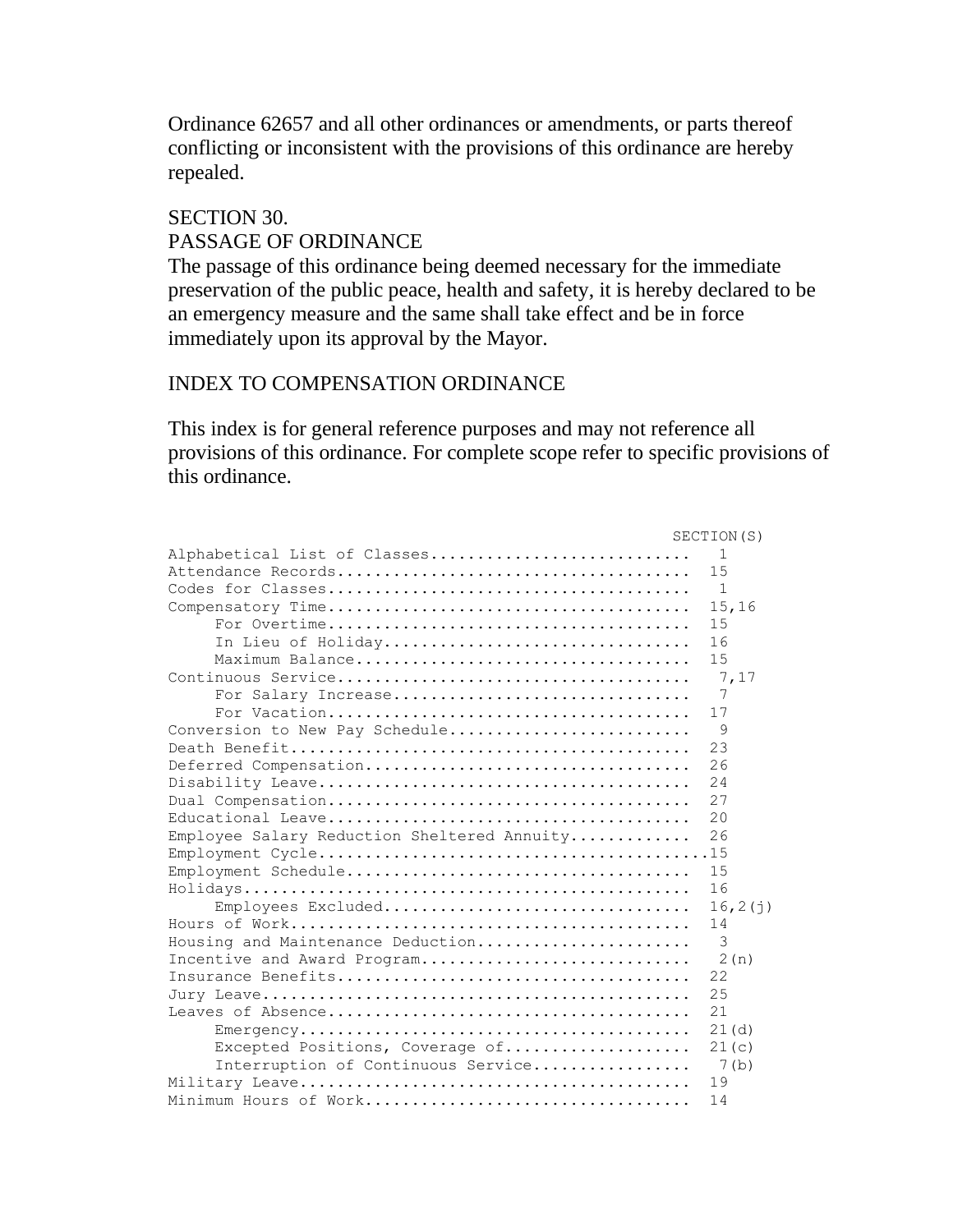|                                                     | 2(m)<br>15 |
|-----------------------------------------------------|------------|
| Pay                                                 |            |
|                                                     | 2(p)       |
|                                                     |            |
| Bi Weekly Scales                                    | 2          |
| Commuting Allowance                                 | 2 (h)      |
| Continuous Service for Increase                     | 7          |
|                                                     | 7          |
| Elected Officials                                   | 2 (f)      |
| Excepted Positions                                  | 7          |
|                                                     | 2(e)       |
|                                                     | 16         |
|                                                     | 2 (j)      |
|                                                     | 8          |
| Within-Range and Exceptional Performance Increases. | 7          |
| Monthly Equivalent of Bi Weekly Rate                | 4          |
|                                                     | 2(1)       |
|                                                     | 15         |
| Per Performance Rates                               |            |
|                                                     | 2(j)       |
| Promotion, Demotion                                 | 6          |
| Reallocation, Transfer, Demotion                    | 6          |
| Recruitment Rate                                    | 5          |
| Reemployment Rate                                   | 5          |
| Salary Range Limitations                            | 4          |
| Starting Salaries                                   | 5          |
| Shift Differential                                  | 2(g)       |
| Stipends for Board & Commission Members             | 2(i)       |
| Time Lines for Payment                              | 10         |
|                                                     | 2(k)       |
|                                                     | 2(j)       |
|                                                     | 12, 13     |
| Revision of the Classification Plan                 | 11         |
|                                                     | 28         |
|                                                     | 18         |
| Employees Excluded                                  | 2(j)       |
|                                                     | 2(n)       |
|                                                     | 2(m)       |
|                                                     | 20         |
|                                                     |            |
|                                                     | 17         |
| Employees Excluded                                  | 17, 2(j)   |
|                                                     | 2(0)       |
| Workers' Compensation                               | 24         |

Approved:

# **Legislative History**

 $\overline{\phantom{a}}$